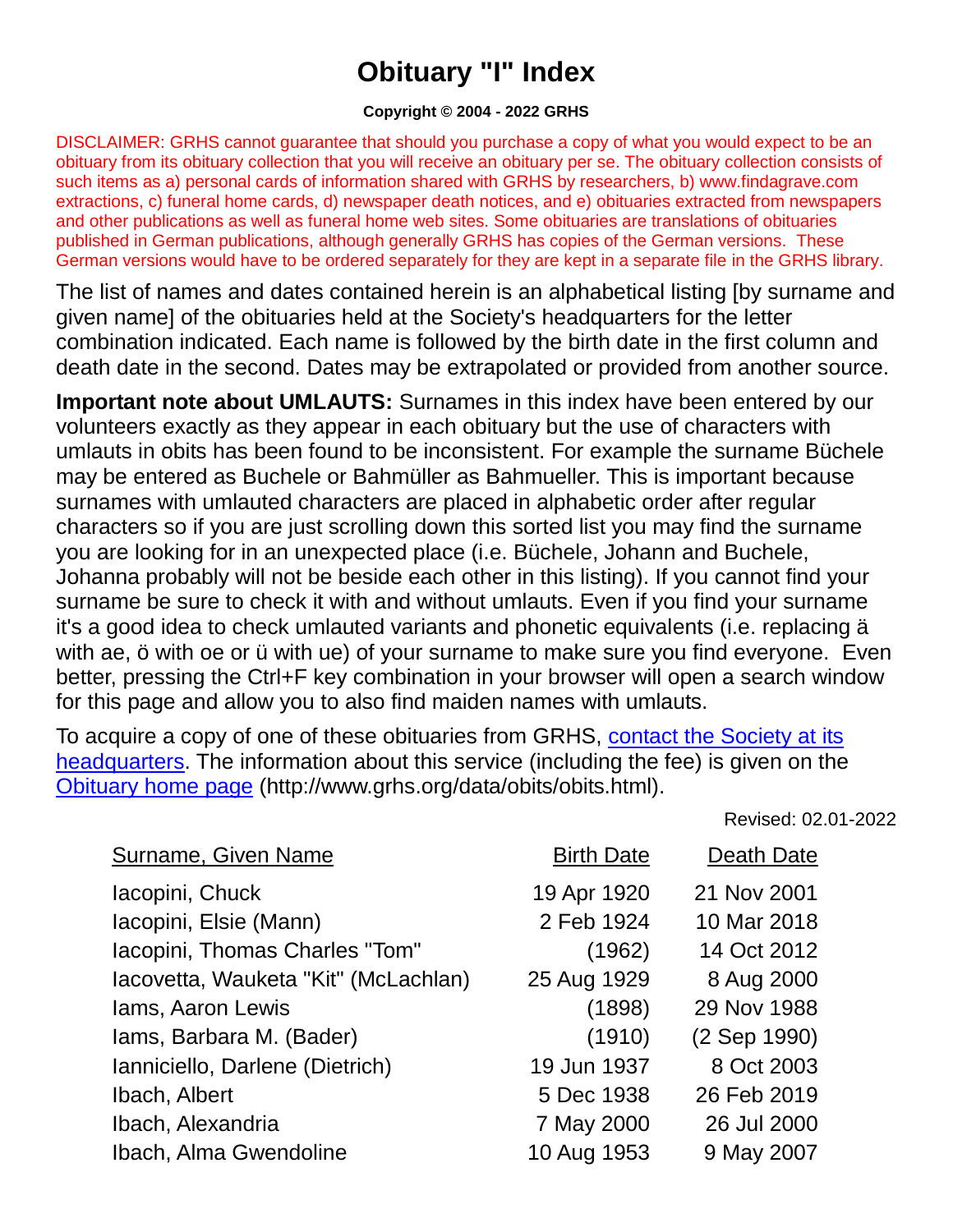Ibach, Alois "Al" 27 Nov 1938 18 Sep 2011 Ibach, Alouis 14 Jun 1922 30 Mar 1995 Ibach, Ann M. (Massett) Merck Girtch 20 Aug 1911 26 May 2013 Ibach, Anna (Lenz) 8 Feb 1952 1 Mar 1990 Ibach, Anna Marie (Becker) 11 Aug 1925 31 Oct 2000 Ibach, Anton 1 Nov 1875 3 May (1958) Ibach, Anton "Tony" 14 Dec 1934 3 May 2009 Ibach, Anton "Tony" John 16 May 1926 22 Apr 2003 Ibach, Anton A. 17 Aug 1905 (1987) Ibach, Anton James "Tony" 2 Aug 1918 15 Aug 2010 Ibach, Arlene 15 Dec 1940 6 Jun 2016 Ibach, Benedict 7 Jul 1900 (11) Feb 1975 Ibach, Carol Janet (Klevgaard) 26 Jan 1943 2 Jun 2011 Ibach, Caroline Joan (Roberson) (1924) Sep 2021 Ibach, Catherine Gertrude (Gutfriend) 18 Nov 1926 23 Feb 2015 Ibach, Christina (Ehrman) (1896) 8 Mar 1975 Ibach, Cleo (Sackman) 3 Jun 1935 11 Mar 2018 Ibach, Daphne June 1928 21 Apr 2012 Ibach, Deborah Joan 26 May 1961 13 May 2002 Ibach, Edna (Hamre) 31 Oct 1908 23 Oct 1990 Ibach, Elisabeth 28 Nov 1940 5 May 2019 Ibach, Elizabeth "Betty" (Saunder) 12 Nov 1916 20 Sep 1998 Ibach, Eugene 20 Jul 1927 21 Nov 2018 Ibach, Eva (Schneider) 25 Feb 1921 17 Jun 1982 Ibach, Frances 26 May 1942 12 Sep 2014 Ibach, Frances (Kiefel) 21 Sep 1920 3 Dec 2006 Ibach, Frances M. (Morrell) 29 Jul 1920 21 Mar 1982 Ibach, Helen (Jahner) 6 Oct 1939 25 Jan 2015 Ibach, Jacob 7 Nov 1909 21 Feb 1988 Ibach, Jacob J. 22 Sep 1887 (1979) Ibach, Jakob (not given) 6 Aug 1997 Ibach, Jerome "Jerry" 21 Jun 1947 16 Aug 2019 Ibach, John (1885) (27 Feb 1969) Ibach, John 10 Dec 1916 6 Dec (2005) Ibach, John Anton 8 Oct 1906 11 Jun 1998 Ibach, Josef 6 Jul 1930 27 Jul 2010 Ibach, Joseph 3 Nov 1898 31 Mar (1969) Ibach, Joseph 5 Jun 1913 30 Apr 1999 Ibach, Joseph "Joe" M. 9 Oct 1916 25 May 1992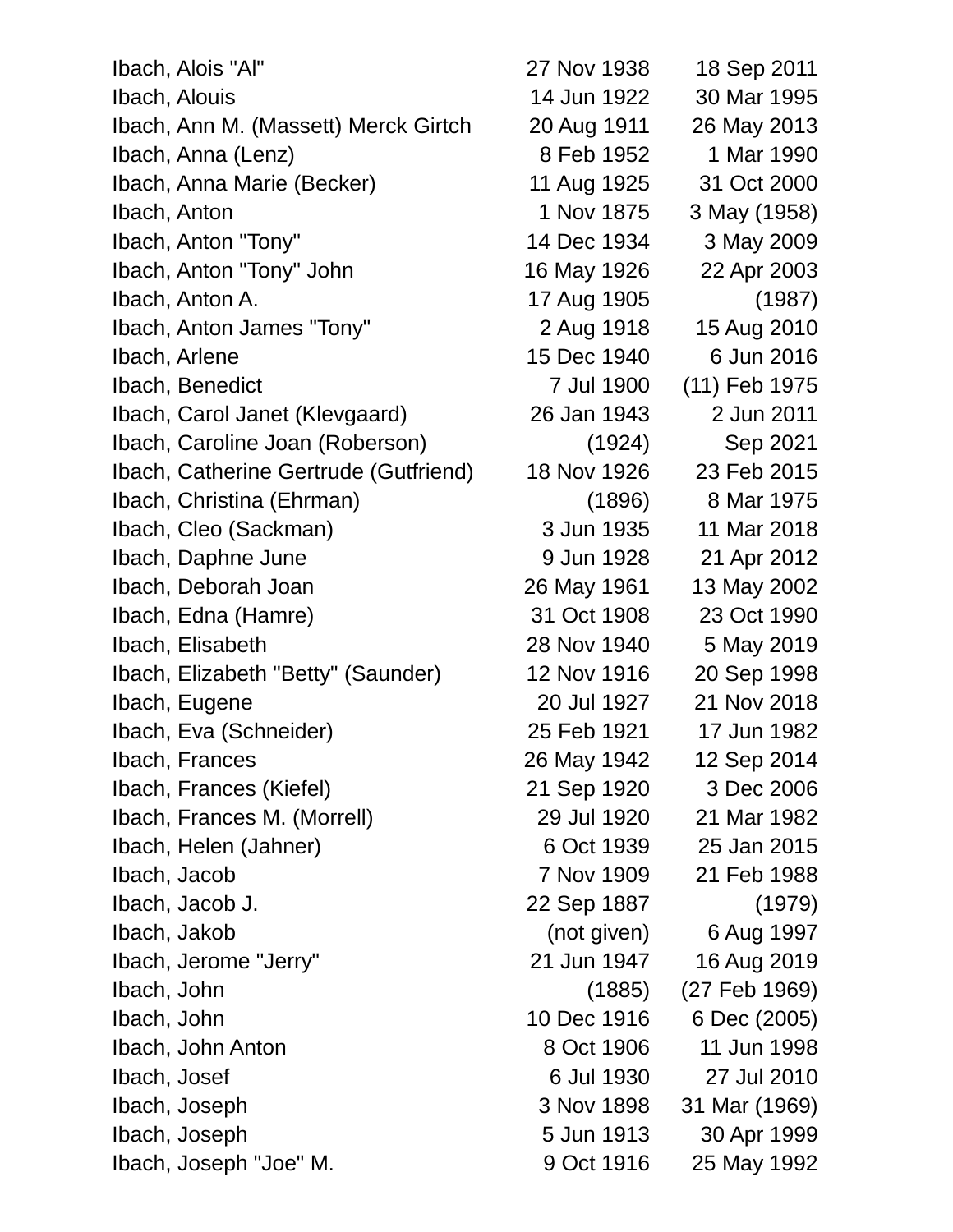Ibach, Joseph H. 7 Jan 1920 26 Aug 2003 Ibach, Katharina (Felix) 26 Jan 1913 20 Oct 2008 Ibach, Katherine "Katie" (Rohrich) 29 Jun 1912 26 Apr 1990 Ibach, Katherine (Martin) (1907) 8 Sep 1987 Ibach, Kilian "Butch" (1932) 21 Nov 1993 Ibach, Leo 8 Jan 1923 3 Nov 2020 Ibach, Leonard G. 1 Feb 1923 29 Mar 2006 Ibach, Lester 26 Feb 1933 11 Apr 2020 Ibach, Lydia (Halter) 19 Apr 1911 3 Jun 2000 Ibach, Magdalena (Feist) 22 Jul 1897 22 Dec 1970 Ibach, Magdalena (Fix) 14 Nov 1924 10 Jan 1997 Ibach, Magdalena (Ibach) 15 Jan 1900 15 Nov 1954 Ibach, Marcella "Sally" (Welk) 25 Apr 1930 26 Feb 2010 Ibach, Margaret (Mastel) 14 Aug 1910 7 Apr 1996 Ibach, Margaret (Vetter) 22 Feb 1907 9 Apr 1986 Ibach, Margaretha "Margaret" (Mitzel) 24 Mar 1914 30 Nov 2007 Ibach, Maria (Waljor) 8 Oct 1924 28 Mar 2020 Ibach, Marlys (Fish) 13 Feb 1931 3 Oct 2008 Ibach, Martha G. (Steinley) 19 Feb 1906 10 May (2003) Ibach, Mary Ann (Ibach) 14 Aug 1987 3 Dec 1988 Ibach, Michael 25 Aug 1892 (11 Mar 1965) Ibach, Michael 1937 28 May 1996 Ibach, Michael 8 Feb 1911 (Jan 1991) Ibach, Michael Valentine 28 Jun 1917 29 Sep 1994 Ibach, Mildred A. (Jennings) 14 Jul 1917 11 Dec 1992 Ibach, Nikolaus 16 Aug 1905 3 Sep 1991 Ibach, Otto 22 Jun 1944 13 Dec 2005 Ibach, Peter 9 Dec 1934 30 Mar 2008 Ibach, Peter 3 Mar 1909 8 Nov 1992 Ibach, Peter 27 Jan 1900 13 Apr 1979 Ibach, Peter G. 19 Jul 1927 22 Jul 2014 Ibach, Sharon Kay 7 Aug 1942 (12 Jun 1991) Ibach, Thomas John 5 Nov 1974 30 Sep 1992 Ibach, William "Willie" 1 Aug 1934 22 Mar 2013 Ibach, William Clemens 6 Nov 1936 3 Oct 2012 Ibach, William John 27 Sep 1941 5 May 2013 Iback, Christine (Meier) 21 Sep 1920 4 Jun 2012 Iback, Joseph M. "Joe" 9 Oct 1916 25 May 1992 Ibarra, Angeline (Reinbold) 2 Aug 1936 9 Dec 2015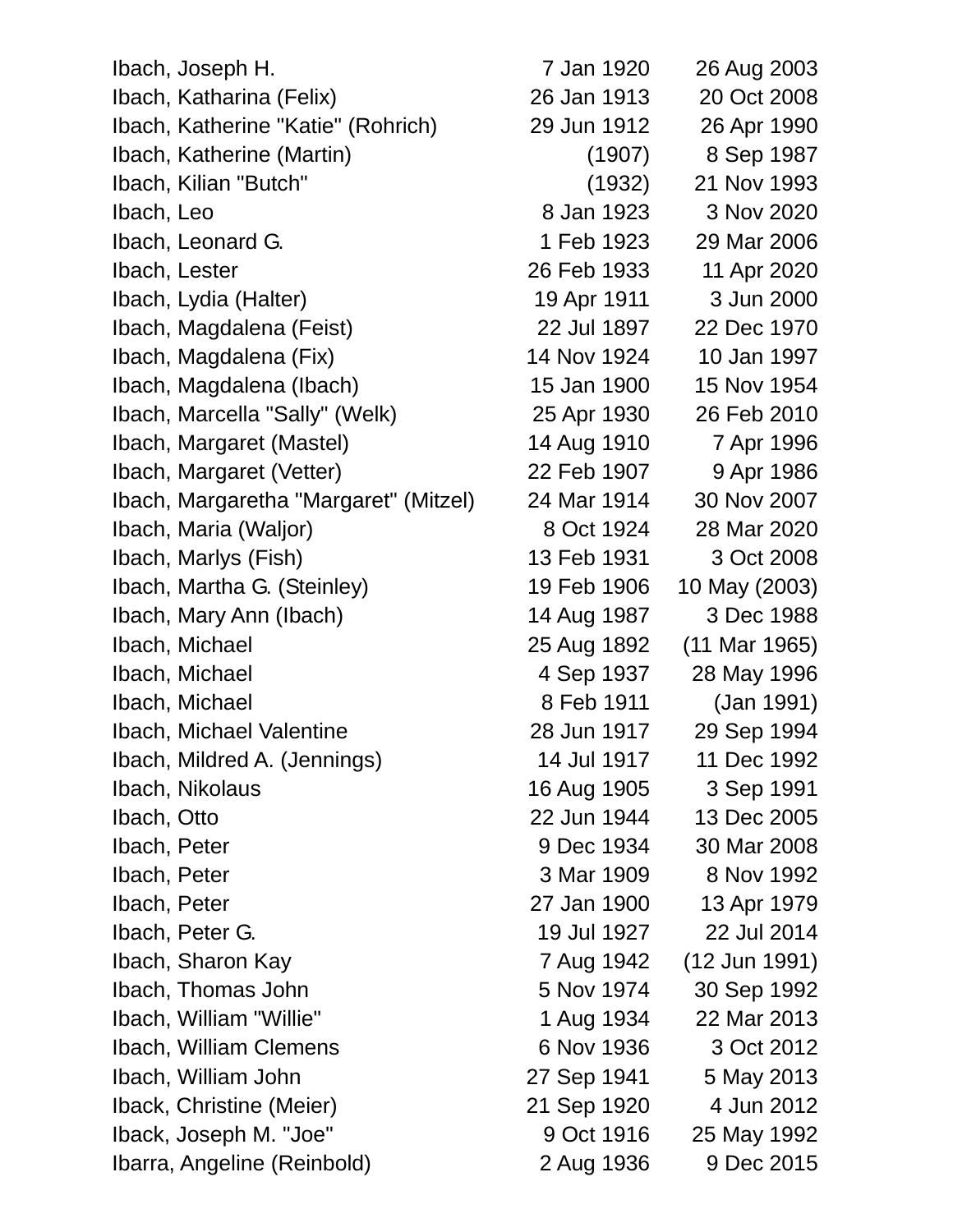| Ibarra, David                        | 27 Sep 1940   | 20 Jan 1998   |
|--------------------------------------|---------------|---------------|
| Ibarra, Graham M.                    | 20 Mar 1965   | 2 Jul 2019    |
| Ibarra, Jose A.                      | 9 Apr 1921    | (Mar 6 1998)  |
| Ibarra, Martin Dario                 | 19 Dec 1963   | 28 Oct 2020   |
| Ibbotson, Magdalena "Madge" (Wagner) | 26 Mar 1913   | 22 Mar 1996   |
| Ibe, Gottfried                       | 29 Jan 1894   | 3 Apr 1962    |
| Ibe, Sophia (Gossman)                | 14 May 1887   | 9 Aug 1955    |
| Iberer, Ella Amalia (Schmalenberg)   | 1920          | 27 Aug 2016   |
| Ibes, Alice (Herdahl)                | 29 Oct 1898   | (1986)        |
| Ibes, Bernard E.                     | 9 Aug 1927    | 23 Apr 1999   |
| Ibes, Robert                         | 18 Jan 1932   | 23 Mar 1999   |
| Ibis, Arthur                         | 5 Jul 1901    | (22 Nov 1959) |
| Ibis, Betty L. (Kurtenbach)          | 5 Mar 1929    | 9 Jun 1998    |
| Ibis, Elmer Roland                   | 14 Jun 1918   | 18 Oct 1971   |
| Ibis, Ivan                           | 22 Dec 1922   | 5 Jun 1997    |
| Ibis, Janet Kay (Janssen)            | 31 Aug 1940   | 23 Aug 2008   |
| Ibis, Marie                          | 24 Feb 1917   | 13 May 2005   |
| Ibis, Meta (Aman)                    | 4 Jun 1924    | 28 Mar 2010   |
| Ibis, Oksana Sarah (Kunkle)          | 16 Mar 1902   | 9 Jul 2003    |
| Ibis, Ralph R.                       | 6 Jul 1926    | 15 Aug 2018   |
| Ibis, Roland R.                      | 26 Sep 1920   | 24 Jul 1997   |
| Ibis, Ruby Kay (Wiedmeier)           | 10 Oct 1960   | 3 Dec 2017    |
| Ibis, Sarah (Sturzenbecher)          | 30 Jan 1915   | 2 Mar 2008    |
| Ibis, William                        | 9 May 1894    | 3 Oct 1977    |
| Ibis, William                        | 4 Mar 1875    | 2 Oct 1966    |
| Ibler, Friederike (Hasart)           | 22 Nov 1878   | 17 Dec 1960   |
| Iblings, Edna Esther (Heinle)        | 26 May 1924   | 16 Dec 1983   |
| Iblings, Elma (Reich) Dubs           | 19 Dec 1914   | 21 Aug 2009   |
| Iblings, Marie (Gibbs)               | (13 Apr 1925) | 6 Apr 2004    |
| Iblings, Rose                        | 13 Nov 1915   | 9 Dec 2000    |
| Iblings, Ruth (Hochhalter)           | 5 Jan 1927    | 4 Dec 2005    |
| Iblings, Willard Lester              | 30 Sep 1921   | 20 May 2011   |
| Iblings, William E.                  | 6 Mar 1905    | $(10-4-1977)$ |
| Ibsen, Irene A. (Thompson) Binegar   | 25 Nov 1906   | 14 Aug 2006   |
| Ibsen, Margaret Ruth (Sterkel)       | 27 Feb 1918   | 17 Jun 2010   |
| Ibsen, Vernon C.                     | 23 Mar 1920   | 9 Apr 1998    |
| Iburg, Fred                          | 23 Feb 1927   | 25 Jan 1991   |
| Iburg, Henry August                  | 26 Jun 1924   | 27 Dec 2013   |
| Iburg, Hugo Howard                   | 8 Jul 1929    | 17 Jul 2017   |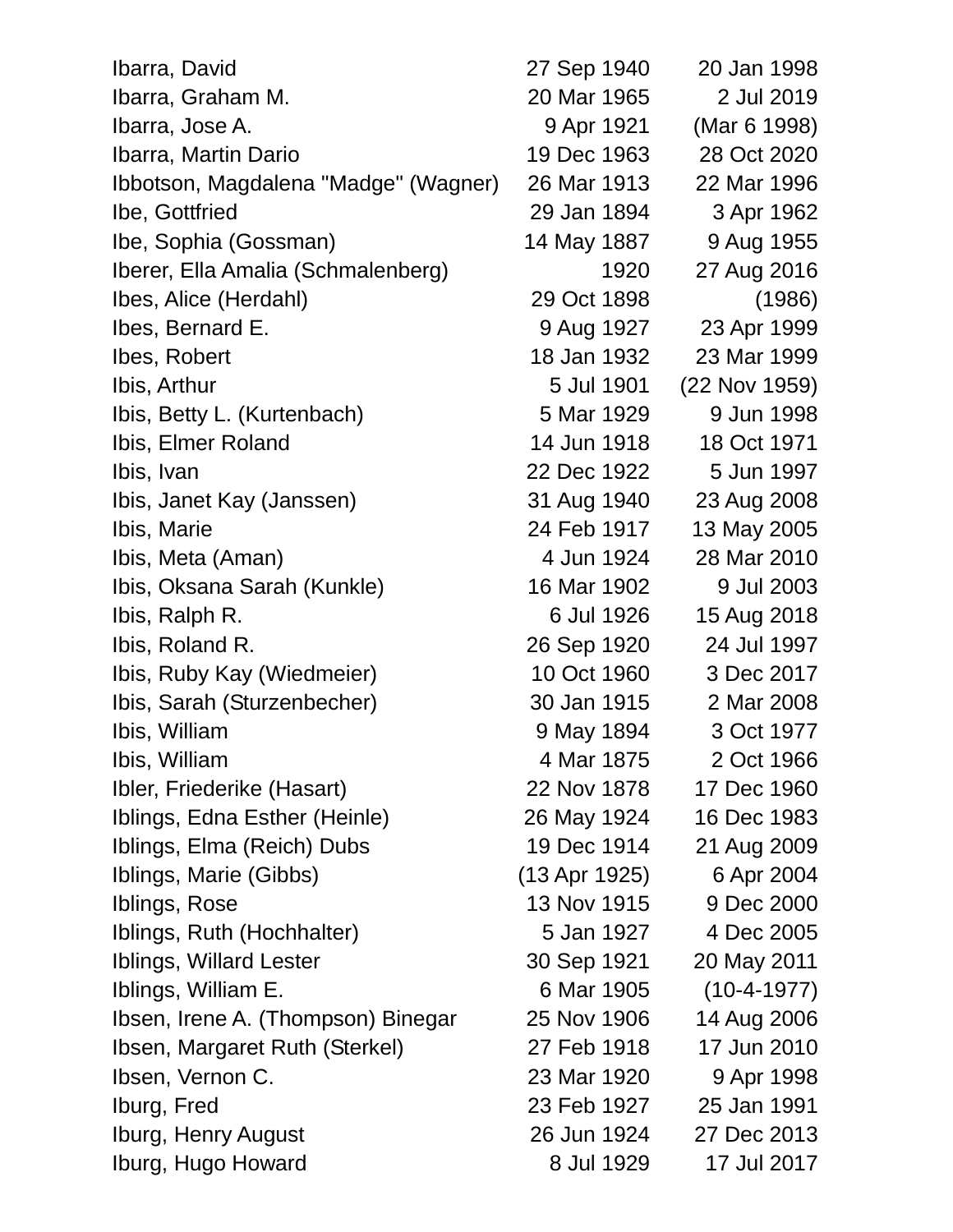Ice, Jean St. Clair (1918) (1999) Ice, Norma Jean "Jeanne" (Schiff) 10 Nov 1940 8 Feb 2017 Icke, Paul W. (1910) 17 Dec 1995 Ickert, Otto 13 Feb 1927 28 Feb 1998 Ickes, Charlotte 10 Jan 1877 18 Dec 1965 Ickes, Emma (Heinz) 18 Nov 1893 24 May 1952 Ickes, Georg 18 Dec 1876 10 Jun 1952 Ickes, Katheryn L. (Legler) 11 Mar 1910 25 Jul 1991 Ickes, Marjorie Sharon MB 12 May 1941 25 Jul 2011 Ickes, Mary (Petroff) (1915) 21 Jun 2000 Ickes, Shirley F. (Bair) 28 Oct 1923 15 Jun 2018 Ickovic, Joseph Martin (1928) 23 May 1994 Icopini, Chezni Ryli 12 Sep 2007 12 Sep 2007 Ide, Martha (Martel) 18 Sep 1903 4 Aug 1996 Ide, Naomi Verna Luetta (Dokken) 6 Apr 1918 19 Jul 1999 Ideker, Arthur Henry 21 Feb 1908 10 Feb 1993 Ideker, Dwane (1926) 10 Oct 2002 Ideker, Julieanne "Julie" MLT 18 Nov 1928 19 Dec 2014 Ideker, Lawrence "Larry" F. 6 Feb 1911 29 Jul 2002 Ideker, Louisea A. 17 Sep 1910 7 Sep 1998 Ideker, Lydia (Miller) (1905) 14 Apr 1996 Ideker, Thelma Rinkel (Karn) 13 Aug 1907 30 Aug 1999 Idem, Bjarne (1914) 9 Nov 2001 Idema, Gayle Dianne (Fellers) 21 Jun 1939 20 Aug 2019 Idland, Diane Louise (Terhaar) 12 Nov 1954 21 Jun 2021 Idland, Evelyn (Gronhovd) 22 Jul 1911 1 Sep 2000 Idland, Joanne Marie (Hollman) 29 Mar 1931 7 Oct 2020 Idland, Kaare "Kory" 18 Oct 1929 12 Jun 2013 Idland, Patricia Margaret PKL 4 Feb 1942 25 Mar 2012 Idleman, Shirley Kay 3 Sep 1950 (26 Jul 1973) Idler, Albert Leon 29 Sep 1926 1 Dec 2006 Idler, Delva A. (Rue) 29 Jul 1937 25 Dec 1989 Idler, Erna Marie Yustine (Schade) 28 Apr 1913 3 Jan 1988 Idler, Gerhard 14 Sep 1936 5 Mar 1984 Idler, Gertrude (Heinle) 3 Nov 1928 18 May 2002 Idler, Hulda Maria (Weiss) 2 Aug 1892 20 Aug 1984 Idler, Maria (Schreiber) Widermuth 4 Dec 1889 31 Oct 1974 Idler, Mathilda "Tillie" (Allmendinger) 2 Oct 1902 28 Feb 1994

Idler, Reynhold 28 Sep 1900 14 Jun 1976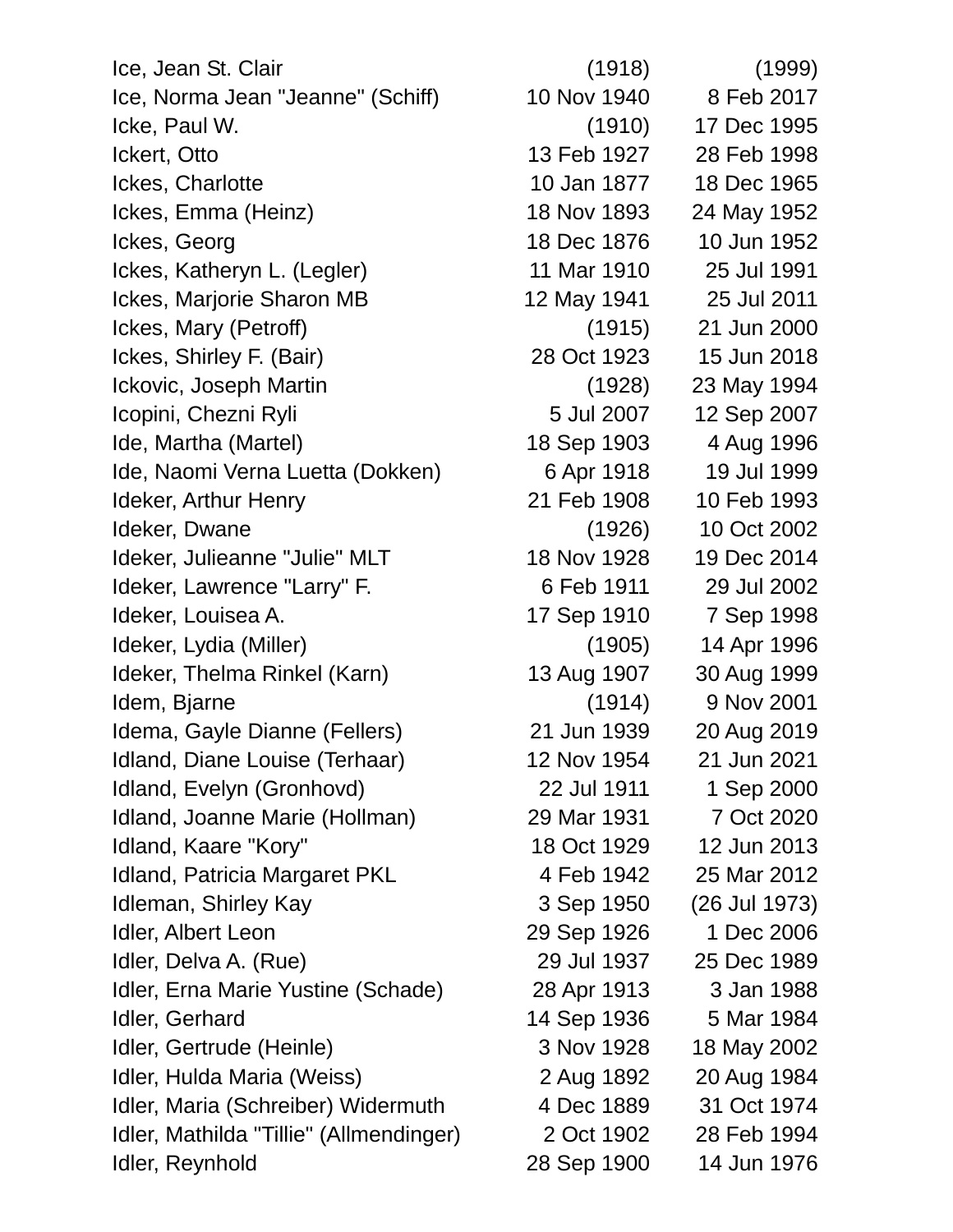Idler, Richard M. (Dick) 16 Mar 1933 15 Dec 1988 Idler, Robert "Bob" 20 Oct 1935 15 Feb 2003 Idso, Burt T. 24 May 1917 (26 Oct 1980) Idso, Hazel L. (Holt) 26 Apr 1925 (1983) Idso, Janet (Griffeth) 12 Sep 1933 11 Nov 2014 Idso, Marga A. (Shafer) 26 Apr 1914 8 May 2004 Idt, Karl (1922) 7 Mar 2019 Idt, Olga (Spring) 22 Jun 1919 2 Feb 1990 Idyle, Susan Marie (Weigel) 25 Mar 1948 2 Aug 2012 Iedema, Dennis Dwayne 6 Sep 1946 30 Oct 2016 Igard, Vernon John "Vern" 29 Jan 1937 27 Jun 2017 Iglehart, Dirck E. 19 Jul 1954 (1976) Iglehart, Gail (Jacobson) 26 Oct 1936 30 Apr 2016 Iglehart, John "Jack" Joseph 5 Nov 1908 6 Feb 1987 Iglehart, Joseph "Joey" 6 Mar 1965 26 Apr 1999 Iglehart, Sheryl L. (Sayler) 16 Oct 1955 (1976) Iglehart, Wilbert "Bill" Benjamin 24 Apr 1944 30 Dec 2015 Iglinski, Emilia 1 Nov 1902 28 Dec 1991 Ignatius, Virginia (Bostinar) (1927) 15 Sep 2000 Ignatowski, Wanda N. (Woodard) 3 May 1922 (1999) Igoe, Helen "Babe" (Schwartz) 28 Jun 1920 30 Jan 2008 Igoe, James "Jim" (not given) 30 Apr 2018 Igoe, James J. 8 Jan 1949 30 Apr 2018 Igoe, James J. 25 Jan 1913 25 Jul 1986 Igoe, John 14 Mar 1951 6 Feb 2003 Ihde, Dora (Wilcox) 19 Oct 1910 4 Jan 1997 Ihde, LeRoy "Chic" H. 5 Sep 1922 14 Dec 2001 Ihla, Alice (Berge) 19 May 1921 31 Aug 2020 Ihla, Helen (Guttu) 22 Jun 1924 26 Jun 2014 Ihla, Michael 19 Nov 1954 26 Feb 2011 Ihla, Otto 8 Sep 1911 28 Jul 1995 Ihla, Shirley Joyce (Helgeson) 9 Jun 1961 17 Mar 2013 Ihlanfeldt, William B. "Bill" 20 Oct 1902 27 Nov 1994 Ihle, Anton "Tony" J. 28 Nov 1929 29 Jun 2013 Ihle, Charles S. 1 Nov 1923 15 Oct 1995 Ihle, Connie M. (Robinson) 19 Oct 1929 4 Mar 2008 Ihle, Darlene "Risty"Fern (Carroll) 16 Jul 1928 24 Jan 2002 Ihle, Davetta Jean (Thorson 2 Jan 1932 10 Jun 1998

Ihle, Dorothy May (Miller) 20 May 1931 5 Feb 2010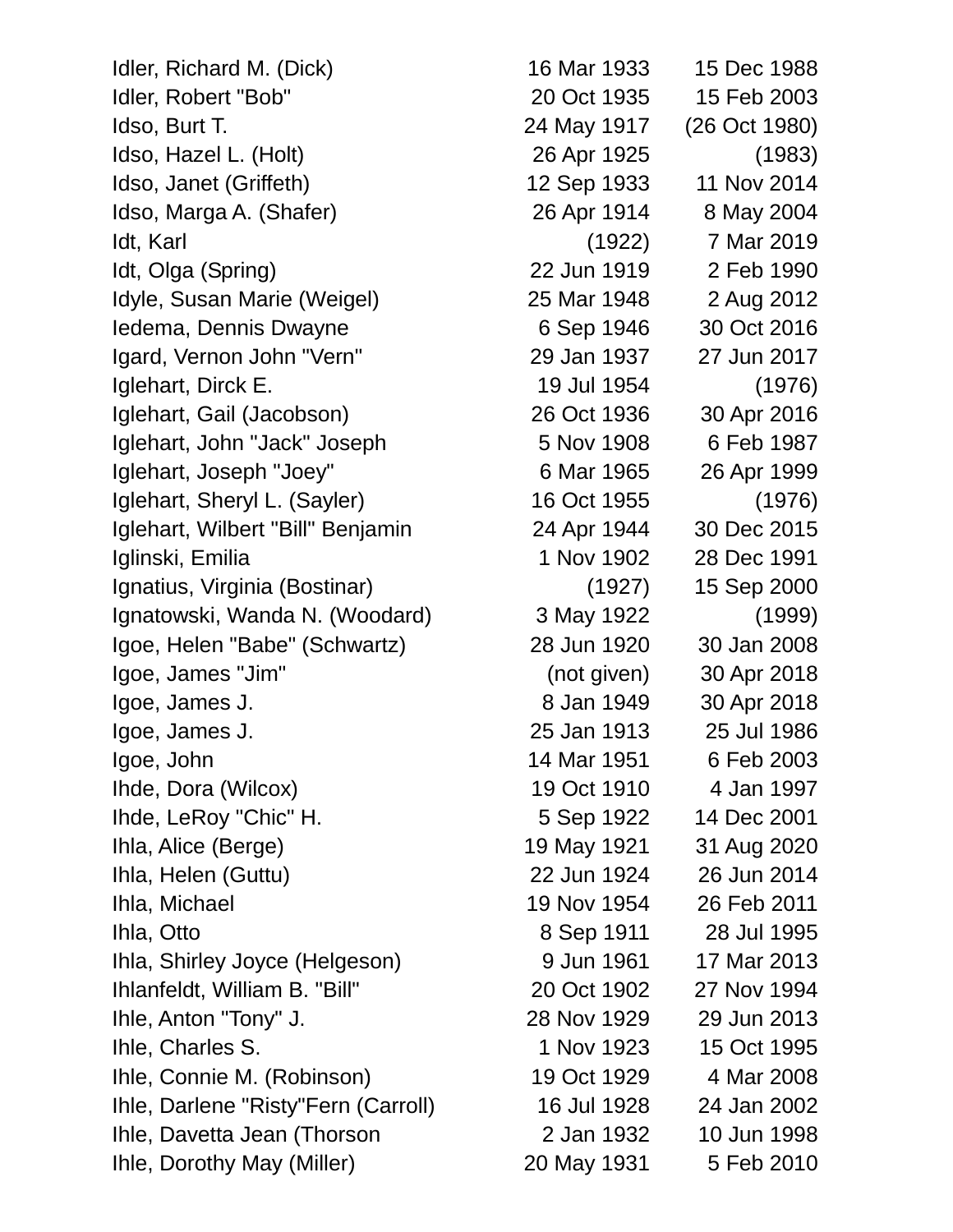| Ihle, Genevieva (Schaefer)           | 12 Oct 1869   | 22 Jan 1935       |  |
|--------------------------------------|---------------|-------------------|--|
| Ihle, Jacob                          | (1 Mar 1923)  | 22 Jun 2010       |  |
| Ihle, Jacob                          | 9 Jan 1894    | 17 Oct 1978       |  |
| Ihle, Kathleen Maude (Leake) Stewart | 13 Jul 1904   | 7 Sep 2005        |  |
| Ihle, Luther                         | 29 Nov 1929   | 26 Apr 2008       |  |
| Ihle, Mabel Marie (Klockman)         | 29 Apr 1896   | 3 Dec 1986        |  |
| Ihle, Olga                           | (1901)        | 26 Feb 1995       |  |
| Ihle, Philomena "Minnie" (Nagel)     | 6 Jan 1897    | 26 Sep 1962       |  |
| Ihle, Sharon June (MacIver)          | 20 Feb 1944   | 2 Aug 2015        |  |
| Ihle, Thomas                         | 16 Apr 1863   | 23 Apr 1932       |  |
| Ihlen, Emelyn F. (Olsen)             | 30 Jun 1909   | 5 Apr 1999        |  |
| Ihli, Anton                          | (1850)        | 1912              |  |
| Ihli, Carol (Fitzgerald)             | 28 Aug 1909   | 26 Aug 2002       |  |
| Ihli, Caroline Ann (Rehm) Mallea     | 14 Jun 1934   | 19 Jun 2009       |  |
| Ihli, Dolores V. (Birmingham)        | 3 May 1932    | 7 Feb 2016        |  |
| Ihli, Edna Louise (Lapso)            | 26 Jul 1919   | 21 Jan 2013       |  |
| Ihli, Ermelia                        | 10 May 1901   | 25 Nov 1968       |  |
| Ihli, Franziska (Riehl)              | 12 Jul 1919   | 3 Nov 2010        |  |
| Ihli, Irene "Rena" (Ternes)          | 25 Nov 1890   | 12 Feb 1943       |  |
| Ihli, James H                        | 22 Dec 1941   | 29 Mar (2010)     |  |
| Ihli, John                           | 12 Aug 1911   | 6 Apr 1973        |  |
| Ihli, John "Jack" Alvin              | 12 Jun 1930   | 20 May 2005       |  |
| Ihli, Kathryn Rae (Moe)              | 20 Jul 1948   | 27 Jun 2012       |  |
| Ihli, Marcus                         | 4 Nov 1917    | $(19$ Feb $1991)$ |  |
| Ihli, Margareta (Wingenbach)         | 13 Dec 1913   | 3 Oct 2000        |  |
| Ihli, Margaretha (Heidrich)          | 1860          | 25 Jan 1913       |  |
| Ihli, Regina (Schlick)               | 19 Apr 1885   | 21 Mar 1966       |  |
| Ihli, Rose Messer (Kuntz)            | 25 Aug 1892   | (19 Jan 1985)     |  |
| Ihli, Solomon "Sam"                  | 7 Feb 1889    | 19 Dec 1958       |  |
| Ihly, Anna                           | (1910)        | 28 Feb 2003       |  |
| Ihly, Anna (Krachotina)              | 12 Aug 1925   | 6 Jan 2009        |  |
| Ihly, Bernadine (Roth) Steiber       | 6 Jan 1930    | 13 Feb 2014       |  |
| Ihly, Dorothy L. (Perry)             | (20 May) 1926 | (20) Aug 1991     |  |
| Ihly, Frances (Fritz)                | 2 Jun 1894    | 20 Dec 1955       |  |
| Ihly, Frank                          | 2 Nov 1890    | 7 Sep (1953)      |  |
| Ihly, Glen G.                        | 11 Sep 1927   | 16 Oct 1987       |  |
| Ihly, Katharina (Haaf)               | 16 Dec 1913   | 11 Aug 1998       |  |
| Ihly, Magdaline M.                   | 23 Apr 1911   | 7 Dec 1991        |  |
| Ihly, Matilda "Tillie"               | (1902)        | (1997)            |  |
|                                      |               |                   |  |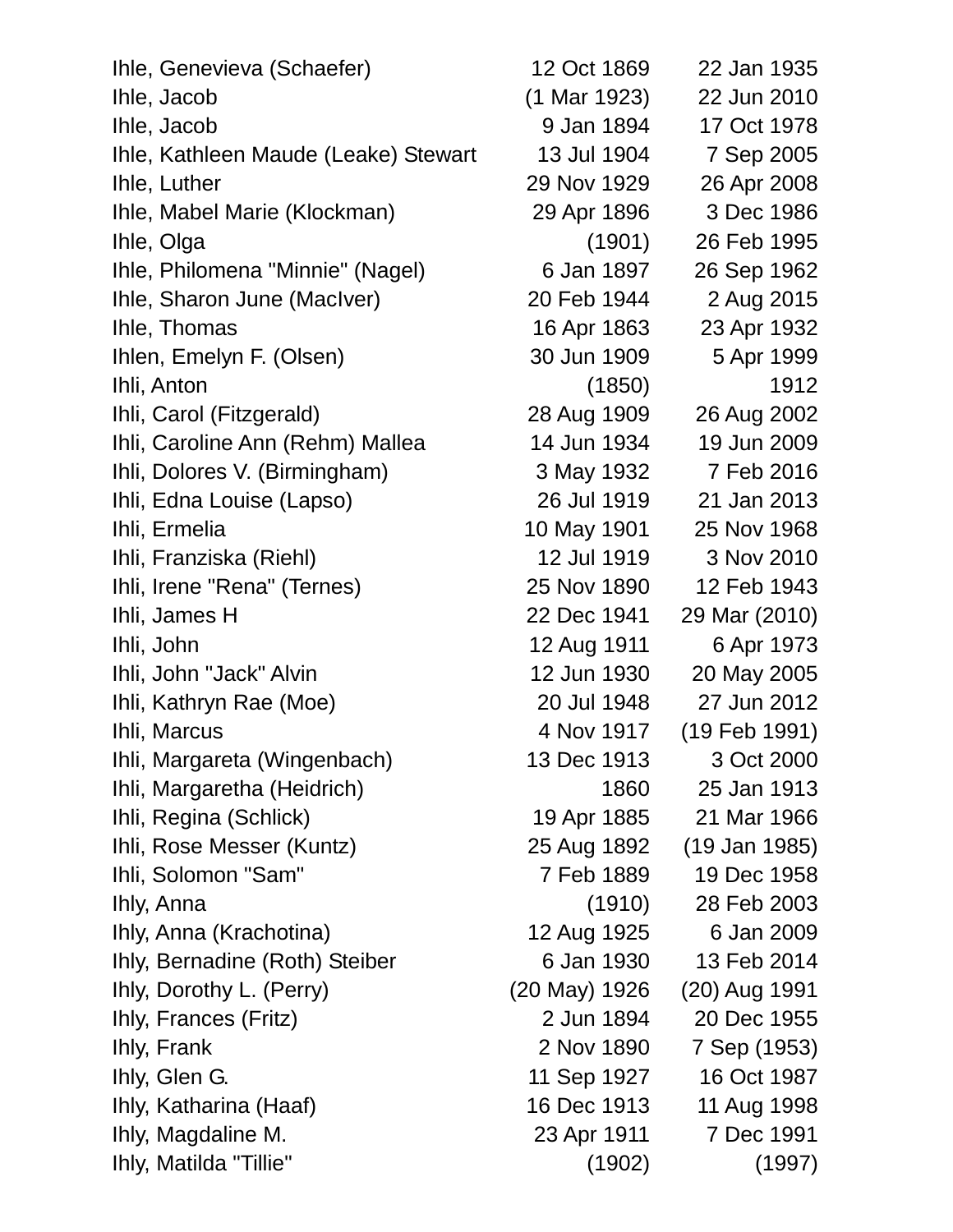Ihly, Raphael 7 Oct 1930 8 Nov 1997 Ihly, Rudolf 1 Dec 1937 28 Feb 2005 Ihly, Sebastian "Seb" 1 Dec 1913 (1999) Ihm, Scott E. 28 May 1970 27 Jan 1995 Ihm, Timothy L. 7 Nov 1963 11 Oct 1995 Ihmels, Elsie Elizabeth (Sink) 26 Nov 1917 19 Feb 2013 Ihnen, Ardell (Reiners) 16 Aug 1933 6 Sep 2001 Ihnen, Henry 14 Oct 1905 (10 May 1986) Ihnen, Robert 15 May 1972 23 Dec 2001 Ihnen, Sylvia Mae (Reiners) Stockwell 13 Jun 1938 28 Jan 2014 Ihnen, Terry (1943) (17) Jan 1960 Ihringer, Alfred J. 13 Nov 1928 24 Oct 2002 Ihringer, Delores Arlene (Bauer) 5 Sep 1931 28 Mar 2017 Ihringer, Delores Mae (Krenz) 12 Sep 1922 20 May 2005 Ihringer, Gertrude (Sr. Gertrude) 6 May 1913 1 Oct (1978) Ihringer, Gunnar James 18 Jun 1996 21 Jun 1996 Ihringer, Mary Irene (Sr. Louise) 23 Nov 1917 23 Nov 2012 Ihringer, Mary Theresa (1883) 1 Apr 1978 Ihringer, Otto Claire 26 Aug 1918 21 Dec 2018 Ihringer, Otto William "Ole" 5 Aug 1895 11 Dec 1999 Ihringer, Rachel V. (Partlow) 18 Nov 1911 11 Nov 1995 Ihrke, Jeremy Charles 1 Oct 1980 2 Dec 1999 Ihry, Donald W. (1938) 29 Nov (2009) Ihry, Gary Lee 3 Feb 1950 22 Nov 2016 Ihry, John M. 2001 14 Dec 2014 Ihry, Joletta Jean (Mitzel) 28 Feb 1965 9 May 1996 Ihry, Kambry Grace 9 Jul 2014 26 Aug 2014 Ihry, Kenneth Arthur 24 Apr 1933 1 Oct 2008 Ihry, Mary Margaret (Tretter) 27 Sep 1950 6 Jul 2016 Ihry, Thomas "Tom" B. 27 Feb 1952 26 Oct 2009 Ihry, Wade James 23 Oct 1953 2 Sep 2020 Ijas, Doris Gertrude (Weidermann) 23 Feb 1936 27 Jul (2005) Ike, Debra (Wegleitner) 7 Feb 1955 28 Jan 1998 Ike, Margaret E. (Oct 1916) 29 Sep 2016 Ike, Maxine Lorraine (Stewart) 21 Aug 1932 (1998) Ikebuchi, Sachiko (1932) 17 Sep 1994 Ikel, Alfred L. (1926) 10 Jun 1995 Iken, Okke 10 Sep 1911 28 Apr 1991 Ikert, Victoria Sophie (Schinbein) (1925) 28 Aug 1997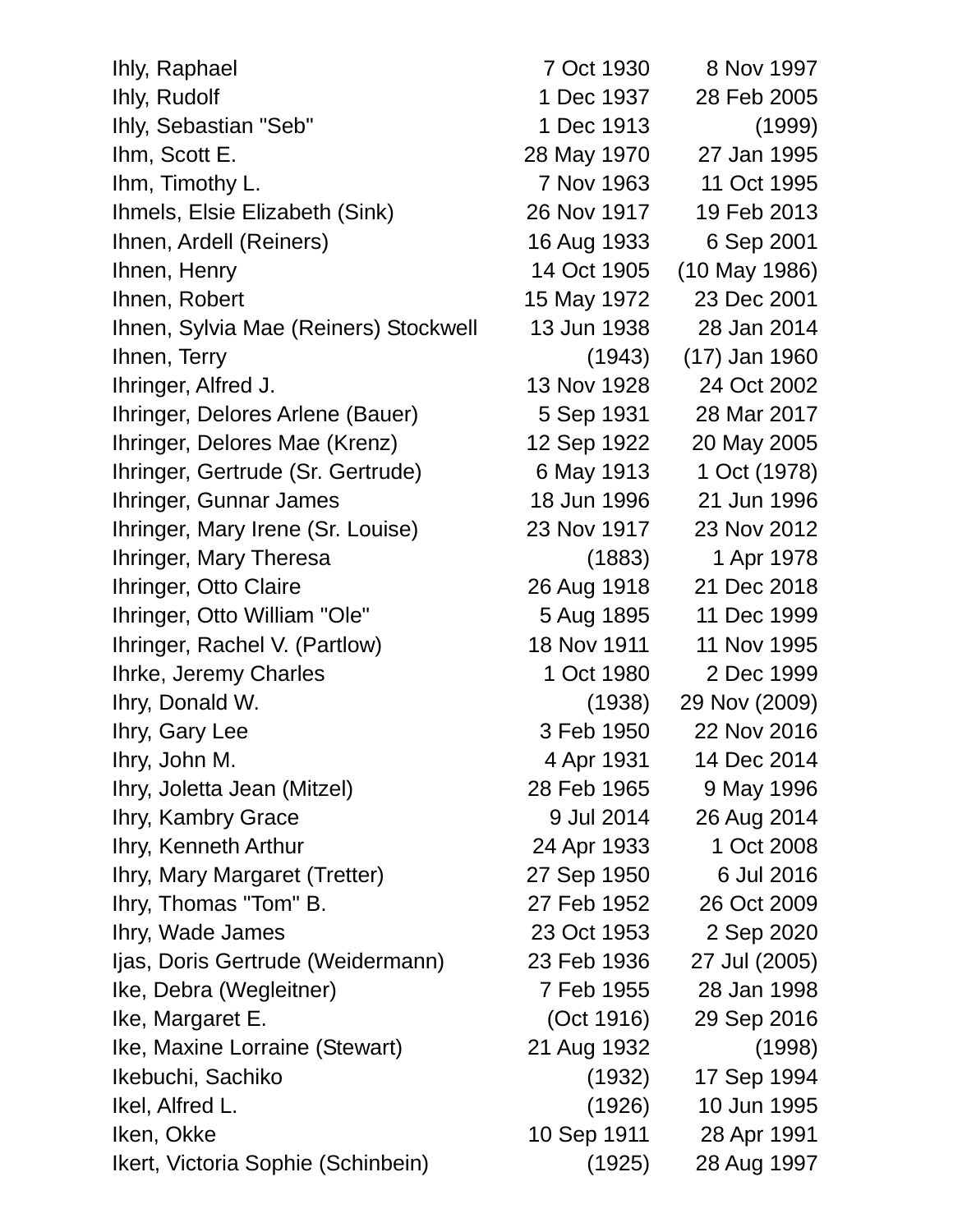Ikes, Johann Heinrich 6 Dec 1856 28 Dec 1940 Ikkert, Andreas 6 May 1927 16 Nov 1995 Iler, Barbara (Bates) 30 Apr 1915 (1999) Iler, John Lindgren 17 Jul 1929 2 Jun 2013 Iles, Leona (Auch) (1921) (4 Feb 1977) Ilg, Dwayne Raymond 7 Jun 1960 30 Jan 2014 Ilg, Vera Viola (Oelschlager) 10 Sep 1921 (May 2016) Ilic, Stephan 10 May 1949 11 Mar 2011 Iliff, Dale Vernon 28 Apr 1920 16 Dec 1988 Iliff, Doris M. (Hagemeister) 24 Jan 1922 7 Jan 2017 Iliff, Dorothy (Keller) 14 Nov 1904 18 Aug 1999 Iliff, Robert W. 16 Oct 1917 (1997) Iliff, Ruby (Cason) (1910) (1997) Iljana, Elmer A. 24 Aug 1920 15 Mar 1997 Illa, Emms B. (Brunner) 19 Feb 1898 30 Aug 1985 Illa, Francis Marie 17 Dec 1925 26 May 2007 Illa, Robert John 19 Jan 1922 7 Nov 2003 Ille, Frances (Hartman) (1925) (1990) Ille, Fredericke (Dachtler) 25 Nov 1875 18 Nov (1946) Ille, Phillip 2 Jan 1875 (21 Apr 1946) Ille, William E. 28 Aug 1918 (Oct 2000) Illenseer, Amalie (Jung) 17 Nov 1921 9 Feb 1975 Illenseer, Georg 2 Jun 1933 12 Oct 1997 Illenseer, Heinrich 25 Mar 1932 30 Jan 2011 Illenseer, Heinrich 18 May 1954 22 May 2001 Illenseer, Johann 22 Sep 1929 2 Aug 1996 Illenseer, Maria (Eigenseer) 11 Mar 1914 28 Apr 1998 Illenseer, Maria (Merk) 24 Jun 1925 14 Feb 2007 Illenseer, Nina (Zinn) 7 Jul 1918 2 Oct 1996 Illenseer, Pius 31 Jul 1933 29 Jun 1997 Illenseer, Valentin 11 Oct 1923 1 Dec 2006 Illerbrun, Gerald "Jerry" 11 Apr 1937 25 Dec 2018 Illerbrunn, Francis H. 22 Aug 1920 5 Jun 1991 Illes, Elizabeth (Fero) (1926) 18 Feb 1989 Illg, Adolf 13 Mar 1906 15 Jul 1974 Illg, Emma (Krohmer) 25 Feb 1894 9 Mar 1986 Illg, Eugen 13 Feb 1927 4 Dec 2016 Illg, Ilse (Vöhringer) 9 Sep 1924 27 Jan 2019 Illg, Kimberlee Jo 6 Sep 1986 7 May 2021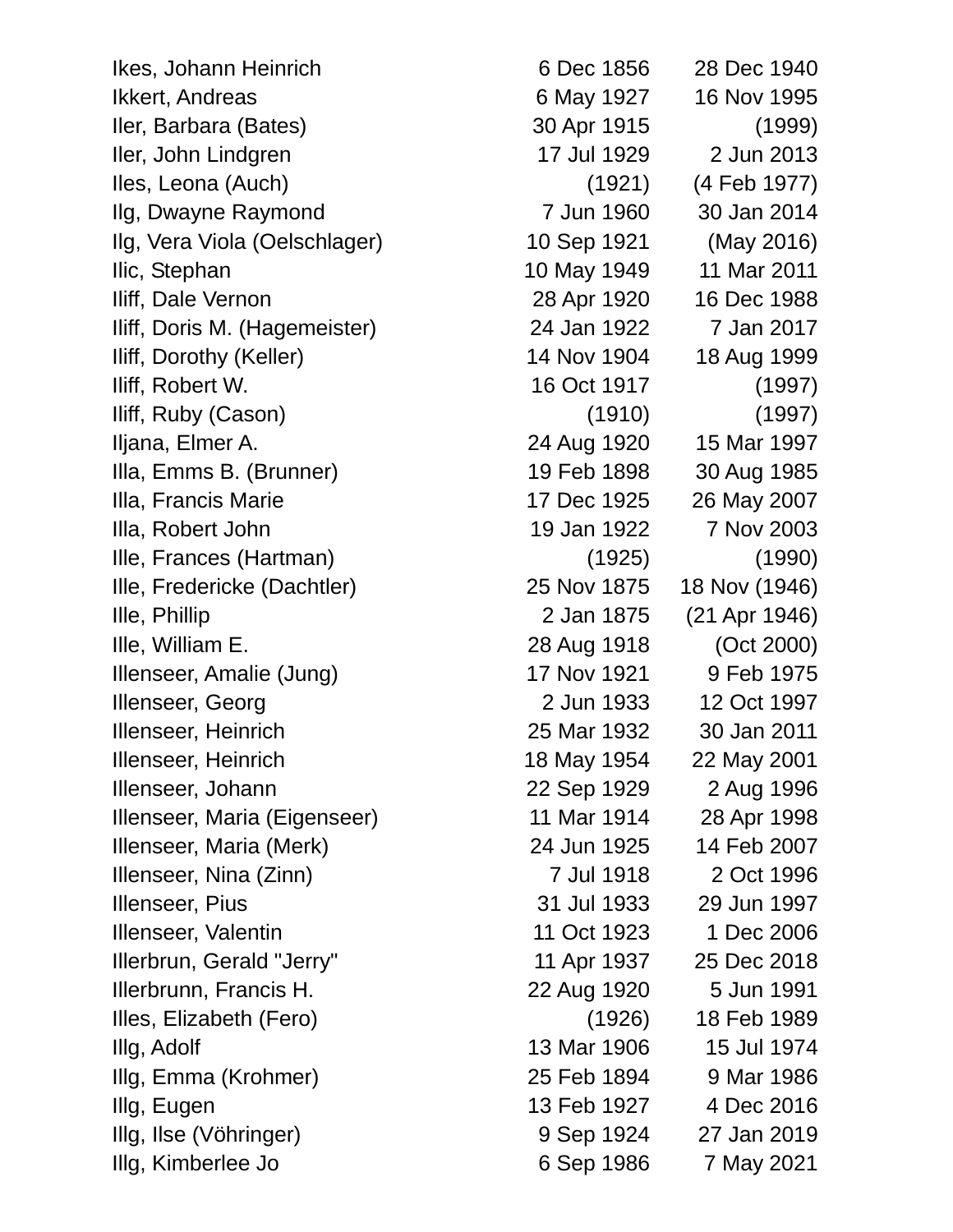| Illg, Laura (Mischke)                | 19 Jun 1913 | (17 Nov 1981) |
|--------------------------------------|-------------|---------------|
| Illg, Margarete                      | 20 Mar 1919 | 20 Apr 2009   |
| Illg, Mathilde (Stuhlmüller)         | 19 Dec 1892 | 24 Dec 1972   |
| Illg, Michael Paul                   | 7 Aug 1952  | 27 Jul 2015   |
| Illgen, Annelore "Ann"               | 20 Sep 1925 | 24 Oct 2017   |
| Illi, Berta (Hilz)                   | 29 Jul 1929 | 8 Apr 2011    |
| Illi, Helene                         | 1920        | 2012          |
| Illian, Marie Katherine (Getz)       | 11 Jun 1912 | 23 Nov 2006   |
| Illich, Anthony "Tony" Joseph        | 11 Mar 1932 | 12 Aug 2016   |
| Illich, Emilia "Emma" (Binstock)     | 7 Jul 1926  | 18 May 2019   |
| Illich, Joseph                       | 18 Sep 1902 | 21 Apr 1974   |
| Illich, Joseph A.                    | 16 Jun 1925 | 25 Dec 2006   |
| Illich, Margaret (Schulz)            | 10 Mar 1903 | 23 Mar 1992   |
| Illich, Philomene (Binstock)         | 5 Aug 1929  | 23 Apr 2002   |
| Illich, William                      | 18 Oct 1928 | 30 Dec 1990   |
| Illies, Daniel A.                    | 12 Dec 1931 | (22 Jun 1984) |
| Illies, Magdelan (Ochalla)           | 23 Jan 1910 | (1984)        |
| Illig, Alvin "Al" Richard            | 5 Sep 1937  | 21 Oct 2019   |
| Illig, Christa Erna                  | 15 Dec 1916 | 13 Oct 2015   |
| Illig, Evangeline (Robertson) BA     | 18 Dec 1925 | 27 Feb 2006   |
| Illig, Reiner Rudolf                 | 16 Apr 1943 | 23 Dec 2021   |
| Illing, Anna Wilhelmina (Schulz)     | 29 Oct 1925 | 15 Nov 2005   |
| Illing, Cyril J.                     | 19 Aug 1923 | 15 Nov 1986   |
| Ills, Anna Elizabeth (Harding)       | 14 Oct 1871 | 21 Aug 1954   |
| Ills, Katherina Margaretha (Lebsack) | 18 Dec 1877 | 28 Jul 1960   |
| Ills, Leona Pearl                    | 17 Jul 1932 | 9 Aug 1937    |
| Ilnyckyj, Nadia Anne                 | 15 Sep 1975 | 8 Aug 1994    |
| llott, John James                    | (1891)      | 6 May 1976    |
| Ils, Heinrich                        | 24 Feb 1871 | 27 May 1959   |
| Ils, Jacob                           | (not given) | (1937)        |
| Ils, Jacob                           | 8 Jul 1878  | 10 Jul 1966   |
| Ils, Katherine (Melcher)             | 8 Aug 1883  | 8 Nov 1959    |
| Ils, Maria Katharina (Hoffman)       | 11 Nov 1859 | 27 Oct (1944) |
| Ils, Mary (Reitner)                  | 31 Aug 1879 | 8 Dec 1926    |
| Ilse, Gregory "Greg" W.              | 25 Feb 1947 | 6 Oct 2007    |
| Ilse, Mark                           | 12 Apr 1953 | 7 Apr 1998    |
| Ilse, Martin                         | 21 Sep 1870 | 7 Jun 1955    |
| Ilse, Richard William                | 3 Aug 1923  | 14 Aug 1990   |
| Ilse, Rose Ann (Fischer)             | 15 Dec 1922 | (21 Feb 1978) |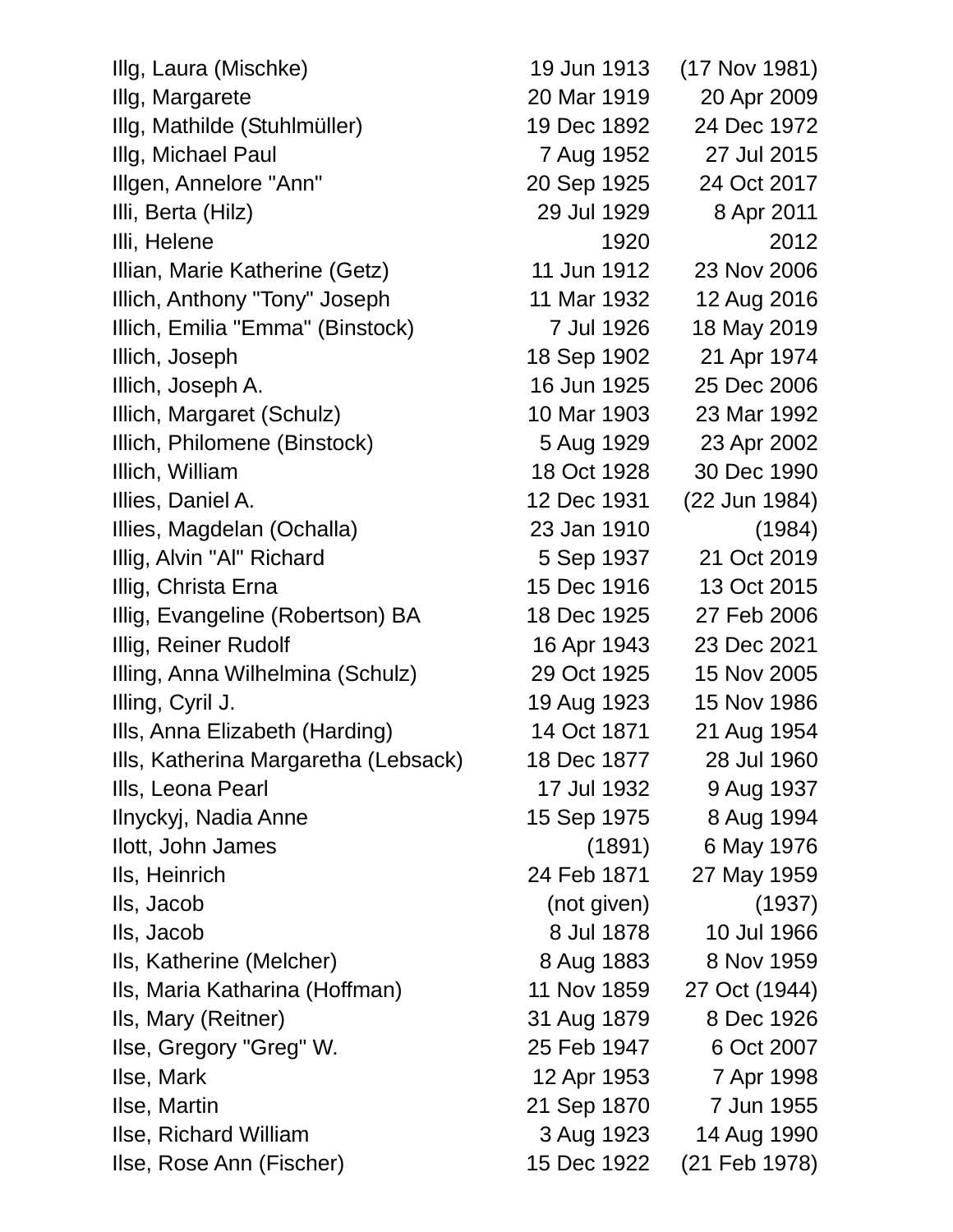| Iltz, Alvin Rudolph                    | 21 Mar 1919 | 30 Sep 1984   |
|----------------------------------------|-------------|---------------|
| Iltz, Bertha (Willging)                | 3 Jan 1916  | 15 Feb 1979   |
| Iltz, David Alfred                     | 27 Jan 1912 | 15 Sep 1980   |
| Iltz, Dean James                       | 21 May 1942 | 7 Feb 2012    |
| Iltz, Edward W.                        | 5 Aug 1916  | 1 Dec 1952    |
| Iltz, Elmer E.                         | 30 Jul 1923 | 24 Mar 2003   |
| Iltz, George                           | 20 Oct 1898 | 8 Jan 1978    |
| Iltz, George                           | 12 Feb 1876 | 17 Apr 1945   |
| Iltz, Grace Elizabeth (Wilson)         | 16 Jun 1910 | 1 Feb 1984    |
| Iltz, Harvey G.                        | 16 Dec 1926 | 15 Aug 1977   |
| Iltz, Howard H.                        | 27 Dec 1925 | 6 Aug 1995    |
| Iltz, Jacqueline "Jacque" (Parsons)    | (1925)      | (1998)        |
| Iltz, Katherine Elizabeth (Walter)     | 19 Feb 1880 | 12 Dec 1973   |
| Iltz, Katie (Kissler)                  | 5 Jun 1902  | 13 Oct 1964   |
| Iltz, Leonard Donald                   | 6 Feb 1922  | 15 Dec 1971   |
| Iltz, Margaret Jane (Miller)           | 24 Nov 1924 | 6 Nov 2002    |
| Iltz, Marvin L.                        | 11 Nov 1933 | 7 Aug 2007    |
| Iltz, Robert David                     | 6 May 1939  | 1 Apr 1960    |
| Iltz, Samuel                           | 7 Feb 1907  | 16 Aug 1997   |
| Imberg, Marian (Halder)                | 17 Jul 1906 | 6 Oct 2006    |
| Imberger, William E.                   | 18 Aug 1940 | 21 Aug 2012   |
| Imberi, Andrew Carl                    | 30 Jul 1934 | 17 Jan 1999   |
| Imberi, Anthony Milton                 | 26 Apr 1936 | 21 Aug 2016   |
| Imberi, Balzer "Bill"                  | 29 Jan 1934 | 3 Jan 2018    |
| Imberi, Bartholomew "Bert"             | 14 Dec 1932 | 31 Jul 2012   |
| Imberi, Cecelia                        | 26 Sep 1925 | 2 Mar 2018    |
| Imberi, Donald                         | 13 Jan 1941 | 20 Dec 2007   |
| Imberi, Elizabeth Katherine (Streifel) | 6 Jan 1909  | 1 Jun 1988    |
| Imberi, Eugene Ludwig                  | 13 Jan 1956 | 27 Jul 2014   |
| Imberi, Frank M.                       | 25 Sep 1914 | 10 May 2004   |
| Imberi, Gene M.                        | 15 Feb 1955 | 24 Dec 1973   |
| Imberi, George James "Jim"             | 20 Aug 1929 | 6 Nov 2016    |
| Imberi, George P.                      | 28 Sep 1927 | 6 May 1999    |
| Imberi, Helen (Martian)                | 11 Oct 1912 | 27 Oct 1989   |
| Imberi, Irene Clare (Mitzel)           | 20 Apr 1922 | 20 Sep 2007   |
| Imberi, Isidor                         | 17 Apr 1907 | 10 Nov 2003   |
| Imberi, Jerald "Papa Jo" I.            | 15 May 1943 | 20 Apr 2020   |
| Imberi, John M.                        | 11 Jun 1910 | 10 May (1984) |
| Imberi, June (Baer)                    | 30 Jun 1939 | 1 Apr 2012    |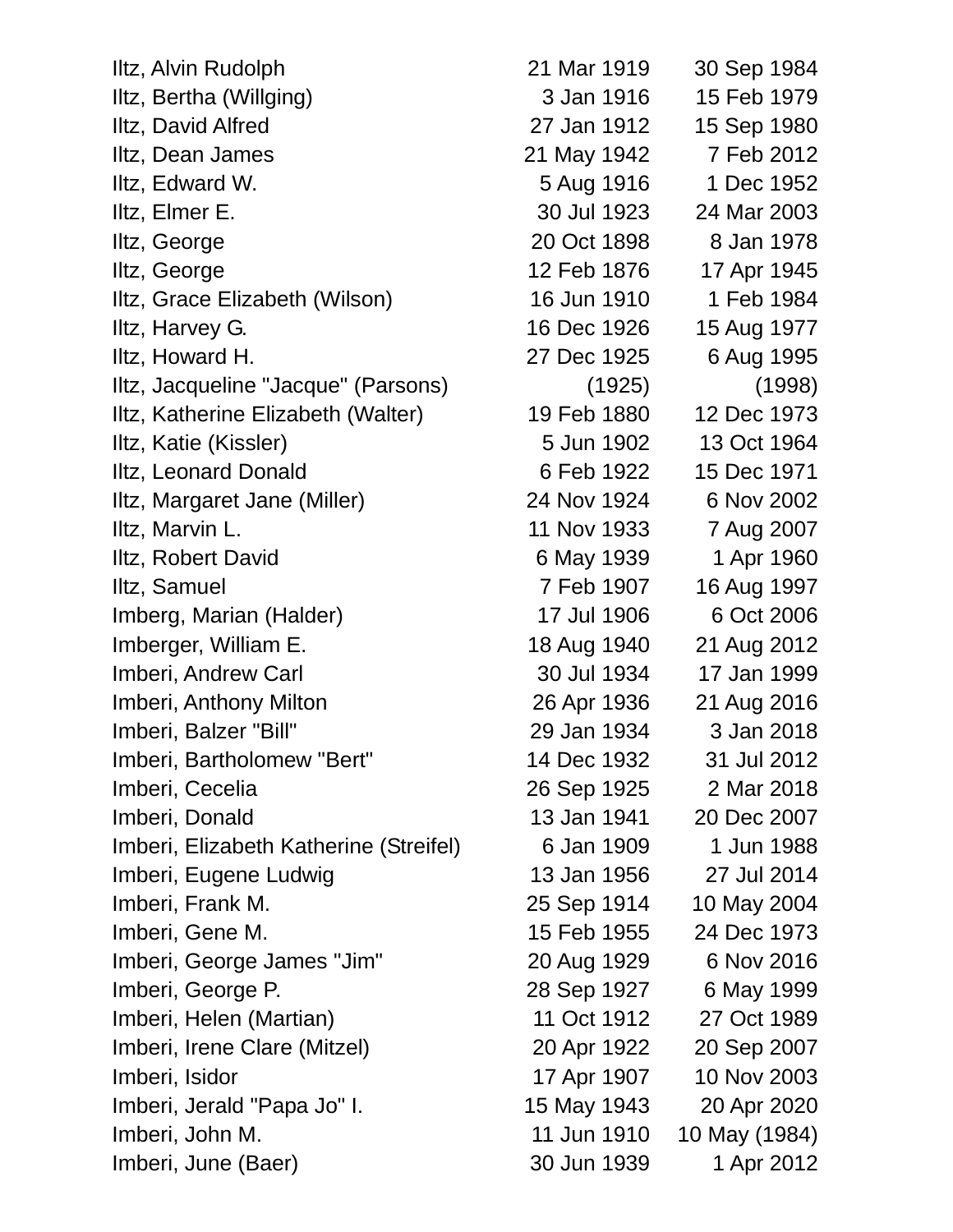| Imberi, Katie                          | 3 Oct 1885  | (14 May 1949) |
|----------------------------------------|-------------|---------------|
| Imberi, Lenora C. (Weller)             | 2 Mar 1921  | 28 Jul 1990   |
| Imberi, Leo James                      | 16 Jul 1940 | 12 Mar 2007   |
| Imberi, Leo Joseph                     | 26 Aug 1945 | 17 Jul 2020   |
| Imberi, Magdalena "Maggie" (Hopfinger) | 23 Apr 1913 | 20 Nov 2009   |
| Imberi, Magdalena (Deschle)            | 28 Jun 1899 | 13 Nov 1990   |
| Imberi, Marcella (Getz) Braun          | 12 Apr 1881 | (23 Jul 1966) |
| Imberi, Mark P                         | 24 May 1911 | 6 Jul 1993    |
| Imberi, Markus                         | 1 Feb 1879  | 5 Nov (1968)  |
| Imberi, Martin Casper                  | 15 Jun 1917 | 13 Mar 1983   |
| Imberi, Mary Ellen (Majeski)           | 4 Apr 1943  | 29 Dec 2009   |
| Imberi, Michael Joseph                 | 1 Dec 1907  | 5 Jan 1995    |
| Imberi, Ross M.                        | 10 Apr 1988 | 6 Jan 2020    |
| Imberi, Sharleen M. (Ottenbacher)      | 13 Sep 1951 | 1 Jun 1995    |
| Imbery, Bernard "Ben"                  | (1922)      | 26 Jul 2006   |
| Imbery, Elsie (Sparks)                 | 6 Aug 1921  | 17 Feb 2011   |
| Imbery, Frances (Schoch)               | 20 Dec 1907 | 12 Sep 1982   |
| Imbery, Harlan Joseph                  | 27 Oct 1931 | 19 Dec 2020   |
| Imbery, Helen (Wolf)                   | 13 Nov 1920 | 6 Apr 2012    |
| Imbery, John Peter                     | 16 Oct 1913 | 14 Oct 2012   |
| Imbery, John S.                        | 19 Nov 1906 | 1 Dec 1994    |
| Imbery, Joseph G.                      | 11 Feb 1919 | 22 Sep 1993   |
| Imbery, Joseph S.                      | 20 Dec 1914 | 11 Aug 1990   |
| Imbery, Katharina (Haller)             | 28 Dec 1867 | Jan 1917      |
| Imbery, Marguerite Elizabeth HG        | 29 Sep 1923 | 30 Oct 2010   |
| Imbery, Martha                         | (1847)      | 4 Dec (1905)  |
| Imbery, Pete                           | 17 Dec 1904 | 17 May 1992   |
| Imbery, Philopena "Phil" (Gisi)        | 27 May 1908 | 1 Dec 1994    |
| Imbery, Ryan James                     | 9 Aug 1976  | 19 Dec 2001   |
| Imbery, Sigfred                        | 7 Mar 1883  | (22 Dec 1983) |
| Imdieke, Alois                         | 8 Jul 1894  | 8 Apr 1992    |
| Imdieke, Betty R. (Williams)           | 7 Oct 1925  | 4 Aug 1999    |
| Imdieke, Caroline (Breitbach)          | 7 Jul 1895  | (Nov 1987)    |
| Imdieke, Michael Joseph                | 14 Jul 1980 | 18 Mar 2000   |
| Imeidopf, Eleonore (Pittner)           | 9 Mar 1923  | 28 Mar 1997   |
| Imel, Cleo Opal                        | 26 Dec 1917 | 25 Oct 2014   |
| Imel, David                            | 28 Nov 1926 | (21 Nov 1926) |
| Imel, Mildred "Millie" Ruth (Botten)   | 24 Oct 1924 | 17 Dec 2005   |
| Imelmann, Harold Henry                 | (1929)      | 18 Nov 1996   |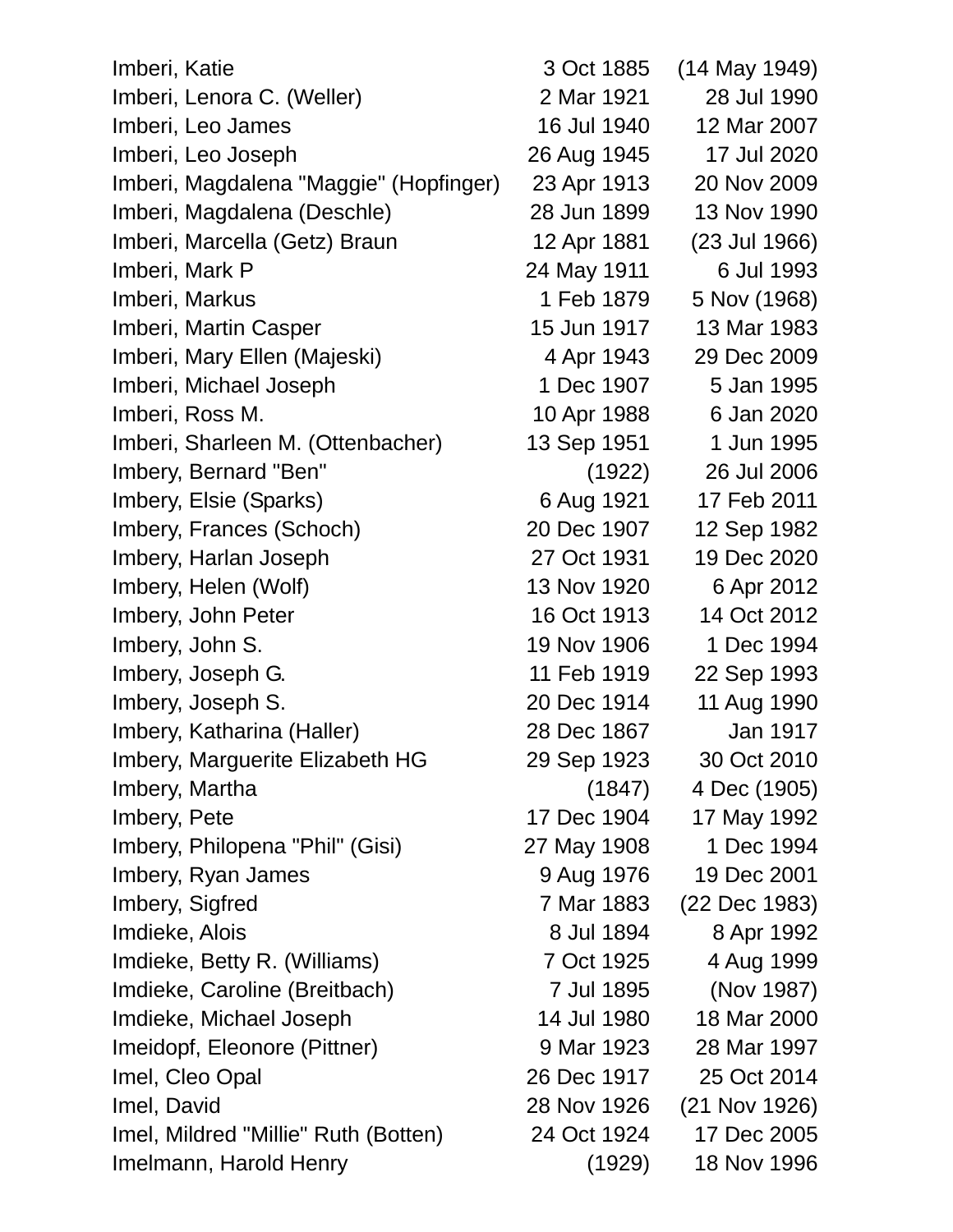| Imes, Kathryn Marie (Tanguy)           | (1961)      | (1998)        |
|----------------------------------------|-------------|---------------|
| Imherr, Edmund                         | 12 Dec 1916 | 28 Aug 2001   |
| Imhof, Cecilia A.                      | 17 Feb 1934 | (1997)        |
| Imhof, Joseph Paul "Joe"               | 20 Mar 1931 | 10 Oct 2020   |
| Imhof, Louis "Lou" Victor              | 29 Jul 1934 | 4 Jun 2019    |
| Imhof, Martin Arthur                   | 6 Feb 1923  | 29 Oct 2014   |
| Imhof, Patricia "Pat" Mary (Sharkey)   | 28 May 1921 | 9 Sep 2020    |
| Imhoff, Adam                           | 4 Jan 1882  | 25 May 1950   |
| Imhoff, Albert                         | 2 Apr 1928  | 2 May 2020    |
| Imhoff, Alvin                          | 4 May 1902  | 22 Apr 1959   |
| Imhoff, Charles (Mrs.)                 | 30 Aug 1890 | (5) Nov 1956  |
| Imhoff, Charles B.                     | 28 Jun 1918 | (22 Jan 1969) |
| Imhoff, Christ                         | 16 Aug 1920 | (1978)        |
| Imhoff, Christina (Iszler)             | 17 Oct 1894 | (11 Jan 1975) |
| Imhoff, David A.                       | 21 Oct 1949 | 16 Jun 2018   |
| Imhoff, Delmar Duane                   | 4 Mar 1944  | 23 Nov 2011   |
| Imhoff, Dolores Eleanor (Streitmatter) | 23 Jul 1920 | 1 Jun 2018    |
| Imhoff, Dora (Feil)                    | 16 Aug 1900 | 28 Jul 1994   |
| Imhoff, Dorothy Lydia (Lennick) Ding   | 16 Jul 1929 | 28 Nov 2005   |
| Imhoff, Elizabeth (Magstadt)           | 28 Feb 1858 | 27 Feb 1942   |
| Imhoff, Elsa (Dockter)                 | 22 Feb 1919 | 29 Jul 2017   |
| Imhoff, Emil                           | 1 Jul 1911  | 28 Aug 1987   |
| Imhoff, Emma Louisa (Kreiss)           | 18 Feb 1918 | (24 Nov 1973) |
| Imhoff, Esther                         | (1901)      | 1 May 1987    |
| Imhoff, Fred Lewis                     | 20 Sep 1939 | 29 Jan 2019   |
| Imhoff, Frieda (Wilk)                  | 13 Jun 1918 | 13 Oct 2008   |
| Imhoff, Gregory Joseph                 | 12 Apr 1912 | 7 Oct 1993    |
| Imhoff, Irene E. (Friesz)              | 24 Dec 1929 | 24 Apr 2004   |
| Imhoff, Jacob                          | 17 Sep 1884 | 29 Jan 1958   |
| Imhoff, James R.                       | 27 May 1917 | 4 Feb 1994    |
| Imhoff, Janice Matilda (Opp)           | 17 Apr 1942 | 1 Oct 2019    |
| Imhoff, Jerry O.                       | 17 Mar 1953 | 21 May 2018   |
| Imhoff, John                           | 5 Jun 1916  | 30 Jun 1958   |
| Imhoff, Katharina (Mutschelknaus)      | 22 Jan 1862 | 8 Nov 1938    |
| Imhoff, Lillian (Schafer)              | (1915)      | 29 Nov 2005   |
| Imhoff, Linda Joyce                    | 24 Aug 1947 | 7 Dec 2016    |
| Imhoff, Lowell G.                      | 5 Dec 1942  | 20 May 2015   |
| Imhoff, Lowell G.                      | 5 Dec 1942  | 20 May 2015   |
| Imhoff, Lydia (Reich)                  | 31 Jan 1915 | 3 Jun 2006    |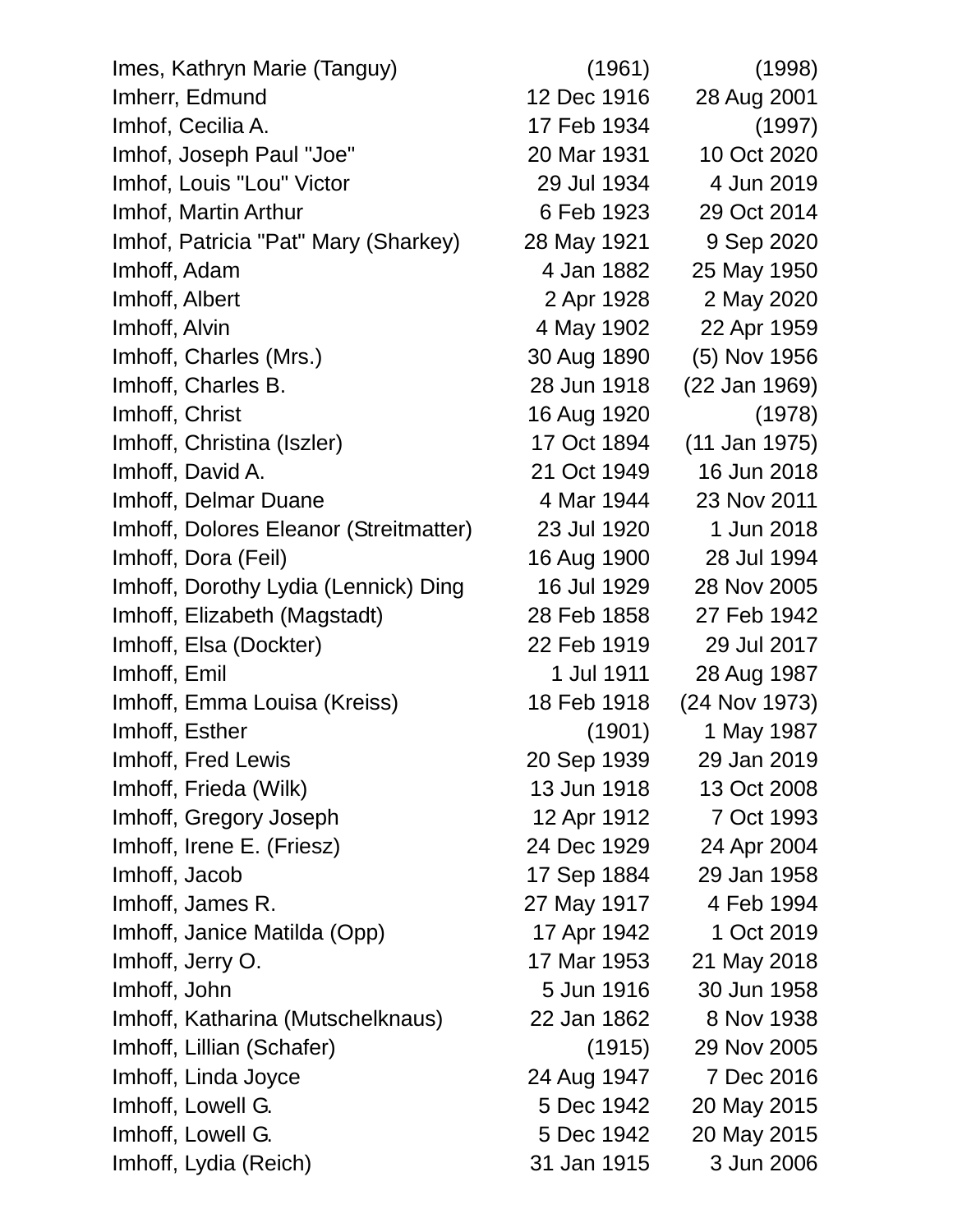| Imhoff, Magdalena (Schaible)            | 13 Feb 1905  | 5 Feb 1991    |
|-----------------------------------------|--------------|---------------|
| Imhoff, Margaret "Margy" Jane (O'Neill) | 11 Nov 1926  | 10 Sep 2018   |
| Imhoff, Norman                          | 14 Aug 1928  | 7 Jul 2007    |
| Imhoff, Otto                            | (7 Apr 1926) | 2 Sep 1991    |
| Imhoff, Raymond John                    | 1 May 1922   | 14 Sep 1997   |
| Imhoff, Reinhold                        | 31 Jan 1912  | (13 Jul 1975) |
| Imhoff, Ronald                          | 6 Sep 1968   | (15) Apr 1968 |
| Imhoff, Walter Peter                    | 12 Mar 1899  | (Jul 1997)    |
| Imhoff, Wilbert E. "Will"               | 14 Dec 1932  | 13 Aug 2005   |
| Imhoff, Wilbert J.                      | 10 Jan 1936  | 3 Jul 2014    |
| Imhoff, Wilhelmine (Fink)               | 18 Sep 1884  | 5 Oct 1942    |
| Imhoff, William "Bill" George           | 28 Aug 1931  | 10 Aug 1998   |
| Imholt, Connie (Duckett)                | (1951)       | (1999)        |
| Imig, Irene Rose (Guthmiller)           | 2 Oct 1919   | 13 Aug 2012   |
| Imig, Myron E. "Mike"                   | 2 Aug 1915   | 11 Feb 1993   |
| Imker, Richard Arden                    | 9 Aug 1984   | 22 Oct 2014   |
| Imker, Richard Arden                    | 21 May 1931  | 8 Jun 1999    |
| Imler, John F.                          | 23 Dec 1933  | 26 Jun 2017   |
| Imler, Ruth Irene (Ellett)              | (1929)       | 23 Oct 1992   |
| Imm, Albert "Al" W.                     | 15 Jul 1942  | 22 Oct 2019   |
| Imm, August Frederick                   | 21 May 1863  | 15 Jun 1939   |
| Imm, William                            | 30 Apr 1910  | 13 Jan 2000   |
| Imme, Rollin                            | 3 Nov 1943   | 11 Nov 2020   |
| Immeker, John                           | 10 Aug 1919  | 22 Oct 1997   |
| Immel, Anna (Gaab)                      | 25 May 1910  | 11 Aug 1992   |
| Immel, Anne Irene (Seidl)               | 1 Dec 1916   | 22 May 2008   |
| Immel, Antonia "Toni" (Schumacher)      | (1919)       | 12 Mar 2004   |
| Immel, Artur                            | 25 Jun 1930  | 2 May 2013    |
| Immel, Cecelia (Stein)                  | 15 Dec 1887  | (28 May 1944) |
| Immel, Ernest J.                        | (1892)       | (20) Feb 1960 |
| Immel, George                           | 21 Aug 1907  | (30 Apr) 1955 |
| Immel, Heinz                            | 7 Apr 1934   | 3 Nov 2000    |
| Immel, Heinz "Henry" J. F. M.           | (1919)       | 21 Sep 1997   |
| Immel, Hellen                           | 1922         | 29 Jan 2020   |
| Immel, Isador                           | 18 Jan 1885  | 26 May (1945) |
| Immel, John                             | (1906)       | (Aug 1976)    |
| Immel, Katherine (Hellman)              | 28 Sep 1921  | 8 Aug 1987    |
| Immel, Richard "Dick" T.                | 18 Oct 1936  | 5 Jun 2019    |
| Immel, Rodney "Rod" Elzie               | 24 Jul 1947  | 14 Dec 2015   |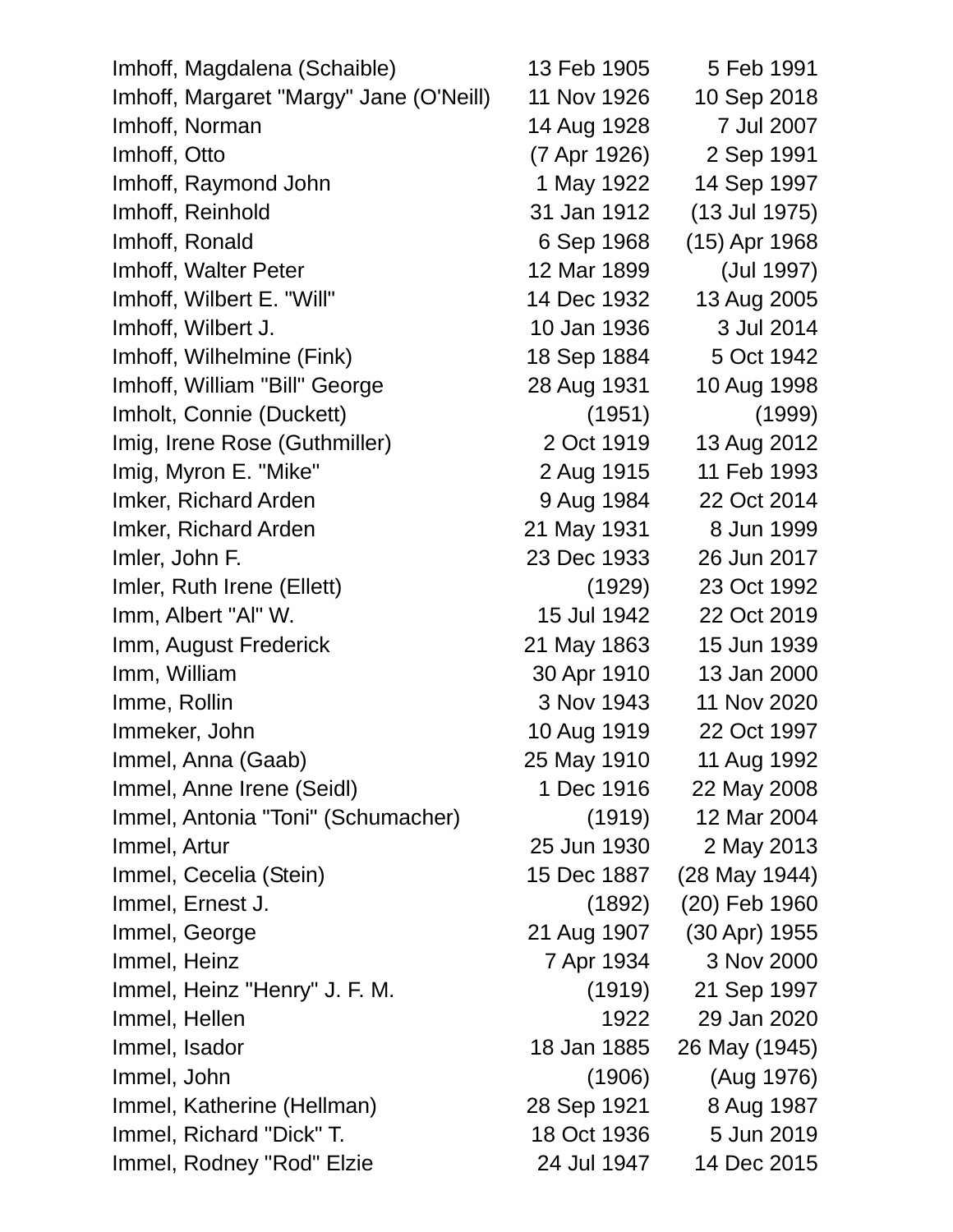Immel, Rosalia (Schumacher) 8 Oct 1930 25 Nov 1997 Immel, Sarah E. "Sally" (Hawes) 4 Dec 1910 15 Jun 1984 Immel, William "Mike" Michael 1 Aug 1943 5 Aug 2014 Immler, Volker E. (not given) 8 Jan 2006 Immordino, Eleanor L. (Guida) 22 Dec 1925 (1997) Imper, Fidelia "Dee" (Fry) 5 Aug 1915 10 Oct 1989 Imper, Geraldine Catherine (Fry) 4 Apr 1911 14 Sep 1999 Imrie, Charles "Weck" 17 Oct 1911 (Jan 2000) Imrie, Jay Michael 17 Apr 1954 8 Jun 2018 Imrie, Robert "Bob" (1950) 21 May 2000 Imrie, Robert J. 11 Jun 1940 9 Oct 1995 Imrie, William Robert 8 Feb 1913 (1 Mar 1984) Ims, Elsie Anna (Starck) 22 Aug 1900 6 Apr 1978 Imsland, Barry Ward 30 Mar 1942 16 Mar 2003 Imsland, Edward D. 1 Aug 1909 23 May 2000 Imsland, Eva Marie (Mehlberg) 24 Jan 1910 9 Aug 2000 Imsland, Hazel (Barrie) 13 Apr 1910 6 Jan 2001 Imsland, Inez L. (Voss) 15 Apr 1914 22 Jul 2008 Imus, Angeline (Duchscherer) 9 Apr 1909 9 Mar 2003 Imus, Phyllis J. (Meredith (1935) (24 Mar 1999) Inberg, Audrey (Skaff) 28 Feb 1926 12 Jan 2016 Inberg, Dana 14 Apr 1962 16 Jun 2000 Inberg, Pearl (Swedeen) 8 Jun 1901 8 Feb 1999 Inch, Sarah K. 31 Jul 1896 (12) Aug 1971 Inch, William T. 23 Sep 1889 (10) Dec 1972 Inches, Russell Scott 4 Jun 1977 19 Apr 2014 Indegard, Alvida (Rud) 25 Nov 1905 11 Aug 1975 Inderbitzin, Genevieve "Jennie" SC 23 Jun 1926 14 May 2010 Indergaard, Esther (Klindworth) 22 Nov 1935 25 May 2019 Indergaard, Frances Ann (Heringer) 26 May 1930 13 Mar 2018 Indergaard, Hulda "Hilda" Emma (Teske) 7 Sep 1924 1 Mar 2003 Indergaard, James Leroy Jr. 29 Aug 1930 18 Nov 2001 Indergaard, LeRoy 1 Dec 1929 4 Jun 1998 Indergaard, Merland O. "Mert" 7 May 1927 6 Jun 2010 Indreland, Marjorie "Tootie" AG 18 Aug 1920 16 Jul 2015 Indridson, Donna M. (Goldade) 14 May 1941 25 Jun 2001 Indvik, Jerome "Jerry" Leslie 15 Mar 1939 12 Feb 2020 Infanger, Tom W. 20 Jul 1920 26 Dec 2009 Infeld, Lila R. (Lenz) 3 Sep 1925 30 Mar 2011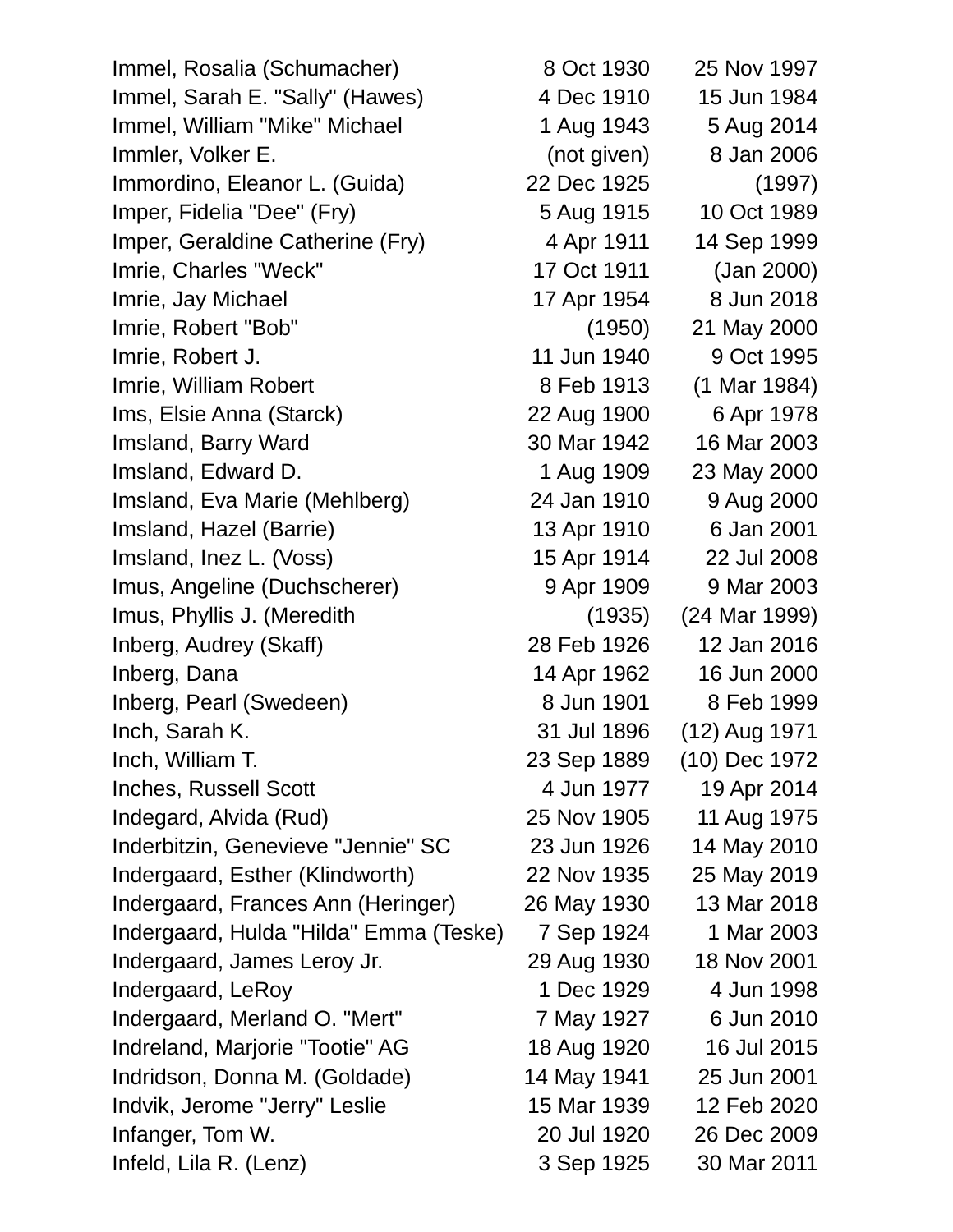Ingalls, Arlene Ida (Tetzloff) 7 Apr 1937 24 May 1993 Ingalls, Cordelia "Peggy" (1925) (1998) Ingalls, Darrel "Curly" Wesley 5 Sep 1930 10 Jan 2001 Ingalls, Dona Loraine (Jensen) 15 Apr 1933 12 Jan 1998 Ingalls, Donald W. 22 Sep 1913 (20 Feb 1984) Ingalls, Edward "Ned" R. (19 Jan 1880) 19 Jan (1953) Ingalls, Eleonore E. (Bies) 16 Aug 1918 27 Oct 1998 Ingalls, Esther M. (Vogel) 16 Dec 1956 29 Nov 2016 Ingalls, Evelyn (Kahovec) 26 Sep 1908 (Jul 1980) Ingalls, Frances E. "Fran" (Nash) 13 Oct 1935 27 Jan 2021 Ingalls, Francois L. (Lock) 26 Sep 1919 5 Jul 2001 Ingalls, Grace Margaret (1910) 1999 Ingalls, Harold Julius 30 May 1933 27 Aug 2021 Ingalls, Howard Charles 27 Mar 1937 22 Dec 2015 Ingalls, James H. 8 Jan 1929 27 May 2018 Ingalls, James W. (1925) (19 Oct 1998) Ingalls, Joyce Dawnine (Berner) 28 Sep 1936 2 Nov 2012 Ingalls, Kathleen "Kay" Fay (Simons) 20 Dec 1940 9 Dec 2020 Ingalls, Marian S. (1908) (1998) Ingalls, Naveen (1917) (1 Jan 2002) Ingalls, Rosalie Faye (Baldwin) 18 Nov 1938 4 Jun 2000 Ingalls, Sterling 30 Jul 1908 15 May 1993 Ingalls, Virginia (Eggerling) 15 Mar 1923 12 Feb 2000 Ingalls, Wayne M. 25 May 1948 12 Mar 2021 Ingbretson, Oliver John 28 Jan 1914 11 Aug 1997 Ingebretson, Ilith Louella Amelia (Brandt) 2 Apr 1918 20 May 2010 Ingebretson, Lloyd Gordon 26 Jan 1928 14 Sep 2010 Ingebretson, Patricia "DyAnn" DSS 31 Jan 1943 15 Sep 2020 Ingebrigtsen, Ingolf John 23 Jan 1909 21 Oct 1999 Ingebrigtson, Alma "Almarie" MS 17 Oct 1920 29 Jun 2019 Ingebritson, Annegret (Schneiders) 6 Oct 1921 15 Apr 2011 Ingell, Phyllis Mary (Crouse) 1 Aug 1917 27 Nov 2014 Ingels, Marrianne F. (Martens) 30 Jul 1940 23 Nov 1994 Ingels, Thomas L. 11 Apr 1937 17 Sep 1993 Ingeman, Jean D. (Wistrand) 9 Jun 1924 31 May 2000 Ingemansen, Jean Elaine (Doering) 30 Apr 1928 17 Aug 2016 Ingenthron, Dianne Eileen (Oxenbury) 13 Oct 1933 1 Jan 2015 Ingenthron, Doreen (Charbonneau) 5 Aug (1936) 29 Oct 2016 Ingenthron, John (1930) 20 Sep 2010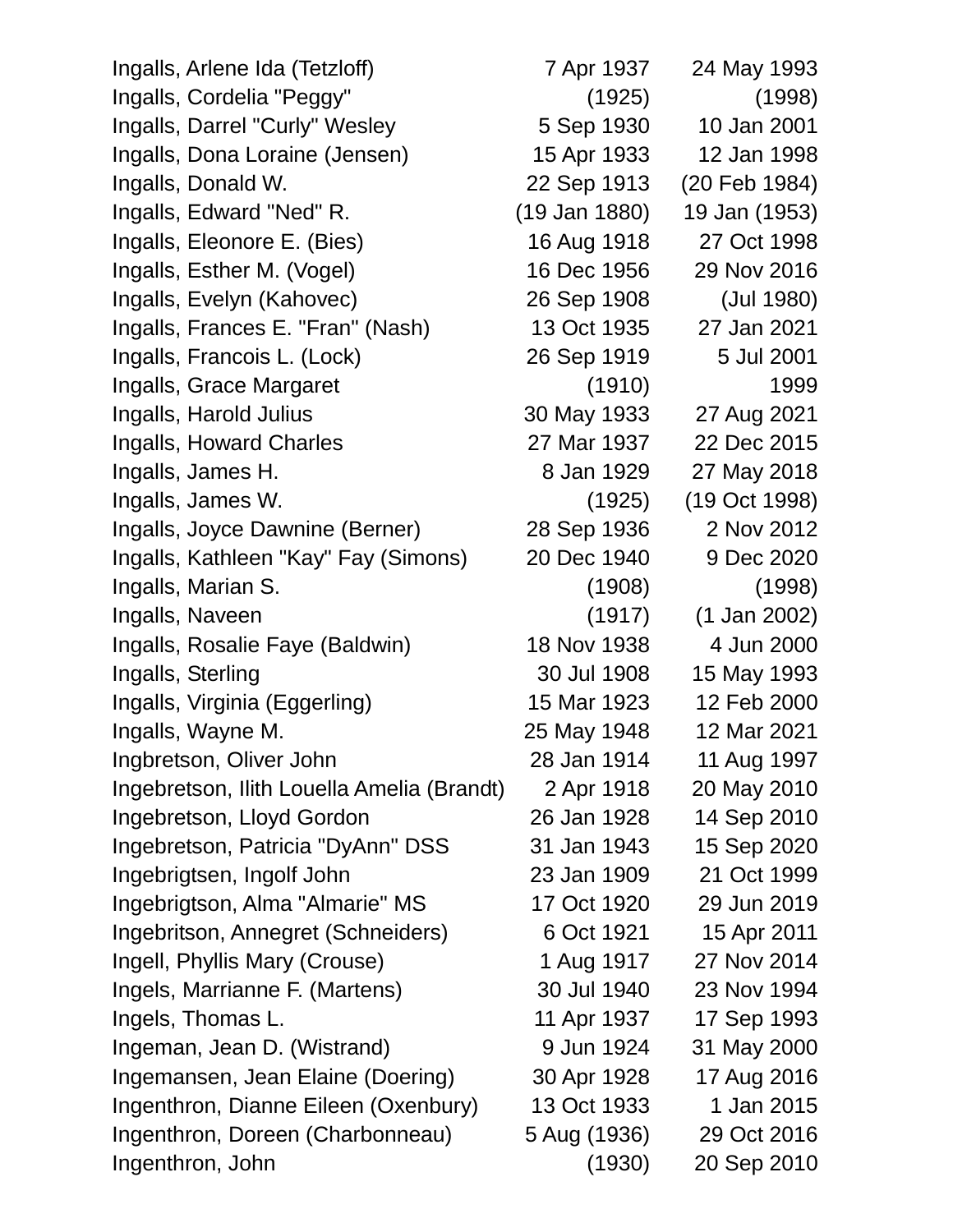| Ingenthron, Joseph "Joe"               | 22 Dec 1924 | 15 Apr 2005     |
|----------------------------------------|-------------|-----------------|
| Ingerham, Elizabeth                    | (1878)      | $(10)$ Jan 1930 |
| Ingersoll, Hazel Evelyn (Bilquist)     | 8 Aug 1917  | 28 Jun 1998     |
| Ingersoll, James C.                    | 11 Jul 1923 | 9 Jan 1998      |
| Ingersoll, Virginia (Guido)            | 15 Aug 1917 | 19 May 2000     |
| Ingerson, Charles "Chuck" Richard      | 12 Oct 1925 | 17 Oct 2016     |
| Ingham, Gerald L.                      | 19 Nov 1924 | 13 Apr 2004     |
| Ingham, Ruth Clio (Rix) Hinckley Volk  | 17 Nov 1915 | 23 Mar 2015     |
| Ingle, Anna Marie (Poppel)             | 8 Jun 1894  | 18 Jan 1985     |
| Ingle, Conne (Bogner)                  | 9 Oct 1946  | 14 Jun 2020     |
| Ingle, Dorothy (Edin)                  | 24 Oct 1917 | 4 Feb 2005      |
| Ingle, Lois Mae (Schneiderman)         | 3 Jul 1931  | 1 Oct 2009      |
| Ingle, Robert R.                       | 3 Oct 1929  | 25 Nov 2018     |
| Ingle, Warren L.                       | (1935)      | 1 Sep 2008      |
| Ingle, Zeta (Hicks)                    | 27 Jun 1929 | 8 Aug 2001      |
| Inglefield, Jetty May (Davis)          | 28 Apr 1905 | 12 Mar 1997     |
| Inglehart, John Benjamin "Jack"        | 7 Mar 1938  | 4 May 2018      |
| Inglehart, Robert W. "Bum"             | 1 Feb 1935  | 25 Nov 2011     |
| Ingles, Ella (Frank)                   | 11 Jun 1897 | 10 Mar 1988     |
| Ingles, Karen V. (Raw)                 | 7 Jun 1946  | 26 Jun 2021     |
| Inglesby, Cheryl (Martin)              | 10 Jun 1937 | 7 Sep 2013      |
| Inglett, Carol LaValle                 | 21 Jul 1939 | 30 Dec 1997     |
| Inglett, Gale Robert                   | 4 Dec 1940  | 8 Dec 2019      |
| Inglett, Helen Marie (Diekmann) Benter | 14 Apr 1907 | 3 Mar 2001      |
| Inglett, Noble Gene                    | 21 Oct 1929 | 9 Aug 1997      |
| Inglett, Twilah (Bock)                 | 25 Sep 1915 | 16 Jun 1990     |
| Inglis, Alice A. (Meister)             | 6 Apr 1906  | 5 Feb 1999      |
| Inglis, Geneva (Menser)                | 28 Feb 1921 | Jan 1997        |
| Inglis, Hertha E. (Schultz)            | 14 Jun 1912 | 20 Aug 2008     |
| Inglis, Keith Joseph Marion            | 18 Oct 1912 | 22 Feb 2001     |
| Inglis, Maxton "Max"                   | 15 Jul 1925 | 9 Jul 2011      |
| Inglis, Orville J.                     | 17 Dec 1914 | 10 Aug 2015     |
| Inglish, Herman Gene                   | 20 May 1933 | 28 Nov 1998     |
| Ingman, Bernice A. (Heinemann)         | 22 Aug 1925 | 2 Mar 2011      |
| Ingman, Marvin Stuart                  | 1 Jan 1911  | 21 Jul 1991     |
| Ingman, Miranda                        | (1984)      | 1 Nov 2005      |
| Ingmire, Mabel Louise (Troudt)         | 14 Sep 1922 | 1 Aug 2014      |
| Ingold, Philip D.                      | (1921)      | (1998)          |
| Ingolfsland, Kenneth Allen "Ken"       | 13 Nov 1956 | 12 Apr 1999     |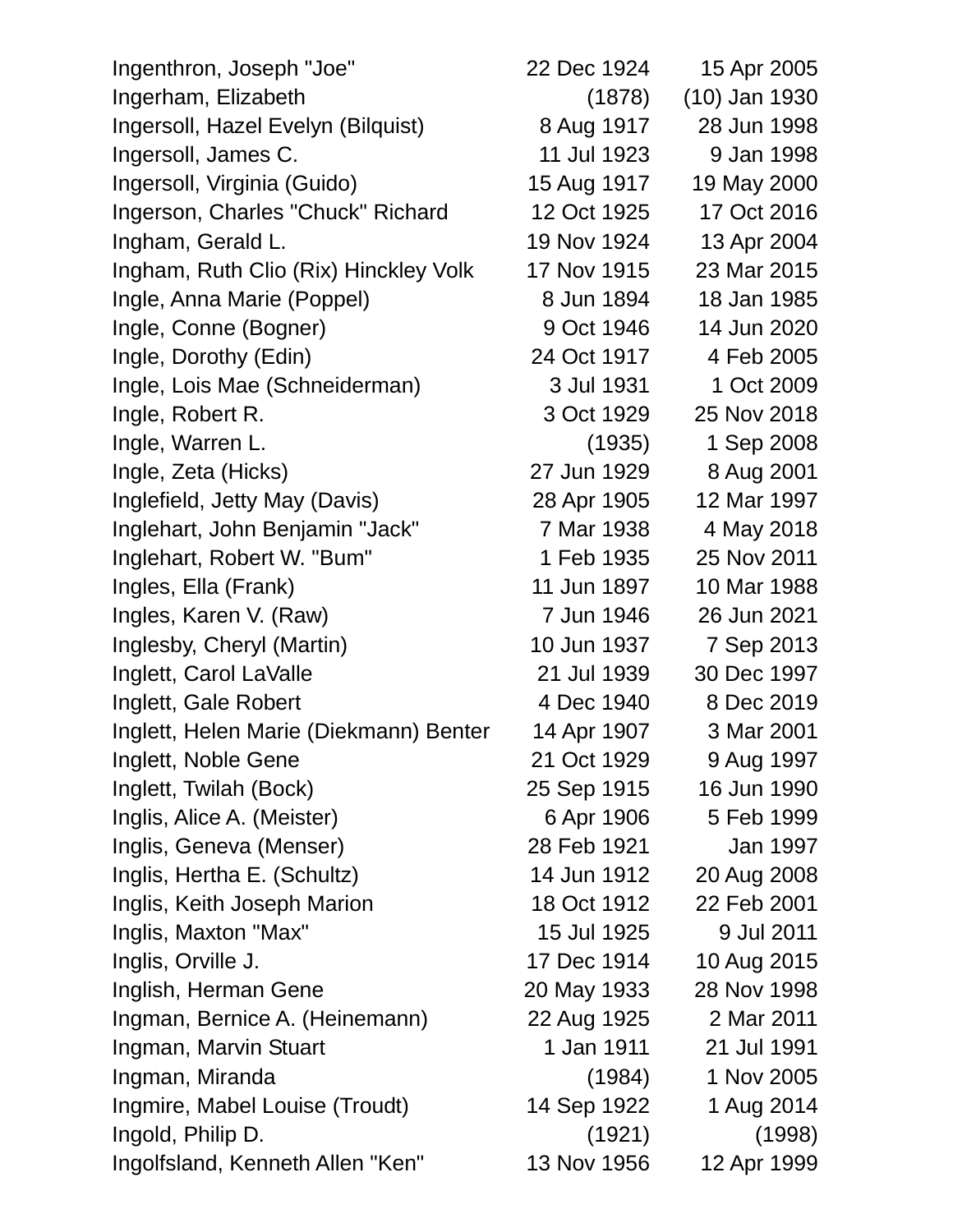Ingraham, Edna (Otto) (1921) 7 Oct 1991 Ingraham, Evelyn M. (Zander) 27 Nov 1935 25 May 2016 Ingraham, Gilbert F. 24 Dec 1924 24 Jan 1998 Ingraham, Harry Edwin 9 Nov 1923 30 Mar 2011 Ingraham, Josephine Chittick 2 Dec 1925 5 Nov 1998 Ingraham, Rosine (Wutzke) 9 Sep 1899 6 May 1993 Ingraham, Roy Gerald 22 Sep 1931 5 Jul 2002 Ingraham, Vivian Marie (Heckle) 2 Jul 1934 31 Mar 2021 Ingraham, Walter A. (1931) 14 Aug 2000 Ingraham, Walter Ray (1928) (30) Aug 1958 Ingraham, Wildred "Sunnie" (Miller) 18 Nov 1926 (5 Sep 2005) Ingram, Ada Jean (Bobbie) (1892) 1 Nov 1991 Ingram, Alda (Kulseth) 3 Oct 1930 25 Sep 2021 Ingram, Carol L. (Tankersley) 28 Feb 1948 15 Jul 2007 Ingram, Darlene Mae (Scheel) (1930) 2 Nov 2014 Ingram, Delma M. (May) (1924) (1993) Ingram, Erle 2 Apr 1951 26 Nov 2012 Ingram, Hester (Gouldy) Bender 10 Jun 1911 14 Apr 1976 Ingram, Hulda Erna (Giese) 4 Nov 1911 21 Mar 2010 Ingram, James "Jim" D. 4 Sep 1927 (25 Mar 1996) Ingram, James Issac (1916) (6 Mar 1996) Ingram, Lena Evelyn (1898) (1979) Ingram, Linda 20 Nov 1950 27 Nov 1998 Ingram, Mable Isabelle 28 Nov 1909 28 Jan 1991 Ingram, Norma Jane 1 Apr 1928 22 Jul 2000 Ingram, Vernon 25 Aug 1895 17 Jan 1991 Ingram, William Elliott 29 Aug 1901 15 Feb 1985 Ings, Laura Margaret 8 Mar 1908 8 Aug (2004) Ingstad, Keith Karl 12 Nov 1921 26 Aug 2007 Ingstad, LaVerne Maxine (Baas) 25 May 1924 1 Apr 2019 Ingstad, Magdalena "Mattie" (Guthmiller) 23 Apr 1911 6 Dec 1996 Ingvalson, Ida (Haug) 7 Jul 1906 16 Aug 1999 Ingvalson, Kathryn (Matthes) 23 Mar 1915 3 May 1998 Ingwaldson, Darlene Lou (Simonson) 31 Oct 1947 25 Oct 2016 Ingwaldson, Verna V. (Jasman) 14 Oct 1922 23 Mar 1996 Ingwell, Dennis H. 9 May 1949 24 Aug 1993 Ingwersen, Kathryn Ann (Kramer) 18 Jun 1959 8 Jun 2008 Ingwersen, Maude Meyers (Sumpter) (1908) (30 Oct 1983) Inhofer, Frances M. (Thomas) 23 Nov 1912 12 Oct 1999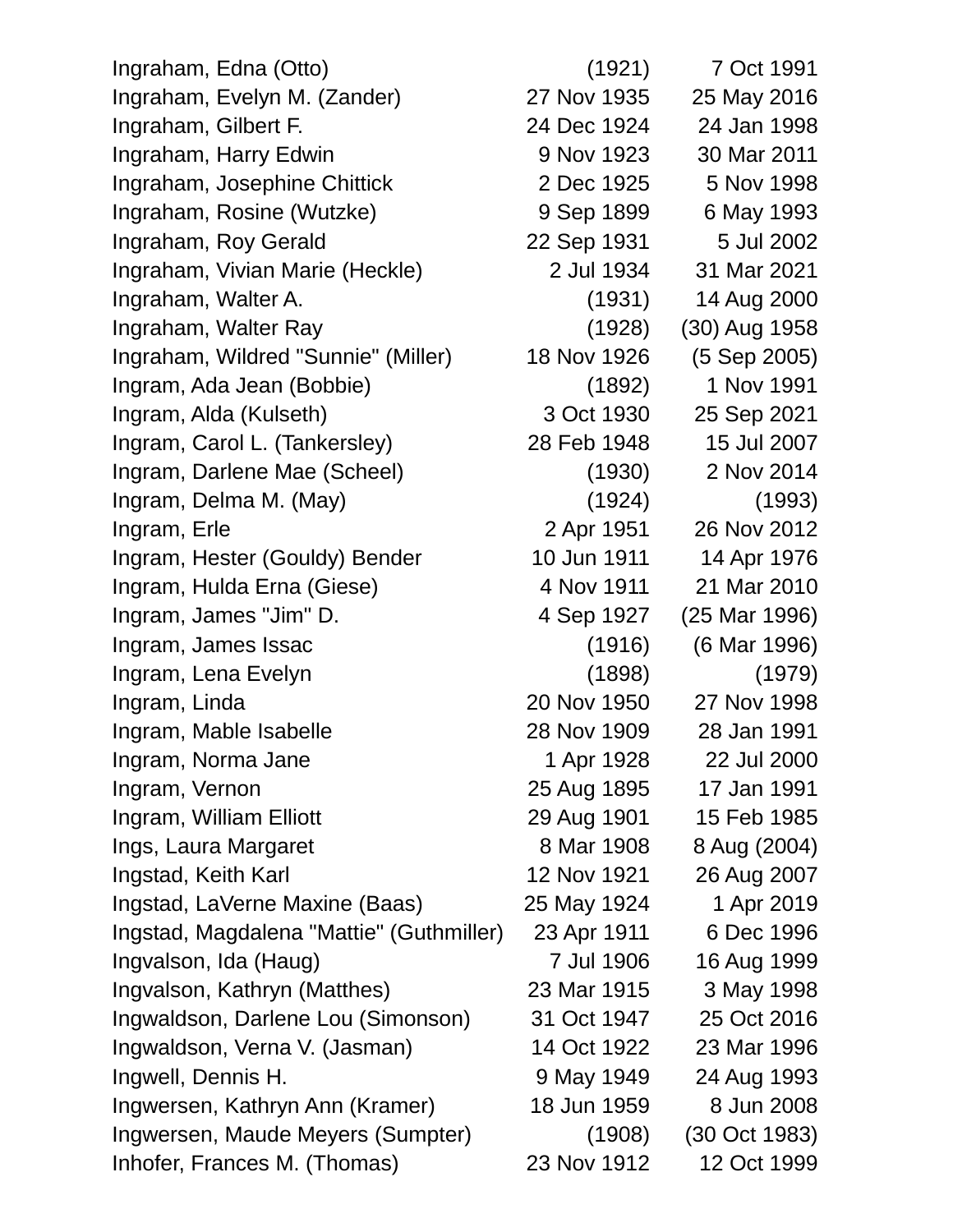Inkelbarger, Donald E. (1940) 28 Feb 2006 Inks, Charlotte Mae (Engelbrecht) 15 May 1926 30 Oct 2018 Inks, Pearl (Dore) 28 Aug 1914 26 Jul 2010 Inks, Thelma L. (Kephart) 12 Oct 1917 22 Apr 2010 Inman, Alice (Graamm) 9 Jul 1927 (1965) Inman, Carl 7 Apr 1966 2 Apr 2015 Inman, David Wayne 25 Dec 1956 16 Jan 1999 Inman, Delores May (Laumb) 29 May 1936 19 Oct 2010 Inman, Earl "Pud" Dean 10 May 1928 25 Aug 2020 Inman, Fern Marjorie (Cochran) 9 Oct 1903 14 Oct 2008 Inman, Gordon R. "Ted" 28 Aug 1924 13 Oct 2007 Inman, Iola (1923) (1998) Inman, James Cecil 2 Oct 1933 (1993) Inman, Linda (Viall) (1948) 28 Mar 2020 Inman, Nelle Adams (1894) (Apr 1998) Inman, Patrick James "Pat" 18 Aug 1977 9 Jul 2019 Inman, Reiny KaLin (Holien) 10 Jun 1992 16 Nov 2009 Inman, Shawn T. 13 Sep 1973 Jan 2000 Inman, Vernon George 22 Feb 1932 29 Jan 2000 Inman, William "Bill" (1932) 7 Mar 1999 Innacito, Sally A. (Hopkins) 11 Jun 1945 1 Jul 1998 Innes, Elma Belle (Smelland) 3 Mar 1919 25 Jul 1986 Innes, Laura Helen (Sterns) 12 Feb 1924 8 Feb 2001 Innes, Virgil Lee 28 May 1923 13 Nov 1998 Innis, Cecil F. (1919) 1999 Inouye, Harley (1925) 11 Jun 1996 Inscore, Billie Lynn 2000 20 Feb 1954 15 Jun 2000 Inselman, Betty M. (not given) 1997 Inselmann, Edna (Thicking) 25 Aug 1905 8 Jun 2000 Inselmann, Henry August 3 Jun 1873 10 Jul 1947 Inselmann, Rudolf 14 Jan 1905 7 Jun (1976) Insley, Anna "Anne" E. (Doores) 30 Sep 1913 9 Dec 2007 Insley, Constance Alberta 22 May 1918 8 Mar 2006 Insular, Madonna Ann (Gereszek) 6 Oct 1930 18 Dec 2020 Int Veld, Cornie 14 Jan 1916 12 Jun 2009 Int Veld, Ryan Dean 22 Feb 1984 21 May 2021 Intemann, Peggy Lynn 30 May 1954 8 Jul 2000 Intermill, Julia Josephine (Engberg) 4 Jul 1907 30 Jan 1998 IntVeld, Cora (Hollaar) 21 Dec 1904 26 Nov 1996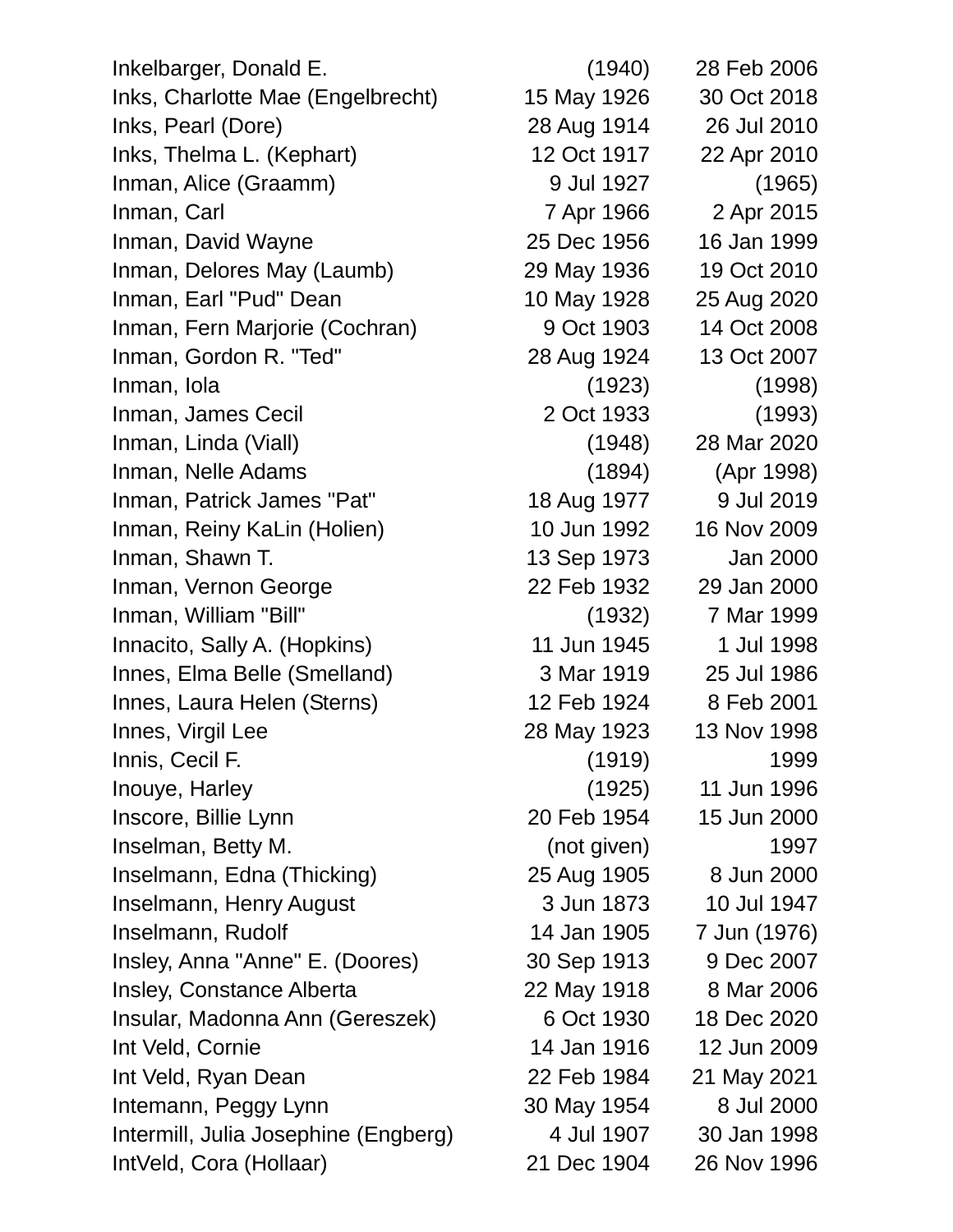IntVeld, Marten 30 Jun 1920 8 Feb 2000 Ipsen, Elizabeth Ann (Nolten) 1 Jun 1906 25 Oct 1995 Irelan, David Lee (1948) 27 Oct 1999 Ireland, Alfred B. (1969) 11 Nov 2001 Ireland, Ben (1909) 13 Dec 2006 Ireland, Dennis Keith 20 Mar 1951 20 Nov 2011 Ireland, Edith (Williams) 8 Mar 1910 12 Apr 1998 Ireland, Eleanor Louise (Benesh) 12 Aug 1916 26 Dec 2012 Ireland, Elsie (Cook) 17 Mar 1909 (17 May 1982) Ireland, Frieda A. (not given) 27 Jun 2000 Ireland, Gwendolyn M. (Davies) 10 Apr 1906 24 Oct 1997 Ireland, Harold "Skinny" 26 Jan 1910 8 Mar 1989 Ireland, James Ronald 9 Nov 1950 24 Apr 2010 Ireland, Kenneth W. 39 Sep 1912 22 Nov 1999 Ireland, Larry Ray 21 Feb 1946 21 May 2020 Ireland, Leota Francis Helfrick 1923 24 Dec 2020 Ireland, Marian (Hebert) 23 Jul 1909 7 Feb 1977 Ireland, Marjorie Ruth (Jackman) 25 Aug 1930 6 Mar 2021 **Ireland, Michael 1 Dec 1940 21 Nov 1980** Ireland, Timothy "Archie" 11 Jan 1936 1 Nov 2010 Ireland, Timothy T. 12 Apr 1903 21 Oct 1999 Ireson, Quinne F. 28 Dec 1918 18 Jun 1998 Ireton, Genevieve O. 22 Mar 1917 9 Oct 2000 Irevig, Herbert Theodore 25 Jul 1906 16 Feb 1984 Irey, Donald A. 13 Jun 1928 17 May 2000 Irey, Vera V. (Hauck) 28 Sep 1921 21 Nov 1991 Irgens, Donald L. 19 Oct 1917 19 Dec 2001 Irgens, Doris Isabelle (Solberg) 2 Jul 1917 20 Nov 1997 Irick, Mary K. 11 Mar 1866 3 Sep 1955 Irigoin, Beatrice 10 Sep 1927 11 Jun 2017 Iringan, Lorraine 27 May 1924 9 Nov 1998 Irion, Albert 9 Sep 1902 1 Feb 1981 **Irion, Albert 18 Oct 1915** 11 Mar 1977 Irion, Alice (Mayer) 3 Oct 1935 25 Jun 2016 Irion, Alice Margaret (Pfeifle) 13 Sep 1921 19 Dec 2018 Irion, Alpha Belle (Carter) 5 Sep 1907 20 Aug 1997 Irion, Alvin Joseph "Joe" 27 May 1913 11 Nov 1998 Irion, Anna (Dietterle) 2 Oct 1903 25 Aug 1995

Irion, Anna (Haag) 30 Mar 1908 27 Dec 1979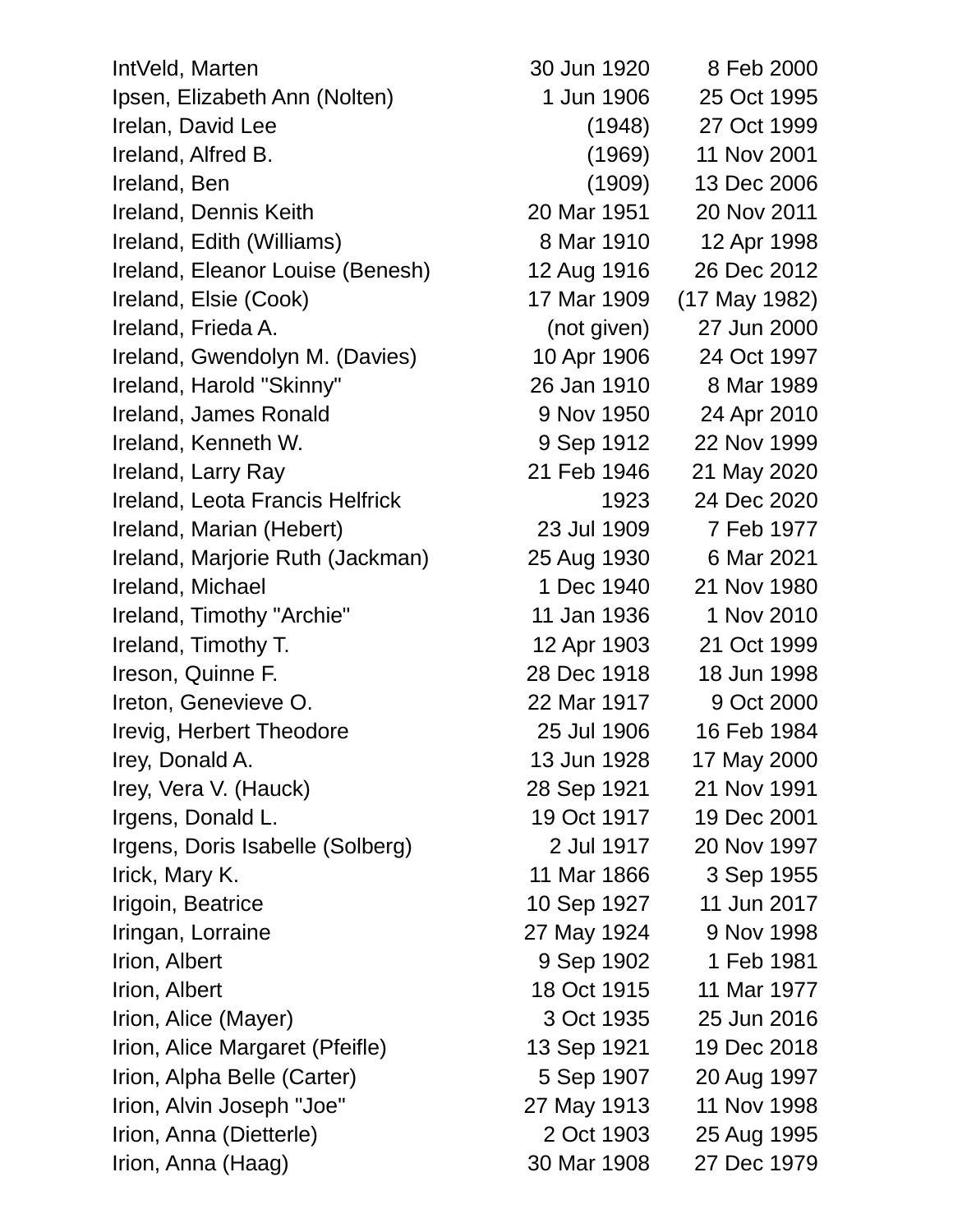Irion, Anna Maria (Widmer) 30 Sep 1861 1 Apr 1915

Irion, Arlyn Ray 14 Sep 2004 Irion, Carol L. (Edwards) 7 Mar 1928 16 Jan 2013 Irion, Charles Henry 10 May 1907 (3) Jan 1970 Irion, Christ **1977** 1989 14 Oct 1977 Irion, Christina (Elhard) 27 Apr 1895 28 Nov 1980 Irion, Clarence B. 2 Jun 1917 24 May 1984 Irion, Clark W. 24 Dec 1949 8 Feb 2016 Irion, Edna C. (Stickel) 10 Mar 1932 7 Oct 2015 Irion, Elizabeth (Shoettle) 24 Apr 1865 8 Mar 1946 Irion, Elledhor 12 Mar 1926 16 Jul 1989 Irion, Elmer (1913) (30 Aug 1985) Irion, Emma (1907) 24 Mar 1991 Irion, Ernest 3 May 1933 11 Apr 2009 Irion, Ernest (1910) (28 Apr 1970) Irion, Eugene "Gene" Otto 31 Oct 1932 13 Aug 2008 Irion, Frieda (Langenhan) 2 May 1910 26 Mar 2007 Irion, George 25 Nov 1894 22 Oct 1965 Irion, Gottfried 10 Oct 1883 3 Apr 1963 Irion, Harlan L. 10 Aug 1908 (16) May 1970 Irion, Helen G. (Arp) 29 Oct 1936 (2004) Irion, Helen L. (Linville) 2 Jan 1918 3 Oct 1999 Irion, Hilde (Kalmbach) 6 Mar 1912 10 Mar 1985 Irion, Ida (Dollinger) 27 Sep 1925 18 Sep 2011 Irion, Ida (Richter) 21 Sep 1906 4 Jul 1999 Irion, Imanuel (1897) 30 Jul 1972 Irion, Jacob (3 Feb 1859) (5 Oct 1940) irion, Jacob F. 19 Oct 1926 (2004) Irion, Joe (1913) 11 Nov 1998 Irion, Johann 19 Feb 1898 24 Jul 1978 Irion, Katherine (1899) (21 Apr 1979) Irion, Kermit Gilbert 11 Aug 1931 26 Oct 2004 Irion, Lilly Adele (1900) (1980) Irion, Linda Alma (Kalmback) 6 Aug 1925 7 Oct 2016 Irion, Lula N. (Foster) 2 Sep 1880 (16) Nov 1864 Irion, Maria (Hiller) 4 May 1885 20 Dec 1957 Irion, Mark 9 Aug 1955 16 Dec 2005 Irion, Martha (1923) 18 Feb 1981 Irion, MaryAnn (Hager) 2 Jun 1943 1 Jul 2015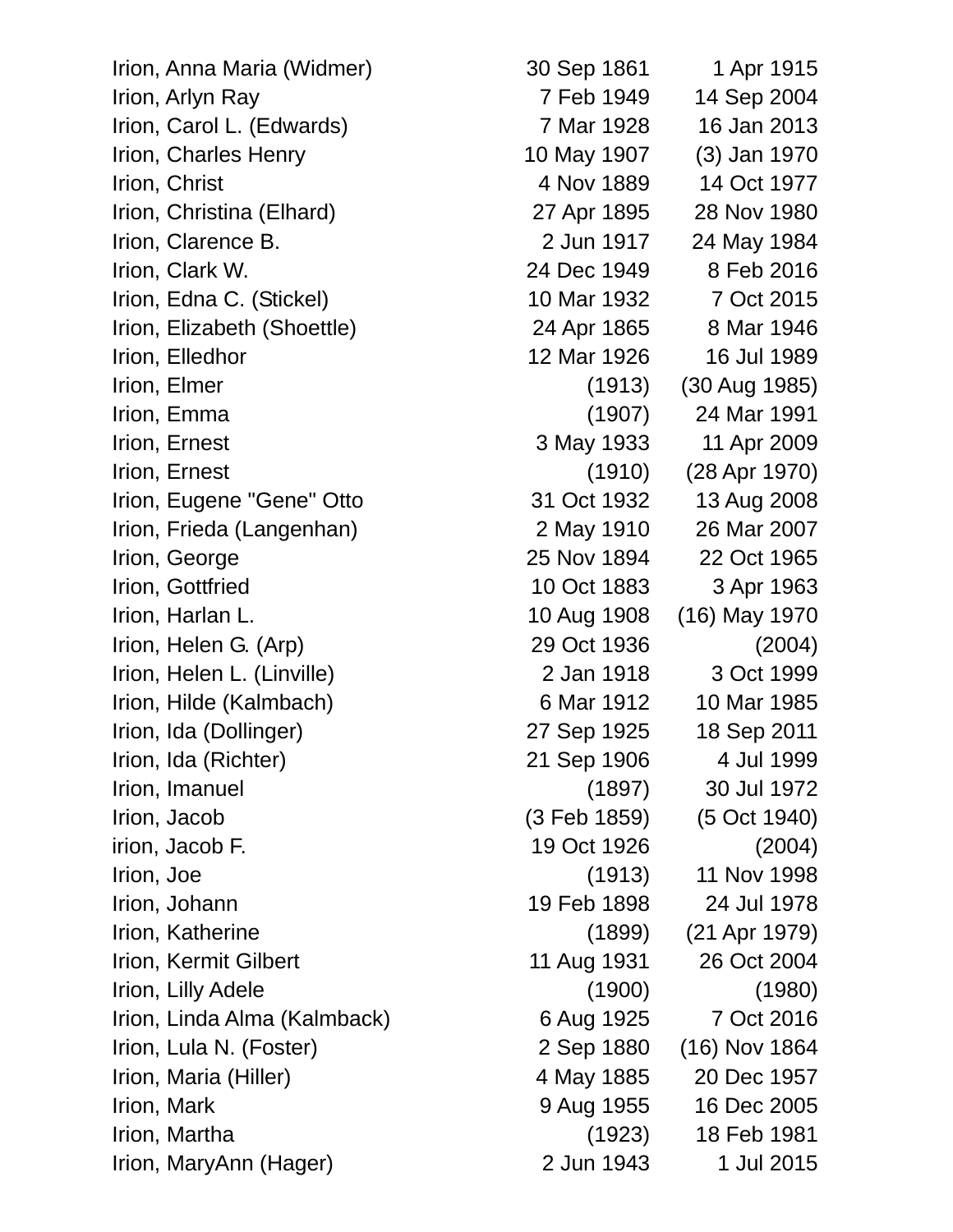Irion, Minnie Lee (Hicks) 14 Jun 1930 27 Aug 2010 Irion, Nancy Diana (Lynn) Cole 23 Feb 1953 31 May 2002 Irion, Otto 27 Sep 1898 24 Oct 1984 Irion, Robert Lue 11 Aug 1930 30 Aug 2002 Irion, Rodney "Rod" D. 27 Oct 1960 5 Oct 2018 Irion, Rosina (Pahl) 18 Sep 1899 1 Aug 1927 Irion, Roy Dean (1929) 11 Dec 2000 Irion, Ruby C. (Dent) 22 Jul 1922 21 Oct 2015 Irion, Rudolf 10 Jan 1921 21 Mar 1999 Irion, Samuel 7 Mar 1891 12 Oct 1966 Irion, Twyla Mae (1965) (Apr 1993) Irion, Viola "Vi" (Wolf) 26 Feb 1934 24 Jan 2015 Irion, Viola Darlene (Malicote) 5 Aug 1916 29 Jan 2015 Irion, Wally (Bohnet) 4 Jun 1925 20 Oct 2005 Irion, Wayne C. 23 Dec 1923 (10 Jun 1961) Irion, William F. 1863 (8) Nov 1955 Irish, Gladys (Behrens) 11 Aug 1901 19 May 1991 Irish, Juanita Ann (Kutzer) 6 Apr 1931 13 May 2004 Irish, Lena 12 Jul 1869 1 Jun (1952) Irish, Mary (Pearl) 12 Sep 1925 19 Feb 2010 Irish, Sharon Jean (Kent) 15 Mar 1937 16 Mar 2014 Irizarry, Ilse Gertrude (Hanss) 7 Mar 1925 8 Aug 2018 Irlbeck, James William 23 Aug 1951 29 Jul 2009 Irlbeck, Rose Marie RERS 12 Aug 1942 21 Sep 2013 Irmen, David "Dave" Walter 8 Sep 1956 5 Oct 2017 Irmen, Devin **Internal 16 May (not given)** 16 May (not given) Irmen, Jean "Jeani" Marie 3 Jul 1952 27 Dec 2020 Irmen, Jerica (Holwegner) 18 Nov 1976 13 Oct 2017 Irmen, Matthew Thomas 17 Apr 1975 23 Mar 2003 **Irmen, Walter S.** 23 May 1914 1 Jun 2000 Irmier, Paul Robert 25 Nov 1920 11 Jul 2000 Iron Shield, Peter Allen 23 Jul 1961 11 Jun 2000 Irons, Carol Ann (Troute) 3 Mar 1949 Jul 1997 Irons, Charles R. 18 Aug 1912 (1981) Irons, Glen George 20 Feb 1935 11 Oct 2012 Irons, John L. 2 Dec 1902 20 Jan 1982 Irons, Maphalda E. "Tillie" (Fasching) 1 Jul 1925 27 May 2010 Irons, Warren W. November 2012 1985 Ironside, Yvonne (Friesen) 20 May 1941 23 Oct 2015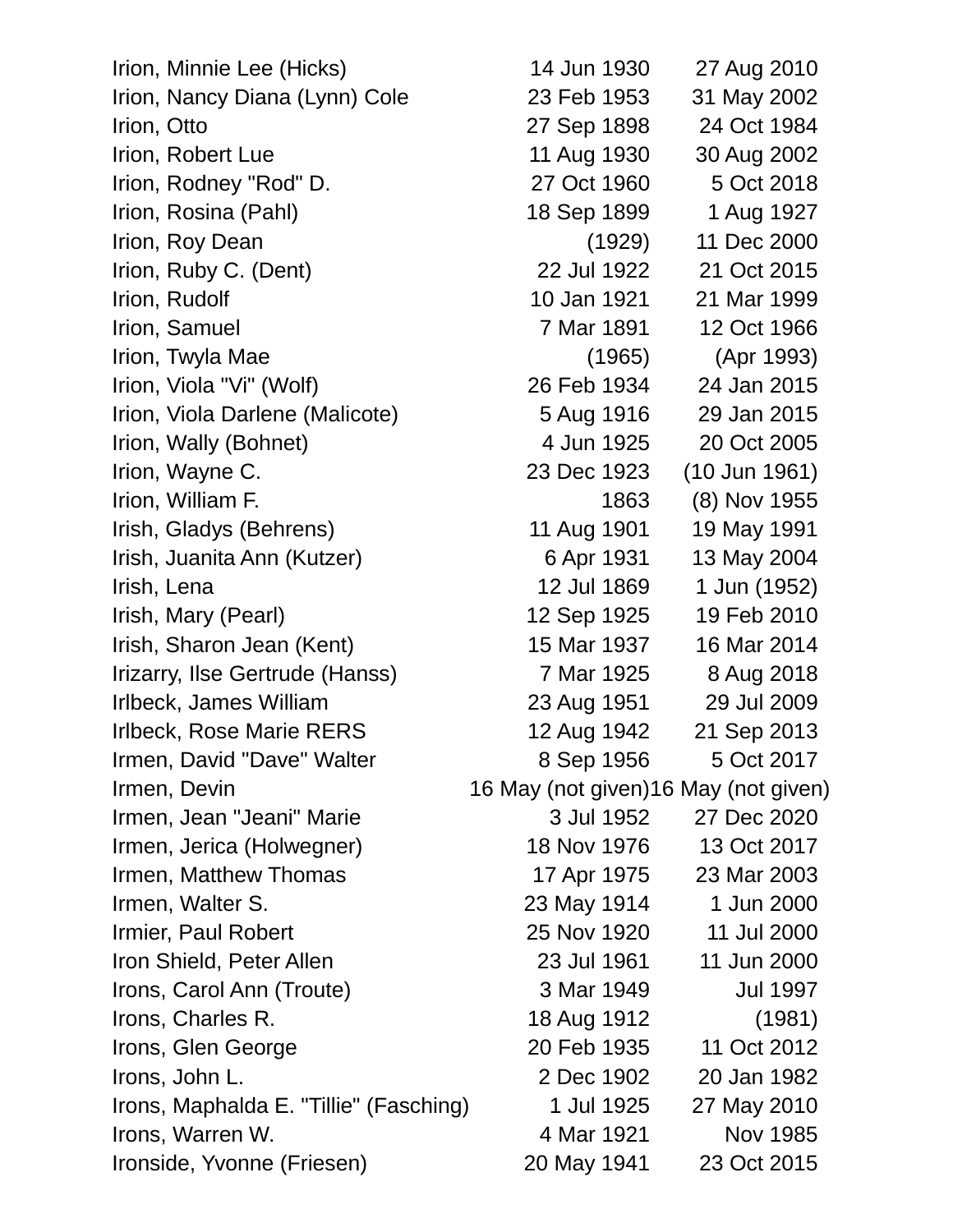| Irsfeld, Paul L.                         | 20 Jun 1906 | 20 Oct 1996   |
|------------------------------------------|-------------|---------------|
| Irvin, Beatrice Jorend (Hegg)            | 10 Jan 1909 | 5 Dec 1998    |
| Irvin, Carol Catherine (Weiss) Chenoweth | 10 Jul 1945 | 12 Sep 2016   |
| Irvin, Frances L.                        | 12 Feb 1915 | 8 Nov 1998    |
| Irvin, Hazel M. (Souders)                | 21 May 1897 | 3 Feb 1992    |
| Irvin, Hilda (Basler)                    | 16 May 1922 | 14 Feb 2011   |
| Irvin, Hilda D. (Whyte)                  | 17 Sep 1921 | 13 Jan 2000   |
| Irvin, Iva Mae (Nordstrom)               | 10 May 1925 | 30 Jun 2005   |
| Irvin, Lulu Kathryn "Kay" (Rabel)        | 21 Apr 1922 | 18 Jun 2005   |
| Irvin, Mary "Mame" Ann (Tibbetts)        | 23 Nov 1946 | 26 Mar 2015   |
| Irvin, Nancy Lee                         | 24 Sep 1946 | 2 Feb 2021    |
| Irvin, Peggy A. (Bauer)                  | 24 Jan 1947 | 11 Dec 2009   |
| Irvin, Ramona "Mona KKM                  | 30 Jan 1937 | (5 Jan 2006)  |
| Irvin, Timothy                           | 25 Jan 1954 | (1980)        |
| Irvin, Vivian (Messer)                   | 29 May 1928 | 26 Sep 1994   |
| Irvine, Albert H. (Bert)                 | 20 Jan 1880 | (4 May 1961)  |
| Irvine, Alice Irene (Zerr) Lachenmeier   | 27 May 1930 | 23 Jul 2015   |
| Irvine, Carroll Gene                     | 18 Dec 1926 | 6 Apr 2021    |
| Irvine, Cheryl Jean (Posey)              | 2 Nov 1946  | 3 Jan 2003    |
| Irvine, Darrell "Butch" Duane            | 21 Aug 1942 | 3 Dec 2005    |
| Irvine, David Ross                       | 28 Mar 1926 | 30 Mar 2015   |
| Irvine, Delores (Propper)                | 27 Jan 1934 | 21 Jan 2016   |
| Irvine, Dora Weld (Rodacker)             | 27 Mar 1921 | 29 Nov 1995   |
| Irvine, Elsie L.                         | 2 Jan 1912  | 8 Jun 1986    |
| Irvine, Esther Ellen Hazel               | (1903)      | (Feb 1998)    |
| Irvine, Geraldine Louella (Wold)         | 3 Jul 1924  | 13 Jan 2020   |
| Irvine, Harold L.                        | 7 Mar 1909  | 24 Mar 1986   |
| Irvine, Harry B.                         | 25 Apr 1925 | 28 Sep 2008   |
| <b>Irvine, Jesse Donald Fredrick</b>     | 25 Feb 1995 | 10 Jul 2020   |
| Irvine, John William                     | 26 Aug 1927 | 1 Oct 2006    |
| Irvine, Lance Laverne                    | 21 Jul 1932 | 8 Apr 2021    |
| Irvine, Lloyd                            | 15 Jan 1931 | 22 Mar 2009   |
| Irvine, Marcella (Stafferahn)            | 11 Jun 1915 | 26 Oct (2006) |
| Irvine, Marlene Bernadine (Sayler)       | 21 Aug 1940 | 25 Apr 2004   |
| Irvine, Robert "Bob"                     | 13 Dec 1927 | 23 Apr 2015   |
| Irvine, Stanley H.                       | 31 Mar 1953 | 7 Aug 2017    |
| Irvine, Verna S (Jokela)                 | 2 Aug 1915  | 3 Oct 1988    |
| Irving, Amalie (Simon)                   | (1925)      | 15 Jan 1996   |
| Irving, Beulah Mae (Hensley)             | (1911)      | 29 Nov 1994   |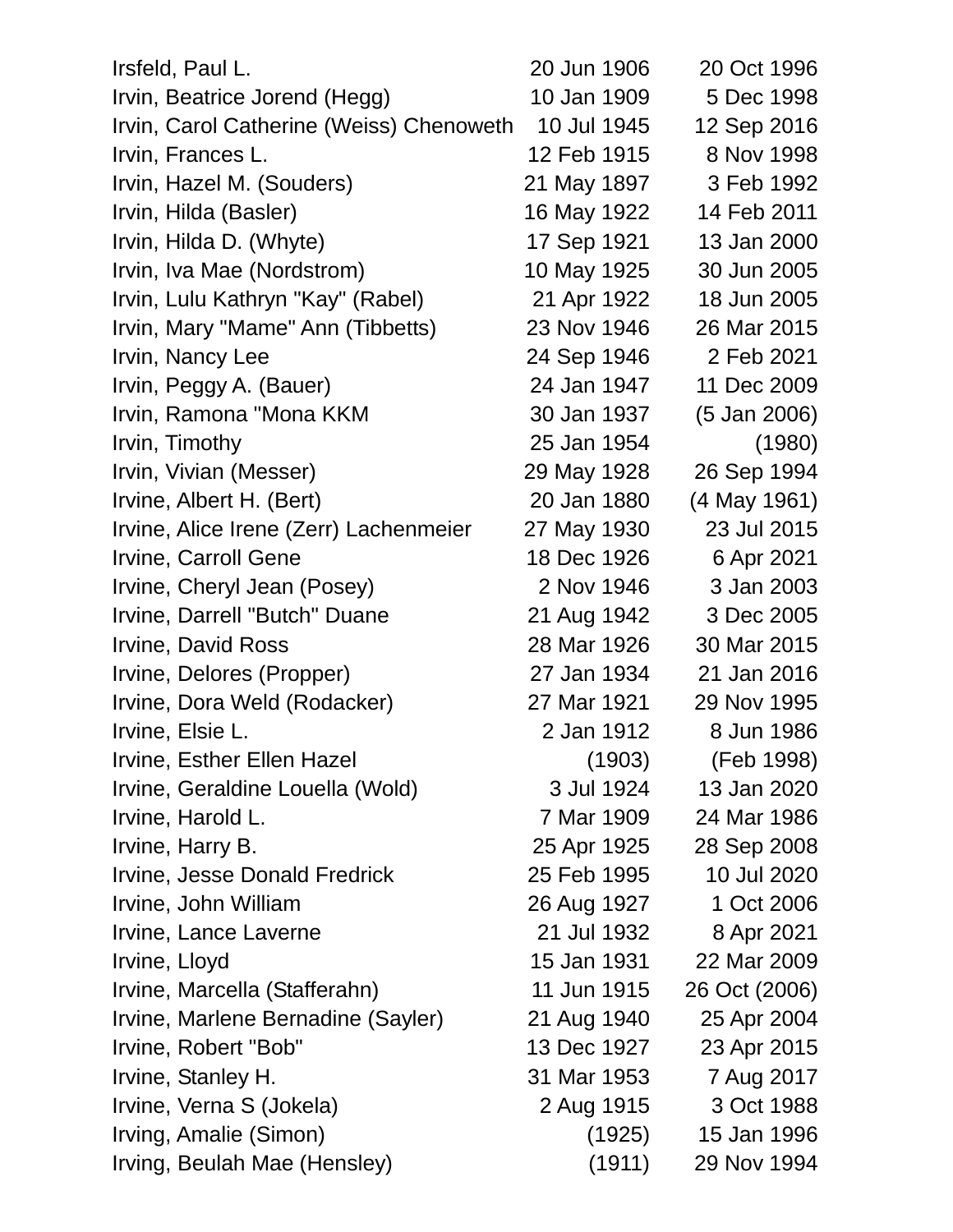| Irving, Georgia Etta (Bloss)             | 11 Jul 1912 | Sep 1996        |
|------------------------------------------|-------------|-----------------|
| Irving, Grace (Scott)                    | 1852        | (1908)          |
| Irving, James B.                         | 14 Oct 1904 | (Aug) 1975      |
| Irving, Laura C.                         | (1900)      | (Nov 1999)      |
| Irving, Margaret Elizabeth (Critchfield) | (1910)      | 8 Jul 1999      |
| Irving, Margaret M. (Steichen)           | 17 Oct 1931 | 7 May 2017      |
| Irving, Mary (Selzler)                   | 5 Nov 1932  | 11 Oct 2015     |
| Irving, Matthew Clark                    | (1960)      | (17 Mar 1984)   |
| Irwin, A. D.                             | 31 Jul 1910 | (1997)          |
| Irwin, Alice                             | 26 Apr 1912 | <b>Jun 2000</b> |
| Irwin, Alice Lorena (Carnes)             | 10 Aug 1893 | 28 Apr 1998     |
| Irwin, Alice Marie (Schmidt)             | 1 Jun 1924  | 28 Sep 2013     |
| Irwin, Anna                              | (1907)      | Apr 1999        |
| Irwin, Anne M. (Svehlak)                 | 22 Jul 1935 | 22 Mar 2014     |
| Irwin, Arden W.                          | 12 Mar 1903 | 12 Dec 1991     |
| Irwin, Barbara A. (Fischer)              | 4 Oct 1931  | 27 Jan 2018     |
| Irwin, Bernard "Bernie"                  | 18 Dec 1920 | 6 Jul 2016      |
| Irwin, Charles E.                        | 26 Jun 1913 | (Aug 1999)      |
| Irwin, Clara Margaret (Hartman)          | 18 May 1916 | (Mar 2001)      |
| Irwin, Corey James                       | 5 May 1989  | 25 Jan 2021     |
| Irwin, Dale Jerome                       | 21 Sep 1931 | 6 Sep 2011      |
| Irwin, Darla (Hager)                     | 17 Jul 1961 | 25 May 2021     |
| Irwin, Daryl Mark                        | 9 Sep 1956  | 16 Jun 2020     |
| Irwin, Elfrieda "Frieda"                 | 7 Sep 1912  | 13 Nov 2008     |
| Irwin, Esther Lillian (Klimpel)          | 6 Apr 1911  | 11 Jun 1999     |
| Irwin, Florence M.                       | (1900)      | (1997)          |
| Irwin, Gary James                        | (1940)      | 13 Nov 2018     |
| Irwin, George Lloyd "Jack"               | 1926        | 17 Jul 2011     |
| Irwin, Gloria                            | (1935)      | 3 May 1996      |
| Irwin, Grace (Cornish) Corvell           | 5 Dec 1904  | 30 May 1987     |
| Irwin, Harriet E.                        | (1851)      | 3 Sep (1911)    |
| Irwin, Howard K.                         | (1933)      | 5 Jul 2019      |
| Irwin, Jim V.                            | 18 Jan 1937 | 17 Nov 1991     |
| Irwin, John Douglas                      | 21 Apr 1924 | 27 Mar 2006     |
| Irwin, Joseph                            | 17 Feb 1916 | 27 Dec 1997     |
| Irwin, Karen Kay (Kracke)                | 15 Apr 1957 | 2 Jul 2019      |
| Irwin, Lela Niome (Rahm)                 | 8 Jan 1917  | 19 Oct 2003     |
| Irwin, Lorne                             | (1917)      | (1998)          |
| Irwin, Lorraine Carol (Cocking)          | 4 Jun 1949  | 24 Dec 2020     |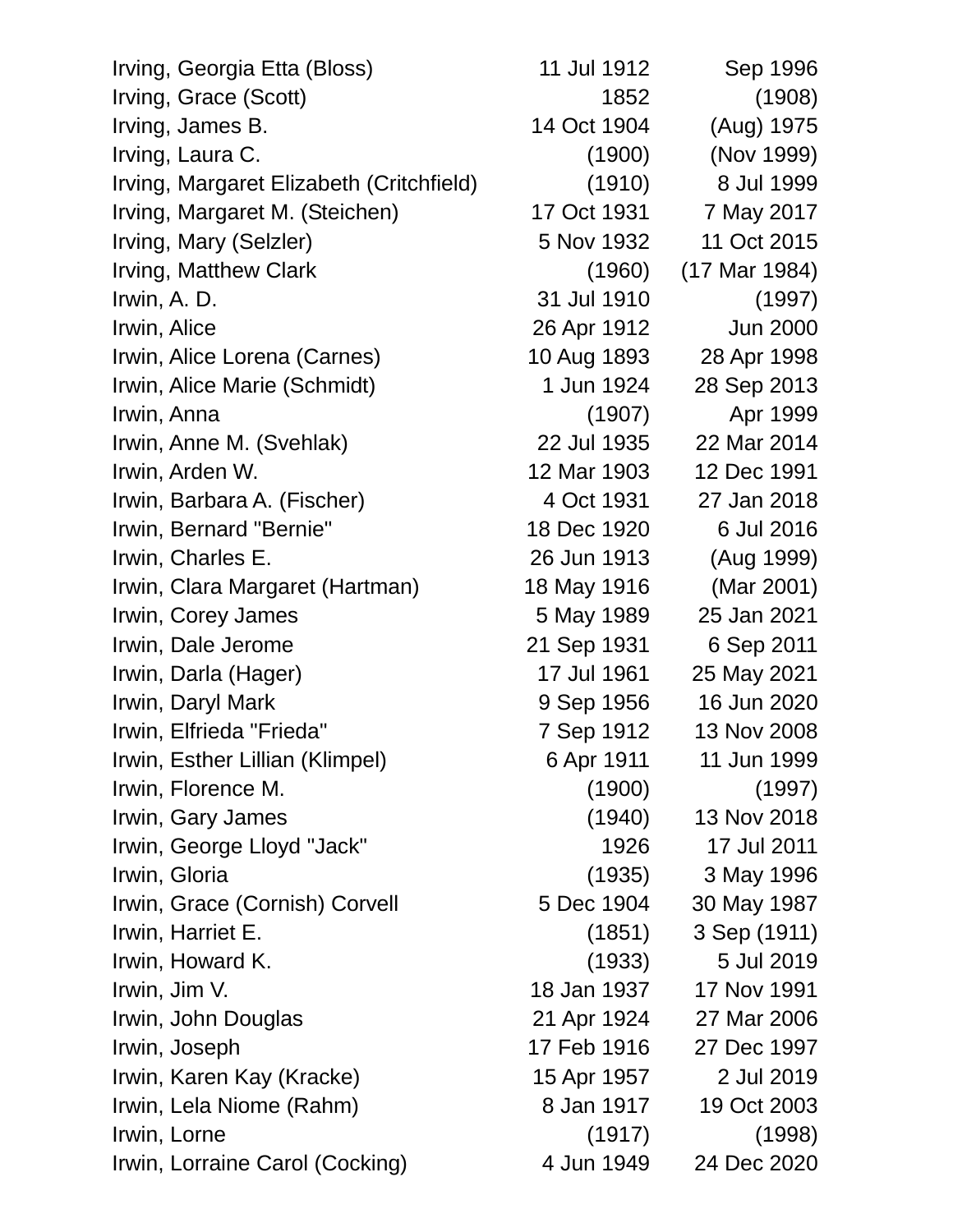Irwin, Lyle William 15 Aug 1957 3 Feb 2021 **Irwin, Lynn** 13 Feb 1969 18 Dec 2010 Irwin, Magdalena "Lena" (Wakz) 9 Feb 1919 7 Mar 1998 Irwin, Mary Lou (Noel) 30 Sep 1931 31 Aug 2011 Irwin, Mildred Irene (Schakosky) 1 Feb 1923 26 Aug 2011 Irwin, Milo M. 23 Mar 1921 9 Nov 1998 Irwin, Patricia Ann (Sr. Kevin) 23 Sep 1929 14 Jun 2020 Irwin, Patricia Lynn "Patsy" (Herman) 26 Oct 1956 8 Jul 2012 Irwin, Perry R. (1937) 17 May 1999 Irwin, Ralph 3 Oct 1937 5 May 2020 Irwin, Robert Lee 8 Dec 1960 2 Aug 2014 Irwin, Stephanie Louise 10 Jan 1980 10 Aug 1994 Irwin, Stephanie Sue 30 Apr 1973 7 Jun 1999 Irwin, Timothy "Tim" 20 Nov 1955 5 May 2011 Irwin, Trista A. (2001) 20 Jan 2002 Irwin, Troy 12 Dec 1970 23 Dec 2016 Irwin, Vera (Holtz) 1916 13 Feb 1999 Irwin, Viola L. (Lowe) 13 Jan 1919 14 Feb 2011 Irwin, Wesley 11 Dec 1913 15 Mar (1992) Isaac, Adina (Wohlgemuth) 26 Mar 1924 13 Jan 2017 Isaac, Alma (Emerson) 12 Dec 1893 6 May 1991 Isaac, Anita "Nita" (1931) 24 Feb 2007 Isaac, Anna (deVeer) Isaac 16 Dec 1926 21 Oct 2015 Isaac, Ben J. 25 Nov 1918 3 Nov 2010 Isaac, Brent William 1976 21 Aug 2015 Isaac, Charlene Janice 24 Nov 1978 20 Oct 2019 Isaac, Cornelius "Corny" 21 Oct 1929 4 Dec 2020 Isaac, Darren 17 Mar 1965 11 Feb 2018 Isaac, Donald P. 16 Jul 1923 8 Nov 2010 Isaac, Donald P. 16 Jul 1923 8 Nov 2010 Isaac, Edna (Delesky) 20 May 1928 14 May 2014 Isaac, Edna E. (Nikkel) 1926 6 Jul 2008 Isaac, Eleanor (Bartel) 11 Sep 1925 25 Oct 2017 Isaac, Elsie (Rempel) 23 Dec 1930 20 May 2009 Isaac, Eric 23 Aug 1925 4 Oct 2014 Isaac, Erna (Toews) 9 Aug 1921 (not given) Isaac, Ernest "Ernie" Alvin 30 May 1933 31 Aug 2008 Isaac, Eva (1916) 25 Jan 2013 Isaac, Eve (Sitter) 23 Dec 1918 2 Jul 2015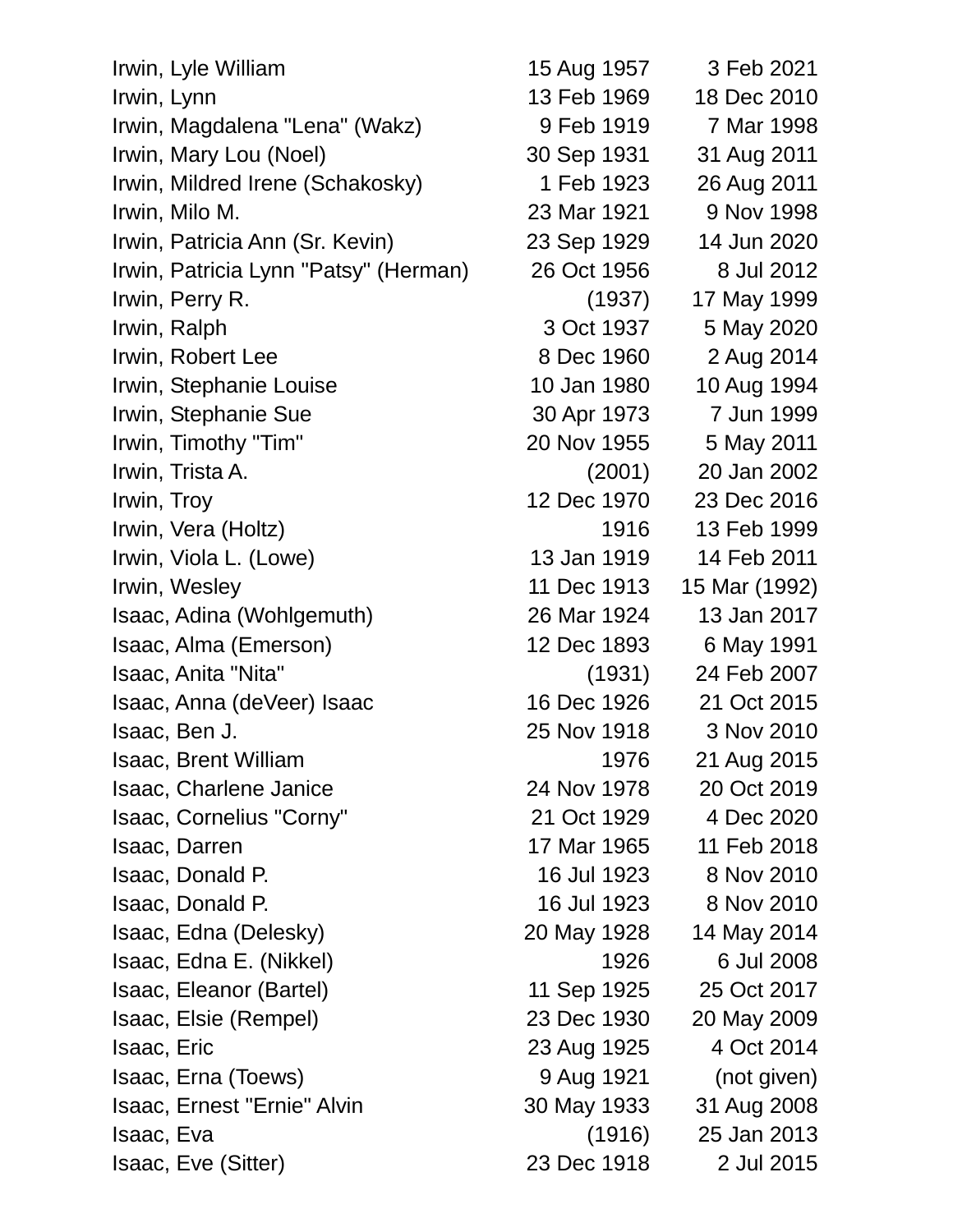| Isaac, Florence Evelyn               | 11 May 1933        | 4 Feb 2018    |
|--------------------------------------|--------------------|---------------|
| Isaac, Frank                         | 17 Sep 1929        | 17 Oct 2017   |
| <b>Isaac, Frank Gordon</b>           | 1911               | 4 Jan 1994    |
| Isaac, Frank K.                      | 24 Mar 1923        | 14 Nov 2010   |
| Isaac, Frieda (Brauer)               | (1915)             | 14 Jul 2008   |
| Isaac, Frieda (Froese)               | 5 Sep 1927         | 6 Nov 2018    |
| <b>Isaac, Genevra Dawn</b>           | 9 Aug 2018         | 10 Aug 2018   |
| <b>Isaac, Gilbert James</b>          | 15 Aug 1927        | 15 Aug 2017   |
| Isaac, Gladys (Toews)                | 27 Jan 1929        | 16 Aug 2021   |
| Isaac, Harry                         | (not given)        | 29 Apr 1979   |
| Isaac, Helen Katharine (Josephson)   | 15 Jun 1931        | 19 Mar 2019   |
| Isaac, Herman F.                     | 1 Oct 1921         | 3 Jul 2018    |
| Isaac, Hildegardt "Hilda" (Sawatsky) | 22 Sep 1921        | 4 Mar 2014    |
| Isaac, Irvin F.                      | 15 Mar 1923        | 2 Sep 2010    |
| Isaac, Jacob                         | 22 Feb 1929        | 3 Jun 2021    |
| Isaac, James "Jim"                   | 21 May 1931        | 8 Jun 2016    |
| Isaac, Jean (Blair)                  | (1922)             | 24 Mar 1992   |
| Isaac, Jeff                          | 1960               | 27 Oct 2013   |
| Isaac, John                          | 1927               | 26 May 2010   |
| Isaac, John A.                       | 1 Oct 1922         | 31 May 2006   |
| Isaac, John J.                       | 21 Mar 1918        | 10 Dec 2020   |
| Isaac, Kathryn                       | (not given)        | 27 May 2003   |
| Isaac, Kenneth                       | 10 Aug 1957        | 10 Jan 2016   |
| <b>Isaac, Lawrence Martin</b>        | 24 Apr 1958        | 18 Mar 2021   |
| Isaac, Lena (Reimer)                 | 31 Dec 1920        | 10 Oct 2007   |
| Isaac, Lena K.                       | 1 Jun 1922         | 24 Oct 2008   |
| Isaac, Luana (Smith)                 | 14 Jan (not given) | 9 Jul 2009    |
| Isaac, Marian Diane (Becker)         | 10 Oct 1947        | 24 Jul 2014   |
| Isaac, Marie (Toews)                 | 14 Jun 1919        | 2 Oct 2014    |
| Isaac, Marina (Giesbrecht)           | 28 Apr 1936        | 12 Jul 2007   |
| Isaac, Marlene (Worona)              | 7 Mar 1953         | 9 Dec 2019    |
| Isaac, Mildred Eileen (Wendt)        | 4 May 1920         | 28 Jul 2012   |
| Isaac, Orville Guy                   | (1907)             | (1989)        |
| <b>Isaac, Peter Frank</b>            | 28 Feb 1913        | 1 Jun 1994    |
| <b>Isaac, Peter Toews</b>            | 25 Aug 1924        | 29 Jul 2018   |
| <b>Isaac, Robert Leland</b>          | 12 Jul 1908        | 4 Dec 2000    |
| Isaac, Ronald J.                     | 25 Mar 1938        | (21 Oct 1982) |
| <b>Isaac, Russell Darby</b>          | (1904)             | 25 Dec 1990   |
| Isaac, Sara Irene                    | 1927               | 3 Nov 2012    |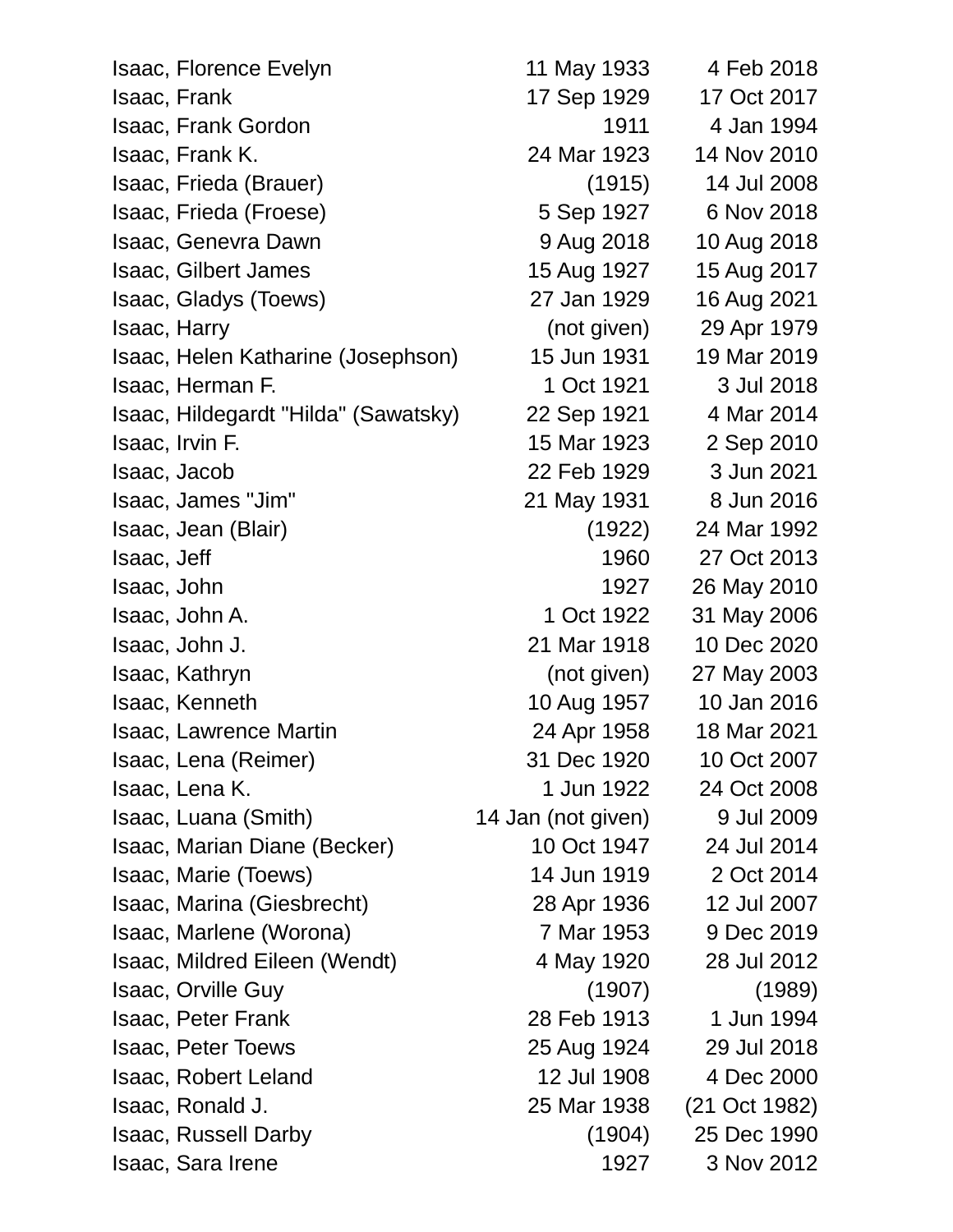Isaac, Shirley Louise (Demas) 27 Feb 1942 24 Nov 2017 Isaac, Victor 23 Oct 1920 29 May 2012 Isaac, William "Bill" 14 Aug 1923 20 Jan 2011 Isaac, William P. 20 Aug 1923 24 Nov 2006 Isaacs, Aaron "Bud" 28 Dec 1922 28 May 2013 Isaacs, Adeline (Leitholt) 27 Dec 1913 9 Jul 2004 Isaacs, Annalisa Annette (Miller) 20 Nov 1923 4 Jul 2008 Isaacs, Claude W. 16 Apr 1916 (30 Mar 1999) Isaacs, Deborah Ruth (Sr. Deborah) (not given) 12 Dec 2016 Isaacs, Edward (not given) (1935) Isaacs, Flora M. (not given) Sep 1995 Isaacs, Irene Elizabeth (Porter) 1924 (23 Jan 1986) Isaacs, Jessie "Maggie" (Peters) 1911 12 Mar 2011 Isaacs, Mildred C. (Reynolds) 7 Jan 1920 2000 Isaacs, Raymond Boyd 25 Dec 1931 10 Jun 2018 Isaacs, Richard Arlo 24 Aug 1935 26 Mar 2019 Isaacs, Roy Wayne 1 Aug 1921 18 Nov 1999 Isaacs, Ruben E. (1907) (1 Nov 1981) Isaacs, Vernon "Pete" L. 15 Feb 1940 21 Feb 2021 Isaacs, Walter 21 Apr 1907 17 Aug 1998 Isaacson, Adeline (Riehle) 11 May 1937 8 May 2020 Isaacson, Carl D. 11 Apr 1921 3 Jul 1999 Isaacson, Clara L. (Valentine) 6 Feb 1896 4 Jul 1990 Isaacson, Clarence Walker 7 Mar 1908 20 Nov 2000 **Isaacson, Earl W.** 1 Sep 1904 1990 **Isaacson, Ernest** 14 Jul 1908 1 Jul 1991 Isaacson, Ervin (1908) 14 Jul 1988 Isaacson, Esther S. (Swanson) 6 Jun 1895 3 Jan 1988 Isaacson, June (Blomberg) (1914) 9 Mar 2001 Isaacson, Marvel (Opdahl) 28 Dec 1920 27 Jun 1990 Isaacson, Maurice (1922) 4 Oct 1996 Isaacson, Roger Jens 24 May 1953 8 Apr 2007 Isaacson, Sally Kaye HAB 12 Aug 1953 1 Jan 2021 Isaacson, William 15 Feb 1922 11 Jul 1970 Isaak, Adolf August 6 Dec 1920 4 Nov 1982 Isaak, Agnetha (Matis) 2 Jan 1920 1 Aug 2016 Isaak, Albert 15 Sep 1914 20 Dec 2001 Isaak, Albert Alexander 27 Sep 1906 9 May 1984 Isaak, Albert Edward 11 Apr 1903 20 Feb 1934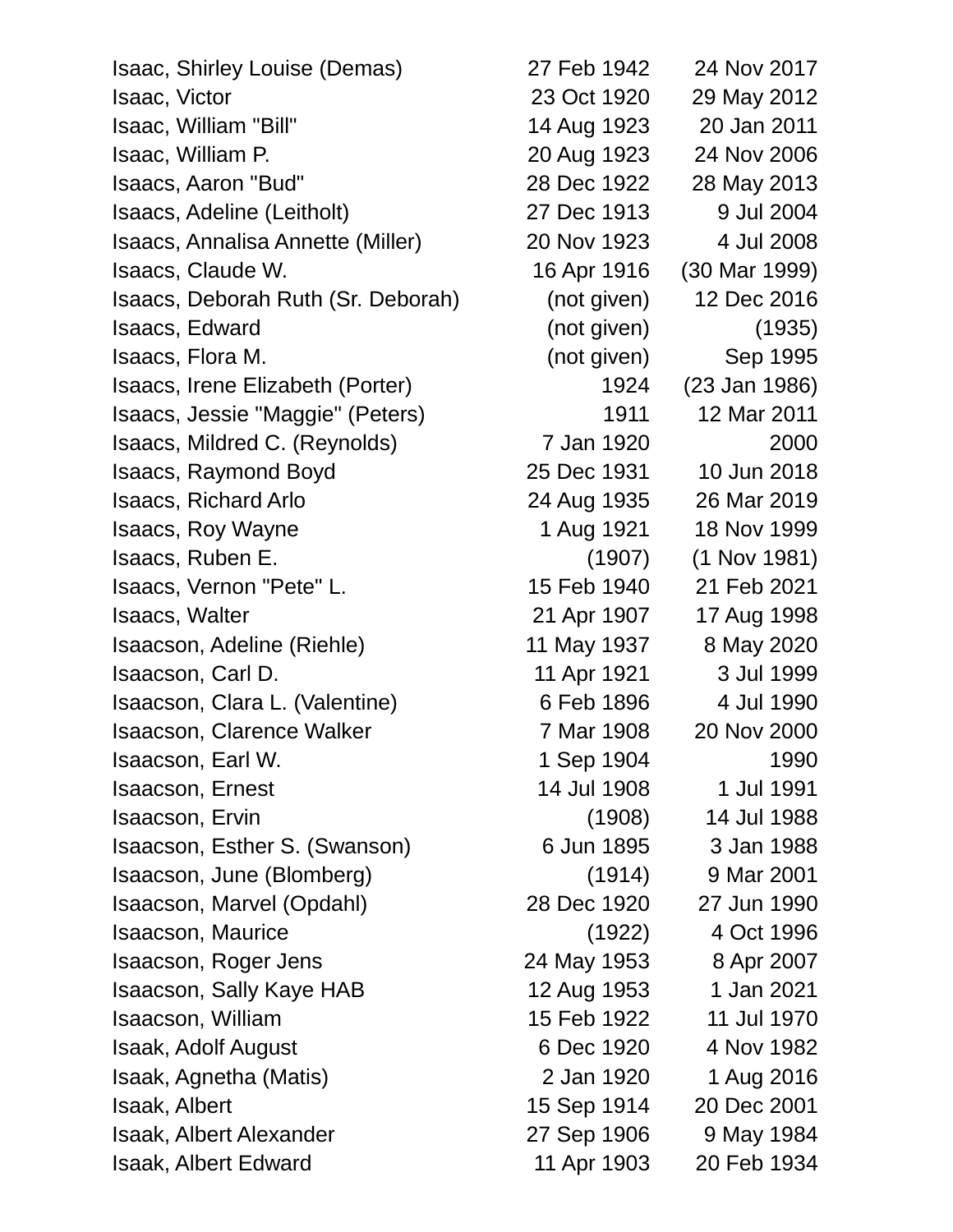Isaak, Albert Frederick 13 Jun 1887 1975 Isaak, Alfred (1926) 29 Dec 2018 Isaak, Alfred 20 Sep 1910 1978 Isaak, Alice Inez (Hieb) 21 Aug 1926 30 May 2013 Isaak, Alice Virginia (Martwick) 29 Aug 1926 30 Dec 2001 Isaak, Alma (Breitling) 13 Dec 1918 25 May 2016 Isaak, Almer 22 Aug 1931 29 Nov 2005 Isaak, Amalie (Kern) 22 Oct 1913 15 Feb 1989 Isaak, Anna (Gackle) 24 Aug 1907 23 Aug 2001 Isaak, Anna E. (Radke) 12 Dec 1903 (Aug 1973) Isaak, Annie (Born) (1932) 2 Nov 2021 Isaak, Arlys (Wagner) 9 Nov 1965 9 Mar 2018 Isaak, Armond "Ike" F. 25 Dec 1929 31 Oct 2017 Isaak, Arthur 1988 5 Sep 2019 Isaak, Arthur H. 20 Aug 1900 2 Aug 1994 Isaak, Arthur Jacob 10 Apr 1909 (19 Nov 1979) Isaak, August (14 Mar 1833) 29 Dec 1927 Isaak, August 20 Aug 1839 23 Oct 1922 Isaak, Benjamin Reinhold (25 Oct 1929) (13 Jun 1930) Isaak, Caroline (Jassmann) 18 Jul 1909 2 Mar 1999 Isaak, Christian 1820 21 Sep 1912 Isaak, Christian (Biech) 16 Nov 1860 1930 Isaak, Christina (Fregien) 16 Mar 1889 26 May 1980 Isaak, Christina (Ziegler) 12 Mar 1834 17 Sep 1926 Isaak, Clyde C. (1937) (1972) Isaak, Dale "Bear" 24 Oct 1951 5 Nov 2018 Isaak, Dale Herbert 22 Feb 1936 24 Aug 2013 Isaak, Daniel 10 May 1862 18 Oct 1928 Isaak, Daniel 30 Jun 1907 11 Nov 1986 Isaak, David 17 Apr 1860 (21 Dec 1917) Isaak, David 26 Aug 1874 31 May 1953 Isaak, David 10 Feb 1893 26 Apr 1960 Isaak, David Dale "Dave" 16 Feb 1967 26 Sep 2021 Isaak, David W. 16 Apr 1950 14 Jan 2008 Isaak, DeLane W. 14 Jun 1935 12 Jun 2016 Isaak, Delores 4 May 1933 26 Nov 1996 Isaak, Delvin Jacob 22 Oct 1951 4 Sep 2021 Isaak, Dolores May (1919) 31 Aug 1932 Isaak, Dorothy 13 Jun 1916 31 Aug 2010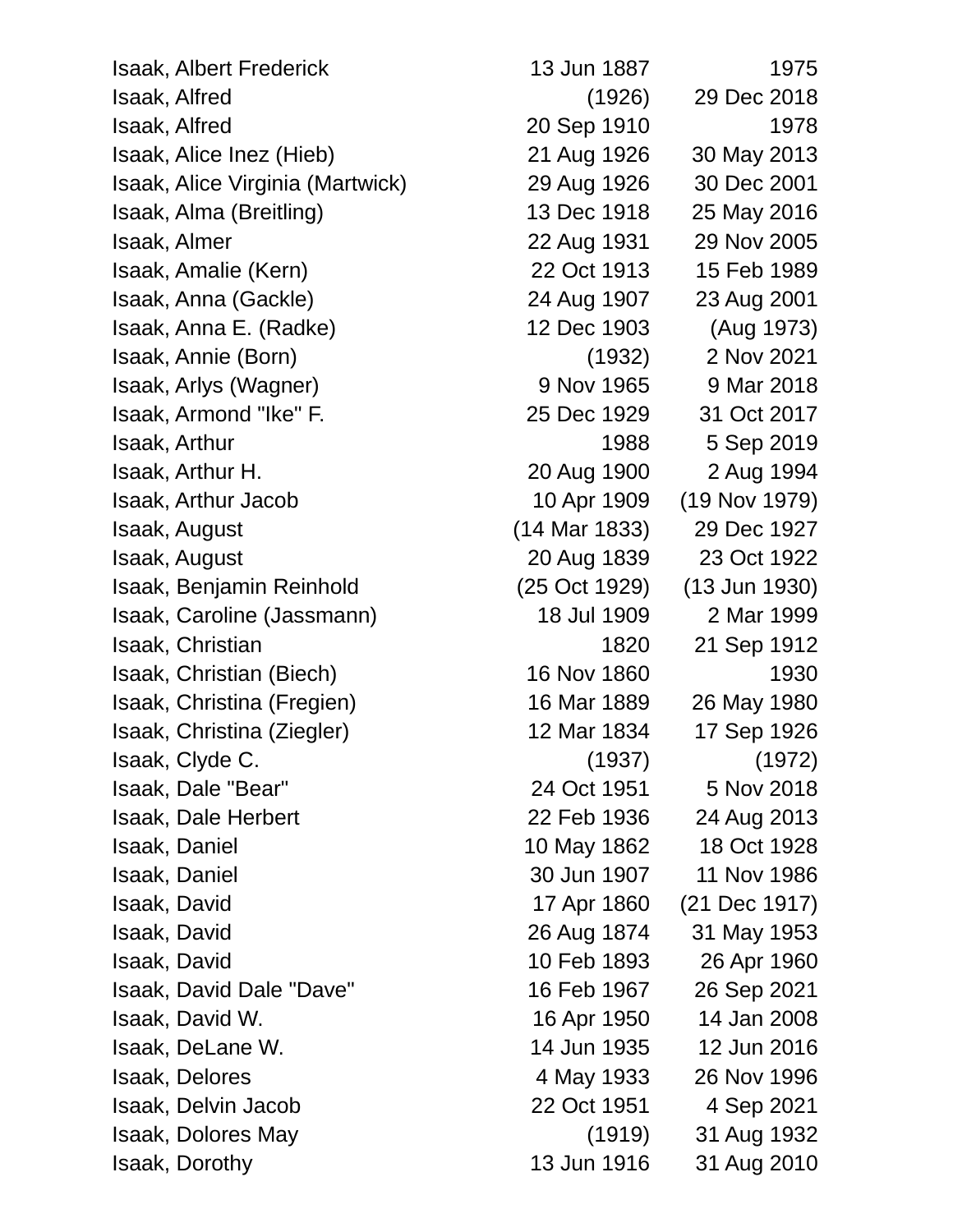| <b>Isaak, Duane Harvey</b>              | 19 Apr 1959   | 4 Aug 2021    |
|-----------------------------------------|---------------|---------------|
| Isaak, E. G.                            | 4 Feb 1903    | 22 Sep 1986   |
| Isaak, E. John                          | 6 Mar 1928    | 22 Mar 2001   |
| Isaak, Edward                           | 6 Dec 1900    | 21 Jul 1989   |
| Isaak, Edward R.                        | 1890          | 1978          |
| Isaak, Edwin "Eli"                      | 15 Jan 1913   | 6 Jun 1988    |
| Isaak, Edwin S.                         | 28 Jul 1897   | 15 Dec 1972   |
| Isaak, Elizabeth (Gall)                 | 11 Mar 1858   | 29 Jun 1918   |
| Isaak, Ella Leona                       | (7 Feb 1923)  | (7 Aug 1939)  |
| <b>Isaak, Elmer David</b>               | 12 Oct 1927   | 17 Nov 2009   |
| Isaak, Elsie (Schellenberg)             | 6 Feb 1937    | 22 Feb 2021   |
| Isaak, Eltor                            | 14 May 1912   | 5 Jun 1996    |
| Isaak, Emily (Brauer)                   | 8 Oct 1904    | 10 Oct 2000   |
| Isaak, Emma (Nesper)                    | 16 Feb 1897   | 3 Jan 1944    |
| Isaak, Emma B. (Radke)                  | 8 Oct 1901    | 8 Sep 1992    |
| Isaak, Emma D. (Miller)                 | 6 May 1903    | 13 Jul 2000   |
| Isaak, Emma L. (Keszler)                | 26 Feb 1913   | 22 Nov 2005   |
| Isaak, Emma L. (Machau)                 | 4 May 1907    | 17 Oct 1993   |
| Isaak, Erna (Borth)                     | 13 Aug 1927   | 13 May 2004   |
| <b>Isaak, Ernest</b>                    | 6 Aug 1917    | 26 Apr 2010   |
| <b>Isaak, Ervin George</b>              | 31 Oct 1919   | (9 Aug 1977)  |
| Isaak, Esther (Magstadt)                | 21 May 1909   | 12 Apr 1988   |
| Isaak, Ethelene Mae (Ransom)            | 27 Dec 1929   | 15 Nov 2018   |
| Isaak, Eugene Almer                     | 30 Aug 1957   | (5 Jun 1976)  |
| Isaak, Eva (Roesch)                     | 10 Jul 1900   | 9 Mar 1978    |
| Isaak, Fern Marie (Murphy)              | 11 Feb 1919   | 19 May 2002   |
| <b>Isaak, Francis</b>                   | 16 Nov 1912   | 4 Dec 1995    |
| Isaak, Fredericka (Maier)               | (1877)        | 20 Nov 1919   |
| Isaak, Frieda (Wiersch)                 | 30 Mar 1916   | 26 Jan 1982   |
| Isaak, Friedrich                        | (12 Nov 1859) | 18 Feb (1929) |
| Isaak, Friedrich                        | 7 Sep 1874    | 25 Mar 1956   |
| <b>Isaak, Friedrich</b>                 | 18 Oct 1907   | 13 Mar 1987   |
| <b>Isaak, Friedrich</b>                 | 1 Aug 1912    | 19 Sep 1988   |
| Isaak, G. C.                            | 13 Feb 1911   | 3 Dec 1953    |
| Isaak, Garreth Charles "Gary"           | 28 Dec 1966   | 20 Dec 1989   |
| Isaak, Gerhard                          | 24 Aug 1925   | 11 May 2017   |
| <b>Isaak, Gerhard</b>                   | 9 Feb 1906    | 12 Jun 1985   |
| Isaak, Gertrude "Gertie" (Mohl)         | 18 Jan 1923   | 27 Dec 2008   |
| Isaak, Gertrude H (Brown) Fleuger Olson | 9 Sep 1895    | 12 Dec 1989   |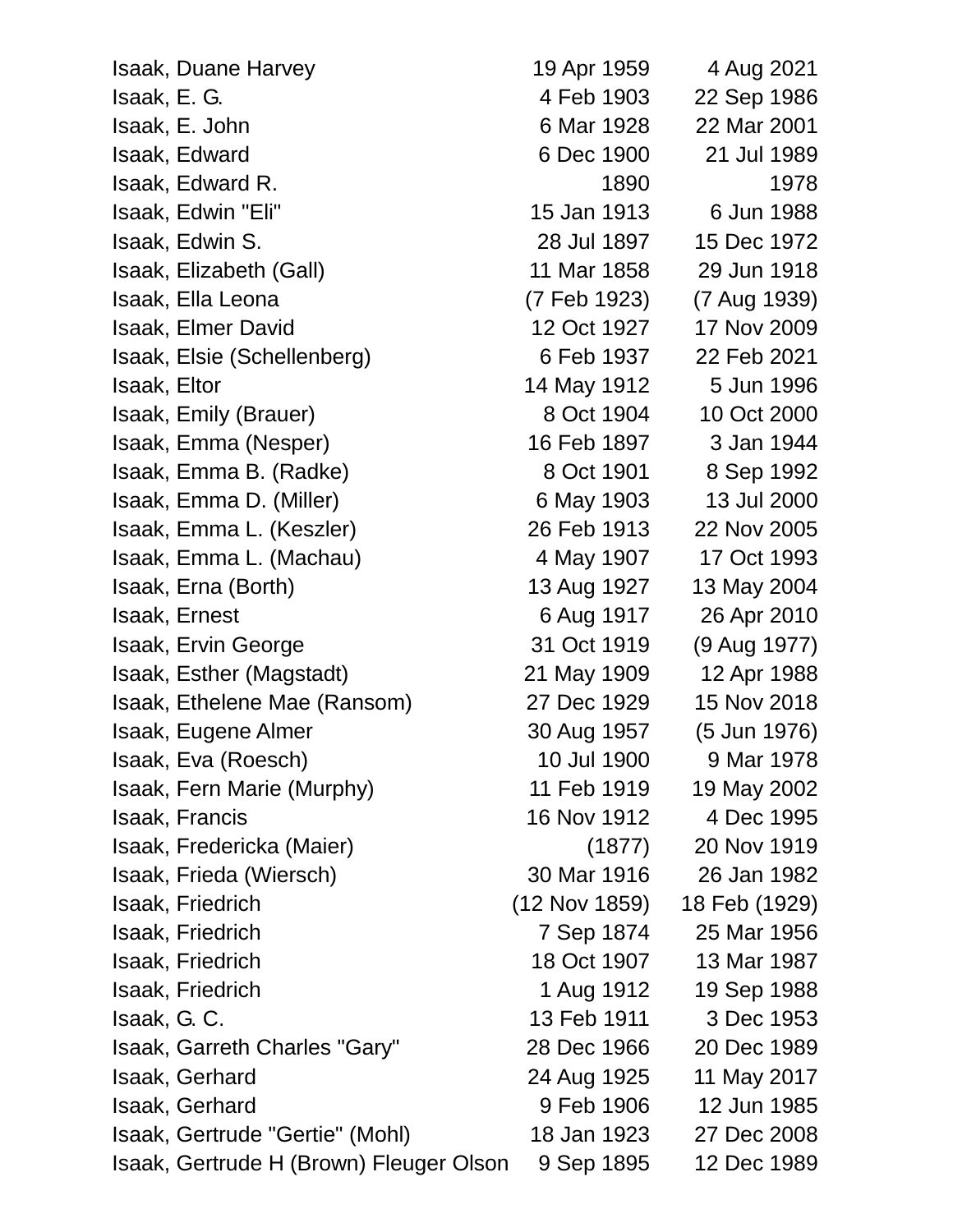Isaak, Gordon "Gordy" 10 May 1958 17 Sep 2010 Isaak, Gotthilf 5 Feb 1887 (25 Aug 1954) Isaak, Gotthilf C. 13 Feb 1911 3 Dec (1953) Isaak, Gottlieb 7 Nov 1883 (25 Aug 1961) Isaak, Gottlieb 24 Oct 1834 20 Jan (1921) Isaak, Gottlieb 16 Jul 1860 8 Sep (1947) Isaak, Gottlieb 24 Oct 1835 20 Jan 1921 Isaak, Gregory J. 3 Apr 1976 28 Jul 2016 Isaak, Harold C. 2 Mar 1919 9 Jul (1988) Isaak, Harold Edward 18 Aug 1929 11 Dec 2009 Isaak, Harold W. 6 Jul 1916 14 Dec 2001 Isaak, Harry C. 5 May 1911 18 Jan 2001 Isaak, Helen 30 Dec 1927 10 Jul 2019 Isaak, Helen (20 Sep 1900) 15 Mar (1929) Isaak, Helen (Byrne) 11 Jul 1899 13 Oct 1997 Isaak, Helen (Hunsinger) 10 Jun 1903 29 Aug 2000 Isaak, Helene (Martens) 10 Apr 1930 29 Aug 2013 Isaak, Henry 3 Jun 1934 19 Apr 2005 Isaak, Henry C. 5 Mar 1915 (23 Feb 1986) Isaak, Herbert R. 23 Dec 1908 4 Dec 1986 Isaak, Hilda (Morast) 31 Jul 1927 29 Apr 2002 Isaak, Hilda Mae "Tillie" 1 May 1921 9 Feb 1992 Isaak, Hulda (Keller) 12 Mar 1909 10 Dec 1986 Isaak, Hulda (Morast) 31 Jul 1927 29 Apr 2002 Isaak, Hulda Bertha (Droste) 4 Oct 1898 26 Jul 1980 Isaak, Ida (Rauschenberger) 27 Sep 1914 30 Jun 2007 Isaak, Jack 1921 28 Jun 2004 Isaak, Jacob 16 Sep 1889 14 Nov 1954 Isaak, Jacob "Jake" 1 Jan 1918 30 Jan 1990 Isaak, Jacob H. 13 Feb 1892 9 Aug (1944) Isaak, Jake (not given) 11 Apr 2018 Isaak, James Edwin 5 Mar 1960 (14 Feb 1976) Isaak, James G. 24 Feb 1933 11 Feb 1986 Isaak, James William 10 May 1948 6 Dec 2002 Isaak, Jean J. (Laur) 22 Aug 1931 12 Jul 2019 Isaak, Jeanette C. (Helvik) (1928) 6 Oct 2015 Isaak, Jennifer Joleen 1 Apr 1956 23 Feb 2020 Isaak, Jerry John 12 Feb 1941 15 Jan 2010 Isaak, Johann 18 Nov 1880 23 May 1952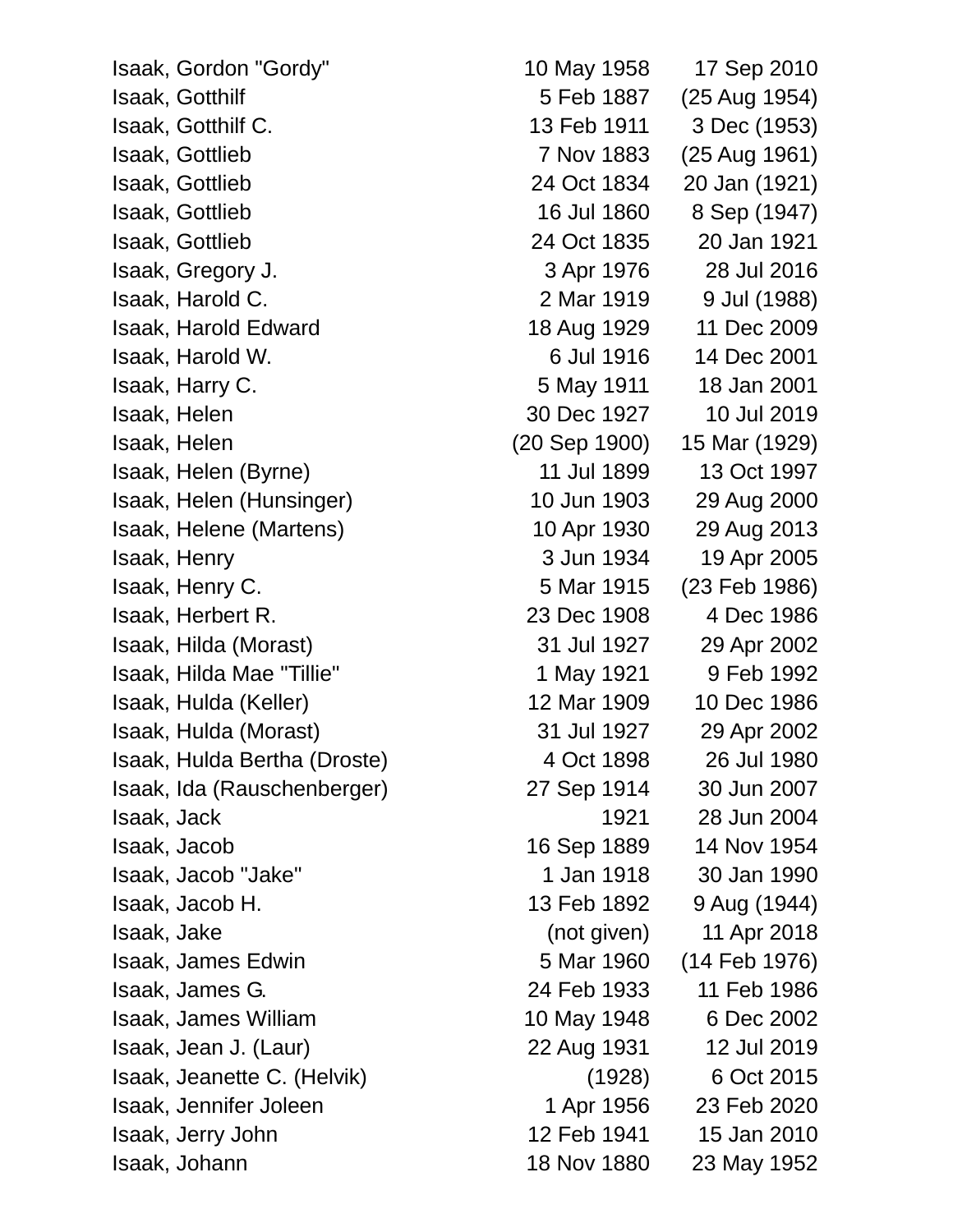| Isaak, Johann                        | 17 Apr 1842 | 24 Apr 1926   |
|--------------------------------------|-------------|---------------|
| Isaak, Johann                        | 20 Jun 1853 | 13 Jan 1907   |
| Isaak, Johann "John"                 | 2 Jan 1931  | 4 Sep 2017    |
| Isaak, Johann (Mrs.) (Gall)          | 11 Mar 1857 | 29 Jun (1918) |
| Isaak, John                          | 2 Apr 1933  | 19 Apr 2011   |
| Isaak, John                          | 28 Apr 1857 | 29 Apr 1922   |
| Isaak, John                          | 15 Jan 1898 | 22 May 1988   |
| Isaak, Johnny                        | 1923        | 1923          |
| Isaak, Josephine                     | 30 Mar 1885 | 7 Jul 1965    |
| Isaak, Judy Sandra (Rosty)           | 5 Jun 1940  | 5 Feb 2003    |
| Isaak, Julia Rae (Heer) De La Cruz   | 14 Mar 1955 | 10 Jun 2011   |
| Isaak, Julius B.                     | 5 May 1903  | 31 Oct 1982   |
| Isaak, Jyler "Jy"                    | 1 Jan 1984  | 19 Jan 2020   |
| Isaak, Karen K. (Sass) Mattson       | 30 Aug 1956 | 20 Apr 2018   |
| Isaak, Karl E.                       | 1 Sep 1908  | 13 Sep 1938   |
| Isaak, Katharina                     | (1885)      | 28 Apr 1953   |
| Isaak, Katharine (Derksen)           | 1940        | 1 Jun 2010    |
| Isaak, Katherine "Kay" (Fote)        | 7 Feb 1921  | 14 Feb 2019   |
| Isaak, Katherine (Wagner)            | (not given) | (1952)        |
| Isaak, Katherine (Zeiszler)          | 19 Aug 1900 | 27 Feb 1987   |
| Isaak, Kathryn (Becker)              | 22 Mar 1914 | 4 Dec 2010    |
| Isaak, Katie (Neufeld)               | 15 Jul 1923 | 6 Sep 2012    |
| <b>Isaak, Kenneth Gottfried</b>      | 1 Jul 1924  | 20 Sep 2014   |
| Isaak, Larry F.                      | (not given) | 14 May 2003   |
| Isaak, Laura Barbara (Freier)        | 6 Dec 1908  | 13 Jan 1998   |
| Isaak, Lea (Wegerle)                 | 29 Dec 1916 | 7 Sep 1999    |
| Isaak, Lenora (Meidinger)            | 24 Aug 1911 | 17 Aug 2007   |
| Isaak, Leontina C. "Tina" (Kranzler) | 15 Apr 1922 | 21 Feb 2012   |
| Isaak, Linda (Rauschenberger)        | 27 Feb 1924 | 7 Jan 2000    |
| Isaak, Lois (Wilson)                 | 25 Sep 1942 | 28 Feb 2005   |
| Isaak, Lona A. (Kilber)              | 23 Jan 1927 | 19 Nov 2015   |
| Isaak, Lorchen (Schamber)            | 17 Apr 1897 | 2 Jan (1970)  |
| Isaak, Lorna Louise (Reimer) Lanegan | 22 Feb 1943 | 14 Jun 2017   |
| Isaak, Lorraine E. (Laible)          | 21 May 1924 | 1986          |
| Isaak, Louise (Schulz)               | 12 May 1838 | 1 May (1905)  |
| Isaak, Luise (Wittchen)              | 15 Feb 1837 | 11 Jun 1918   |
| Isaak, Lydia                         | 19 May 1883 | 1969          |
| Isaak, Lydia (Hoenke)                | 1 Aug 1881  | 20 Jul 1905   |
| Isaak, Lydia (Martens)               | 6 Feb 1928  | 27 Apr 2020   |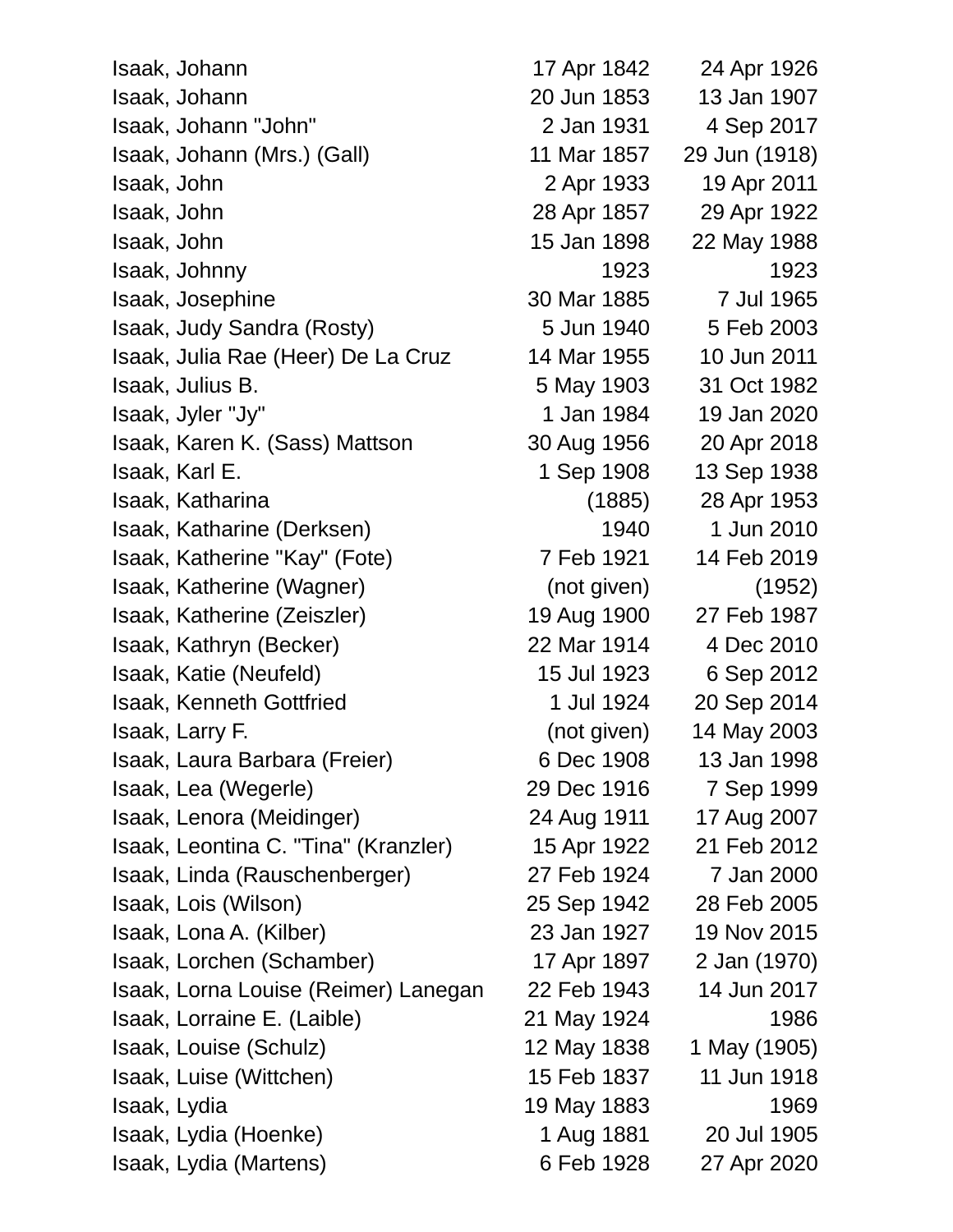| Isaak, Lydia (Roduner)                | 8 Jun 1910  | 26 Jan 2015   |
|---------------------------------------|-------------|---------------|
| Isaak, Madeline (Kainer)              | 20 Nov 1902 | 16 Mar 1989   |
| Isaak, Magdalena                      | 1 Oct 1887  | 29 Jul (1957) |
| Isaak, Maria (Mueller)                | 20 Sep 1869 | (21 May 1952) |
| Isaak, Marie (Neumann) WH             | 16 Jul 1868 | 11 Jun (1933) |
| Isaak, Marion Annabelle (Gelsinger)   | 11 Sep 1939 | 5 Apr 2020    |
| <b>Isaak, Mark Larry</b>              | 8 Dec 1963  | 6 Jul 2014    |
| Isaak, Marlyn                         | 1917        | 10 Feb 1993   |
| Isaak, Martha Magdelina (Wiedrich)    | 22 Jan 1904 | 3 Feb 1999    |
| <b>Isaak, Martin</b>                  | 18 Jul 1916 | 12 Aug 1995   |
| Isaak, Martin                         | 20 Feb 1913 | 4 May 1999    |
| Isaak, Mary                           | 1 Oct 1926  | 25 Jul 2016   |
| <b>Isaak, Mary Ann</b>                | 3 Mar 1940  | 23 Jun (1953) |
| Isaak, Mary Jane (Laremore) Opp       | 1 Feb 1923  | 25 Apr 2005   |
| Isaak, Mathilda (Grosz)               | 16 Sep 1889 | (17 Nov 1954) |
| Isaak, Mathilde "Tillie" (Seitzinger) | 30 Jun 1928 | 19 Feb 2012   |
| <b>Isaak, Matthew</b>                 | 28 Dec 1985 | 20 May 2011   |
| Isaak, Maureen (O'Hara)               | 1 Mar 1943  | 23 Oct 2019   |
| Isaak, Melita (Shill)                 | 26 May 1905 | 1979          |
| Isaak, Mercedes Lavon "Merc" (Beyers) | 2 Oct 1924  | 1 Oct 2012    |
| Isaak, Mrs. (Neubauer) Hoffmann       | 25 May 1841 | 11 Jul 1920   |
| <b>Isaak, Nathaniel</b>               | (1891)      | (Jan 1967)    |
| Isaak, Nathaniel                      | 4 Oct 1875  | 22 Dec 1908   |
| Isaak, Nathaniel G.                   | 1 Feb 1888  | 23 Nov 1985   |
| Isaak, Olga B. (Strobel)              | 16 Oct 1916 | 5 Mar 1994    |
| Isaak, Ollie E.                       | 28 Jan 1934 | 18 Apr 1987   |
| <b>Isaak, Oscar Emil</b>              | 19 May 1909 | 7 Mar 2008    |
| Isaak, Othmer "Ike"                   | 11 Aug 1926 | 23 Jul 1984   |
| Isaak, Otilia (Gackle)                | 28 Aug 1890 | 20 Apr 1997   |
| Isaak, Ottelia (Maier)                | 17 Oct 1890 | 23 Feb 1974   |
| <b>Isaak, Ottilie</b>                 | (not given) | (1996)        |
| Isaak, Otto                           | 13 Aug 1897 | 28 Nov 1970   |
| Isaak, Otto                           | 23 Oct 1885 | 12 Mar 1971   |
| Isaak, Otto                           | (not given) | 28 Sep 1977   |
| Isaak, Paul A.                        | 4 Jan 1928  | 20 Sep 1998   |
| Isaak, Paul L.                        | 25 Mar 1924 | 19 Sep 2012   |
| Isaak, Pete                           | 27 Jul 1930 | 30 Nov 1993   |
| Isaak, Peter David                    | 25 Aug 1926 | 9 May 2021    |
| Isaak, Randy                          | 2 Jan 1963  | 20 Sep 1992   |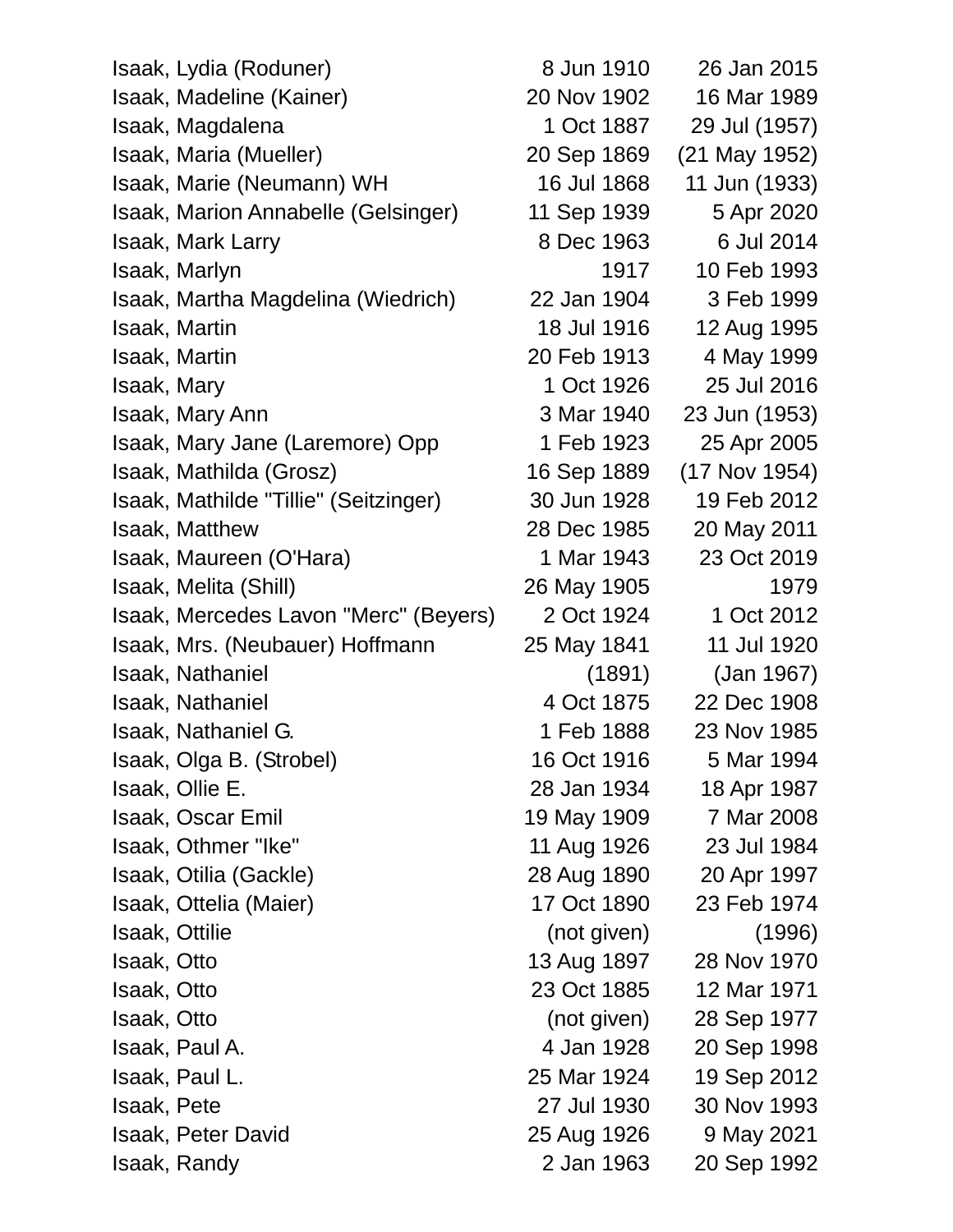Isaak, Raymond 6 Aug 1925 8 Dec 1930 Isaak, Raymond Harold 16 Jun 1928 18 Dec 2005 Isaak, Rebecca (Lang) Bauer 1 Dec 1901 3 May 1995 Isaak, Rebecca (Winter) 17 Oct 1885 (1967) Isaak, Regenia "Regina" (Kittler) 19 Feb 1888 (8 Jul 1950) Isaak, Reinhold 18 Jan 1914 (Jan 1990) Isaak, Reinhold 23 Apr 1892 (3 Oct 1978) Isaak, Reuben "Ike" R. 16 Jan 1934 20 Mar 2003 Isaak, Richard A. 2 Sep 1894 (3 May 1977) Isaak, Richard Henry 9 Apr 1892 Dec 1957 Isaak, Richard Schamber 31 Mar 1927 7 Jan 2004 Isaak, Robert 7 Jan 1913 15 Jul 1989 Isaak, Robert Roger (16 Apr 1942) (20 May 1943) Isaak, Roland Earl 22 Sep 1938 21 Jan 2015 Isaak, Rosalia (Guenthner) 2 Oct 1895 (15 Jul 1977) Isaak, Rosetta 22 Jun 1905 10 Jan 1998 Isaak, Ruth 29 Mar 1937 15 Aug 2018 Isaak, Ryon Aldo 5 Oct 1913 15 May 1999 Isaak, Sandra Kay (Morast) 6 Dec 1953 25 May 1984 Isaak, Shawna Kay 29 Jul 1982 10 Oct 1999 Isaak, Susanna (Huber) 18 May 1897 (Jul 1978) Isaak, Tom 1934 31 Aug 1984 **Isaak, Victor 17 Oct 1918 12 Apr 1987** Isaak, Waldemar 25 Jun 1952 26 Jul 1996 Isaak, Walter 6 Mar 1925 27 Dec 2012 Isaak, Walter E. 2 Mar 1906 26 Feb 1988 Isaak, Walter G. 3 Dec 1912 4 Oct (1957) Isaak, Wesley "Wes" Jacob 9 Nov 1978 19 May 2018 Isaak, Wesley Gene (1947) (1969) Isaak, William 10 Feb 1918 3 Oct 1995 Isaak, William (Mrs.) (Leischner) 1865 10 Jul (1934) Isaak, William G. 1900 2 May 1977 Isack, Donnette Diane (Helwig) 3 Dec 1953 6 May 1998 Isakeit, Eleonore Elisabeth 9 Sep 1934 30 Dec 2010 Isaksen, Ivy "Toadie" (1914) (1998) Isaksen, Lowell (1911) 1997 Isakson, Ada (Gertz) 5 Apr 1897 1982 Isakson, Caroline (Simpson) 31 Mar 1910 8 Jun 1999 Isakson, Dennis Eugene 29 Sep 1941 29 Aug 2015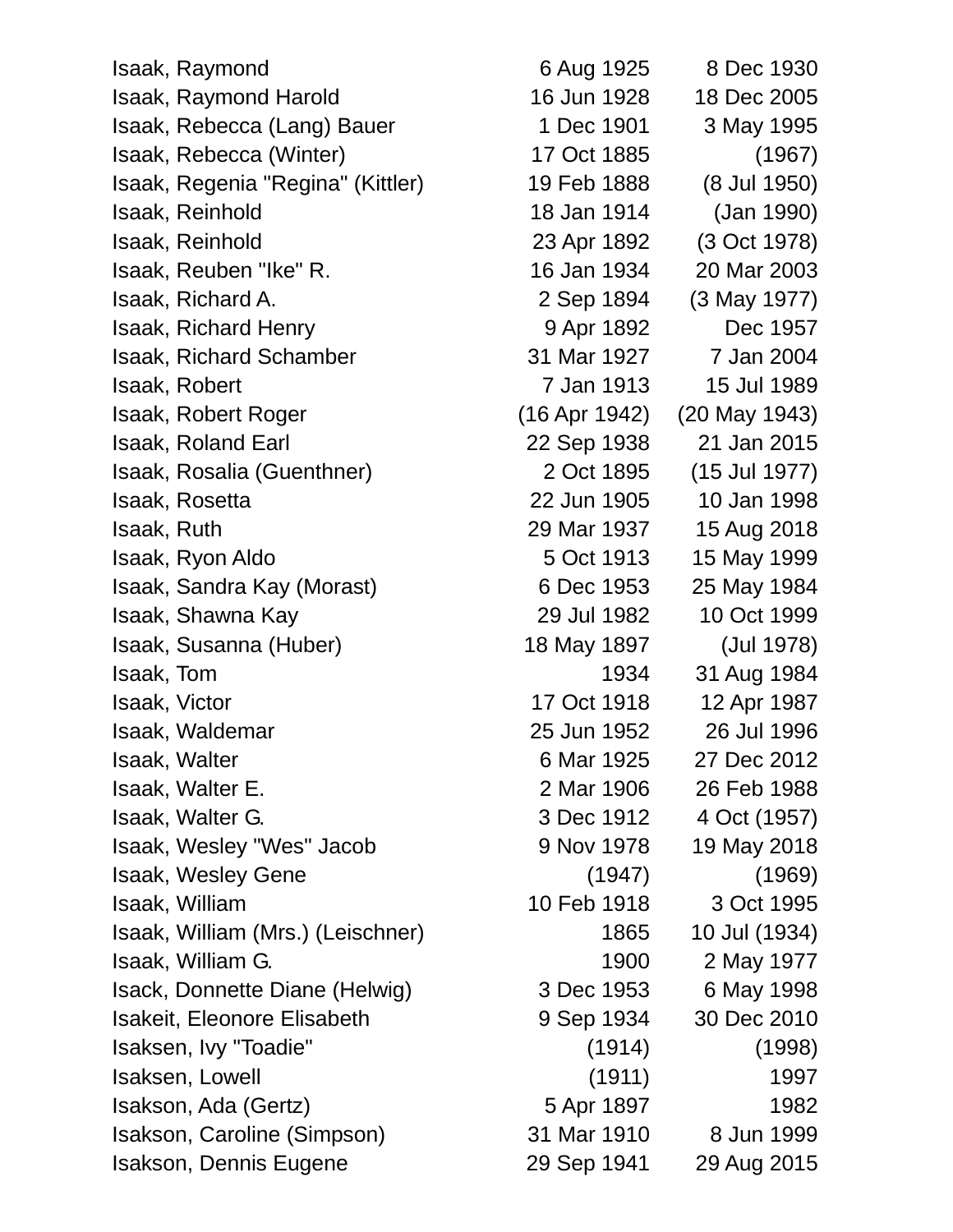Isakson, Dorothy Marquerite (Hess) 16 Jan 1920 9 Jun 2008 Isakson, Erik Herbert 3 Sep 1907 17 Sep 1996 Isakson, Helmina (Hegnes) 16 Jun 1892 14 Feb 1991 Isakson, Jean Elaine (Janisch) 1 Jan 1931 16 Feb 2012 Isakson, Martin (Mrs.) (1862) (1935) Isakson, Robert "Bob" E. 27 Oct 1924 23 Jan 2021 Isakson, Roy 22 Jul 1901 Sep 1983 Isaminger, Alberta Mary 29 Oct 1882 31 Jan 1984 Isane, Vivian (Olson) Wold 11 Oct 1915 12 Dec 2014 Isbell, Beth M. (Barr) 23 May 1913 30 Nov 1986 Isbell, Freda (Bader) 21 Jan 1919 12 Sep 2010 Isberg, Elizabeth I. (Ihrke) 26 Apr 1907 30 Dec 1983 Isberner, Edgar Reinhold (1924) 15 Feb 2015 Isbister, James M. 1922 1998 Isbister, Wendy (Senger) 18 May 1956 22 Feb 2019 Isbrecht, Kuno 8 Aug 1914 27 Mar 1997 Isburg, Elizabeth "Betty" (McGhee) 25 Jul 1930 18 Sep 1998 Isburg, Leland "Lee" 29 Aug 1932 6 May 2017 Isdal, Anna Irene (Johnson) 3 Sep 1910 14 Oct 1996 Isdal, Lars C. 1 Feb 1912 (19 Dec 1989) Iseli, John (1913) 7 Jan 1994 Iseman, Thelma A. (Ginther) 5 Feb 1913 15 Jan 2000 Iseminger, Almer Leroy 23 Aug 1897 24 Nov 1990 Iseminger, Alvina (Christiansen) 6 Oct 1911 29 Aug 2002 Iseminger, Bruce 23 Oct 1912 23 Nov 2009 **Iseminger, Chad 18 Dec 1969 18 Apr 2021** Iseminger, Daniel Keith "Dan" 29 Apr 1962 21 Nov 2018 Iseminger, Edith (Ehret) 7 Mar 1887 (17 Jul 1958) Iseminger, Elizabeth (Fenton) (1915) (18 Oct 1997) Iseminger, Eric Christopher 19 Jul 1961 13 May 1993 Iseminger, Esther Lucille 5 Nov 1912 24 Aug 2011 Iseminger, Leonard Ernest "Len" 8 Dec 1943 6 Dec 2014 Iseminger, Leroy Jerome 1 Jun 1931 10 Mar 2012 Isenberg, Michael Thomas 8 Jun 1942 23 Jun 1996 Isenberg, Robert "Ike" J. 14 Jul 1925 2 Sep 1995 Isenhart, Rachel (Meisner) 17 Feb 1919 26 Dec 2000 Isenhart, Rosemary Irene (Swartz) 12 Nov 1948 1 Aug 1999 Isenmann, Trudie A. (Wilkinson) 29 Dec 1919 Dec 1996 Isensee, Donald Gustaff 30 May 1924 20 Feb 1999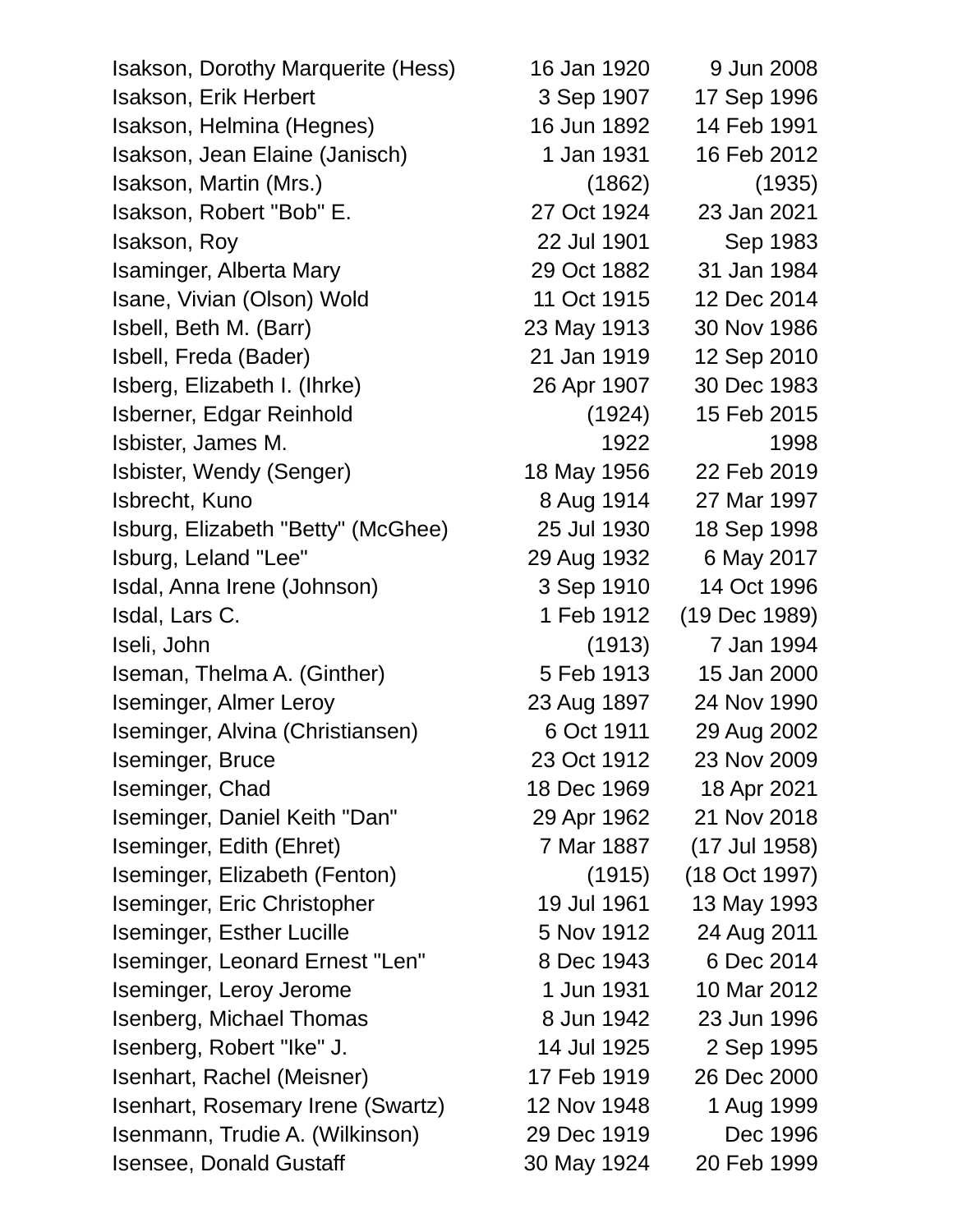| Isensee, Priscilla Alice (Janish)    | 6 Nov 1918  | 31 Oct 2011     |
|--------------------------------------|-------------|-----------------|
| Iserman, J. Wesley                   | 23 Jun 1918 | <b>Nov 1989</b> |
| Iserman, Pearl I. (Dalos)            | 19 May 1921 | 31 Jan 2005     |
| Isern, Marie Esther (Dunekack)       | 29 Dec 1919 | 13 Jan 2017     |
| Isert, Elisa                         | 20 Oct 1888 | 1 Jan 1984      |
| Isert, Emma (Wiederspohn)            | 19 Aug 1914 | 2 Jul 1988      |
| Isert, Friedrich                     | 1911        | 2 Jan 1985      |
| Isert, Johanna (Büxel)               | 8 Mar 1911  | 26 Apr 2006     |
| Isert, Paul                          | 3 Apr 1911  | 17 Jan 2006     |
| Isert, Wilhelmine (Krause)           | 19 Oct 1848 | 22 Nov 1920     |
| Isgrig, Seth "Elvy"                  | 18 Mar 1904 | 14 Oct 2001     |
| Ish, Don Lockwood                    | 14 Feb 1909 | 28 Dec 1997     |
| Isham, Geraldine "Gere" (Follansbee) | 7 Sep 1919  | 26 Jan 2000     |
| Isham, Mabel Leanore                 | 20 Jul 1922 | 18 Oct 1999     |
| Isham, Orrel (Adams) Reeves          | 30 Apr 1924 | 18 Jun 2001     |
| Isham, Robert William                | 17 Aug 1927 | 1995            |
| Isheim, Heinrich                     | 6 Nov 1870  | 1 Dec 1958      |
| Isheim, Johannes                     | 22 Feb 1870 | (1953)          |
| Ishida, Jack Minoru                  | 19 Aug 1925 | 10 Apr 1997     |
| Ishler, Oscar                        | 25 Sep 1892 | 1 Oct 1985      |
| Ishler, Velma Izora (Hartman)        | 7 Feb 1899  | 11 Mar 1990     |
| Ishler, Wilma (Knepper)              | 15 May 1898 | 15 Jul 1995     |
| Ishmael, Darvin "Curt"               | 17 Sep 1935 | 27 Apr 1998     |
| Ishmael, Dorothy Lucilee (Jones)     | 28 May 1940 | 4 Feb 1999      |
| Ishmael, Lawrence P.                 | 18 Mar 1925 | 11 Jul 2008     |
| Ishmael, Margerey Marie (Adel)       | 23 Dec 1930 | 8 Nov 2017      |
| Ishmael, Michael "Mike" David        | 11 Jan 1959 | 21 Jul 2015     |
| Ishmael, Mildred Stella (Fuchs)      | 5 Sep 1930  | 10 Jan 2013     |
| Isinger, Bryan John                  | 17 Dec 1929 | 29 May 2013     |
| Isinger, Robert Martin Edward        | 25 Feb 1928 | 9 Jul 2020      |
| Iskam, Friedrich                     | 15 Jan 1923 | 22 Apr 2002     |
| Isle, Mary Della (Schmuck)           | (1899)      | (22 May 2002)   |
| Isler, Christina (Gutschmidt)        | 18 Apr 1900 | 17 Sep 1960     |
| Isler, Eugene                        | 17 Sep 1945 | 23 Feb 2017     |
| Isler, Gottlieb "Strawberry" G.      | 14 Sep 1903 | 28 Apr 2002     |
| Isler, Howard B.                     | 24 Apr 1919 | 15 Jul 2001     |
| Isler, Irene Eleanor (Fix)           | 12 Feb 1922 | 28 Jun 1995     |
| Isler, Irene H. (Malmquist)          | 20 Oct 1915 | 26 Jan 2001     |
| Isler, John                          | 6 Jan 1888  | 13 Feb 1964     |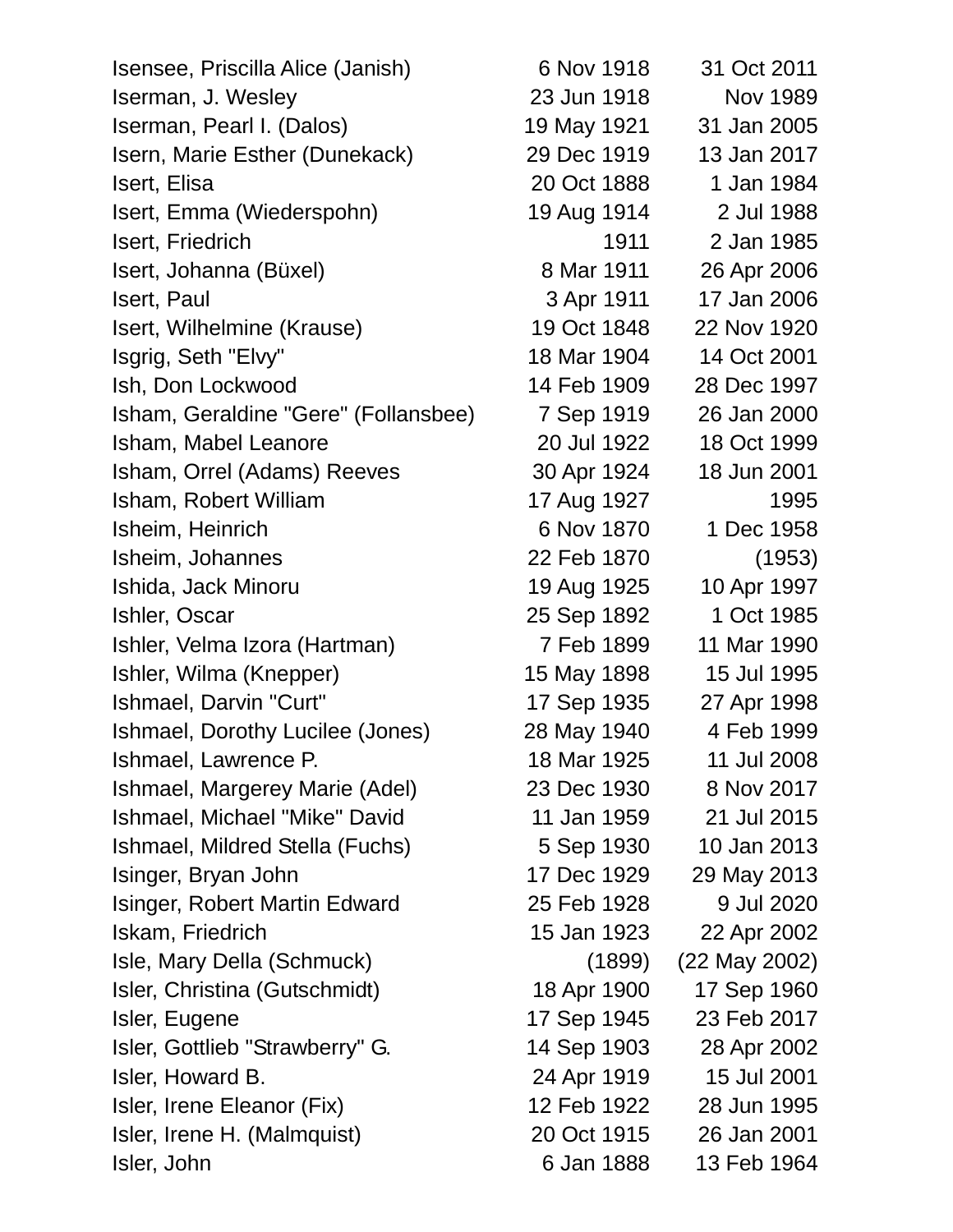Isler, Matilda (Moldenhauer) 3 Mar 1880 29 Dec 1923 Isley, Cora (Haeffner) 26 Oct 1906 18 Aug 2010 Isley, James Walter 1 Mar 1904 10 Jan 1955 Isley, Janice A. (Hill) 8 Mar 1937 14 Dec 2017 Isley, Leah Marie (Laney) 30 Jul 1922 2 Sep 2002 Ismond, Ann (Zimmerman) 10 Jul 1920 15 Jul 2020 Isner, Dana LaRae (Armstrong) 26 Oct 1939 28 Mar 2019 Isner, Julianna (Kemle) Schmidt 28 Nov 1921 24 Jul 2018 Isonhood, Myra Jean (Wentzel) 29 Dec 1938 27 Jun 2016 Israel, Bernice Irene (Newman) 9 Aug 1910 22 Jan 2001 Israel, Marilee "Mari" Ann (Urness) 9 Mar 1940 21 Aug 2014 Israel, Solomon "Sol" (1895) 15 Oct 1978 Israel, William John 15 Mar 1884 19 Sep 1954 Israelson, Beatrice "Bea" SLM 15 Jun 1934 9 May 2001 Israelson, Gustava (Foss) 27 Nov 1890 (Dec 1980) Israelson, Hardy A. 28 Feb 1931 3 Nov 1999 Israelson, Robert G. 24 May 1928 Jun 1980 Issac, Henry (1900) (29 Mar 1976) Issac, Theodore 10 May 1893 (1979) Issacson, Wilma Elida NF 16 Aug 1909 30 Nov 2001 Issel, Carl Joseph 17 Jan 1928 12 Aug 2011 Issel, Helen Caroline Ruth (Herman) (1917) 20 May 2003 Issel, Lillian Linda (Hollinger) 22 May 1936 30 Nov 2020 Issel, Lucy Hedwig (Schmidt) (1932) 27 Apr 2012 Issel, Lucy Margaret (Kremble) 17 Nov 1925 7 Aug 2016 Issel, Philip John (1925) 19 Jul 2001 Issel, Stella (Koch) 24 Dec 1898 22 Aug 1987 **Issendorf, Elmer** 10 Dec 1910 17 Oct 2005 Issendorf, Hildred (Raddatz) 18 Oct 1932 25 Jul 2020 Issendorf, Tom (1949) 12 Apr 1995 Issendorf, Vida 29 Dec 1908 1 Jan 2006 Issenhuth, Luella Gertrude (Wangsness) 3 Jun 1912 21 Oct 1999 Issenmann, Edward S. 12 Mar 1909 Jan 1997 Issenmann, Geneva M. (Boian) 17 Sep 1915 Dec 1995 Issing, Celine 22 Dec 1903 14 Jan 1997 Issler, Alwine 22 Mar 1927 6 Jan 2013 Issler, Daniel 6 Jan 1923 7 Nov 2003 Issler, Elisabetha (Zuckert) 3 Oct 1865 14 Apr (1937) Issler, Else (Herberg) 27 Jun 1902 22 Aug 1992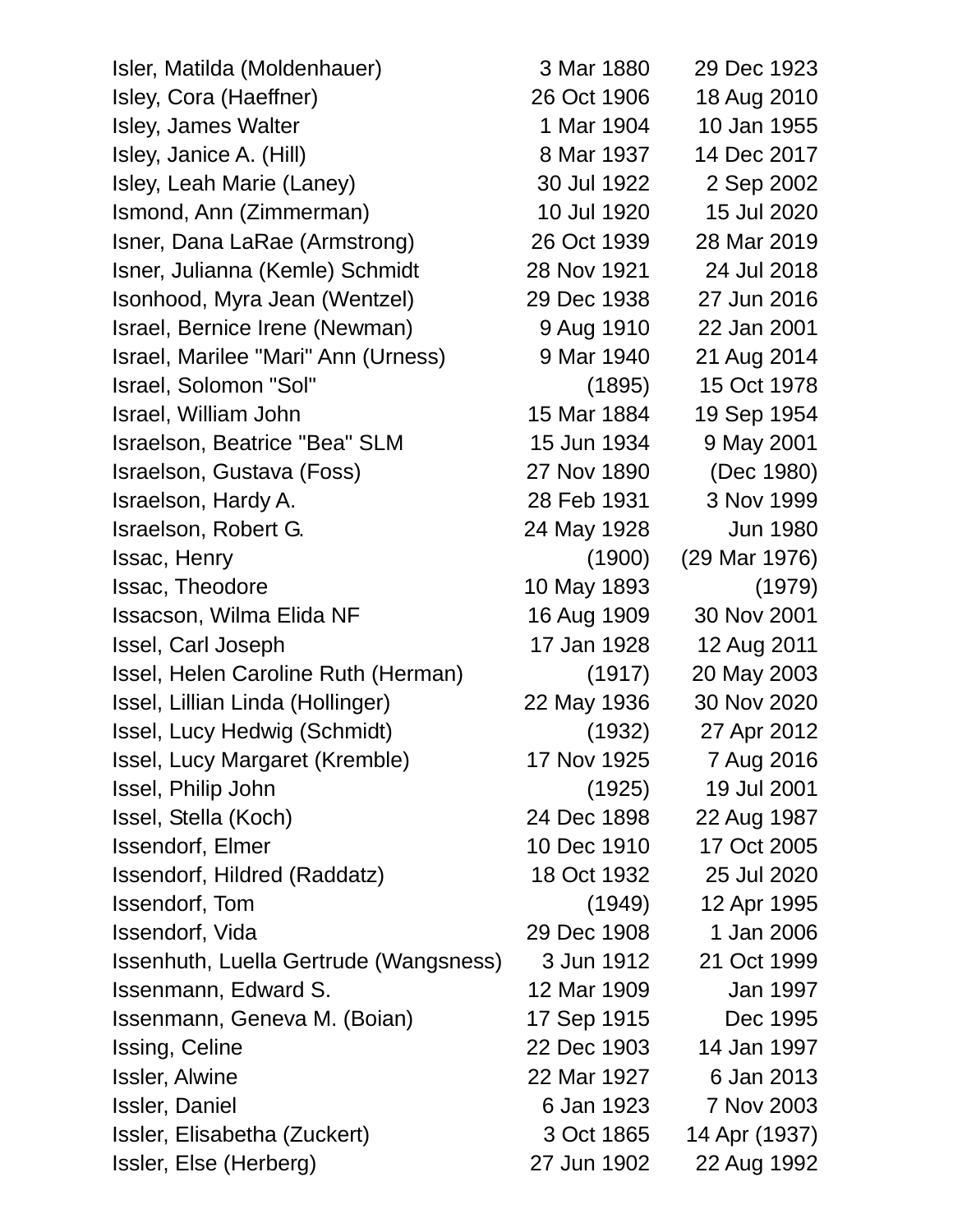| Issler, Emil                      | 7 Jun 1918      | 22 Apr 1984 |
|-----------------------------------|-----------------|-------------|
| Issler, Erna Linda (Vossler)      | 4 Jul 1908      | 7 Jan 1979  |
| Issler, Frieda                    | (1938)          | 21 Sep 2011 |
| Issler, Friedericka (Göhner)      | 10 Jul 1893     | 20 Oct 1974 |
| Issler, Friedrich                 | 26 Jan 1874     | 3 Feb 1937  |
| Issler, Georg                     | 27 Feb 1931     | 21 May 1980 |
| Issler, Gottlieb                  | 17 Jan 1882     | 9 Jan 1925  |
| Issler, Gottlieb                  | 2 Jan 1914      | Oct 1990    |
| Issler, Gottlief F.               | 13 Dec 1891     | 27 Jan 1959 |
| <b>Issler, Gustav</b>             | 8 May 1904      | 24 Feb 1991 |
| Issler, Hermann                   | (1937)          | 25 Oct 2012 |
| Issler, Johannes                  | 23 Nov 1904     | 18 Jun 1994 |
| Issler, Josef                     | 13 Feb 1898     | 23 Feb 1977 |
| Issler, Joseph                    | 1898            | 1977        |
| Issler, Karl John                 | 22 Jul 1890     | 19 Aug 1967 |
| Issler, Lucie Ann                 | (1923)          | 1 Aug 2008  |
| Issler, Lydia Agnes               | 28 Dec 1920     | 1 Sep 2009  |
| Issler, Otto                      | 1919            | 4 Sep 1990  |
| Issler, Susanne (Schmidt)         | 5 Nov 1903      | 30 Apr 1967 |
| Issler, Ursula (Mohn) Tripke      | 16 Dec 1933     | 26 Jan 2021 |
| Issler, Wilhelm "Willie" David    | 8 Aug 1955      | 19 Oct 2019 |
| Ista, Adolph                      | 31 Jul 1923     | 10 Aug 2015 |
| Ista, Agnes Helen (Meyer)         | 25 Aug 1929     | 1 Nov 2019  |
| Ista, George Jacob                | 20 Dec 1922     | 13 Dec 2011 |
| Ista, John Edward                 | 31 Jan 1925     | 20 Nov 2010 |
| Ista, LeRoy Michael               | 26 May 1953     | 21 Mar 2004 |
| Ista, Mildred "Mindy" E. (Holsti) | 12 Oct 1937     | 10 Jul 1999 |
| Isted, Hazel Ella (Waldner)       | <b>Jul 1939</b> | 3 Oct 2004  |
| <b>Istvanffy, Lionel Stephen</b>  | 1 Mar 1889      | 12 Aug 1990 |
| Iszler, Adeline (Miller)          | 23 Apr 1925     | 1 Mar 2006  |
| <b>Iszler, Albert Rudolph</b>     | 31 Oct 1914     | 22 May 2006 |
| Iszler, Alice Martha (Rivinius)   | 11 Jan 1924     | 19 Jan 2007 |
| <b>Iszler, Andrew</b>             | 16 Aug 1914     | 26 Jun 2003 |
| Iszler, Anna (Alt)                | 13 Oct 1914     | 13 Aug 2013 |
| Iszler, Anna (Wurtele)            | 21 Jun 1914     | 17 Aug 2012 |
| <b>Iszler, Anton</b>              | 15 Oct 1907     | 9 Dec 1989  |
| <b>Iszler, Arthur</b>             | 11 Mar 1913     | 25 Sep 1976 |
| Iszler, Bertha Hulda (Schmidt)    | 4 Jun 1914      | 2 Apr 1981  |
| <b>Iszler, Charles Jacob</b>      | 27 Feb 1941     | 7 Dec 1993  |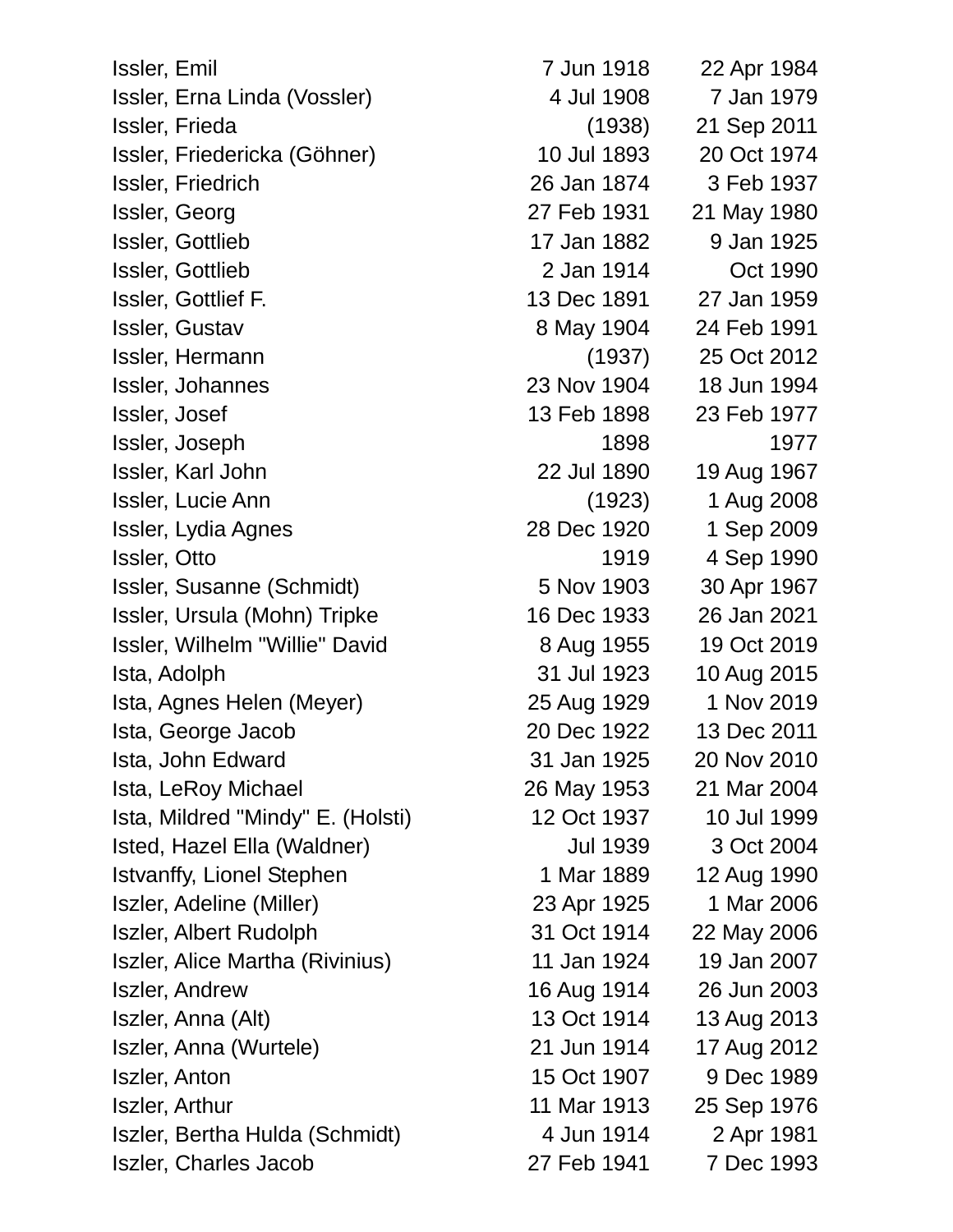| Iszler, Christ                         | 24 Dec 1902 | 3 Nov 1985    |
|----------------------------------------|-------------|---------------|
| Iszler, Christian                      | 14 Sep 1891 | 12 Jul 1953   |
| Iszler, Christina (Weber)              | 26 Oct 1862 | 20 Sep 1921   |
| Iszler, Clara (Fischer)                | 24 Jul 1913 | 15 Oct 1995   |
| Iszler, Dennis                         | 11 Nov 1948 | 11 Sep 1995   |
| Iszler, Edwin C.                       | (1918)      | (4 Mar 1989)  |
| Iszler, Edwin M.                       | 17 Jun 1919 | 1 Nov 2007    |
| Iszler, Elden H.                       | 25 Dec 1929 | 30 Jan 1999   |
| Iszler, Ella (Werre)                   | 17 Sep 1913 | 19 Jan 2012   |
| Iszler, Elmer                          | 31 May 1947 | 28 Sep 1999   |
| Iszler, Elsie (Rohrbach)               | 14 Aug 1912 | 15 Sep 2000   |
| Iszler, Emil                           | 7 May 1913  | 12 Feb 1995   |
| Iszler, Emil                           | 22 Apr 1984 | 27 Apr 1984   |
| Iszler, Emma (Haas)                    | 26 Sep 1892 | 29 Jul 1979   |
| Iszler, Ervin J.                       | 15 Jun 1927 | 26 Sep 1988   |
| Iszler, Esther (Stern)                 | 12 Mar 1923 | 1 Mar 2013    |
| Iszler, Eva (Dockter)                  | 5 Oct 1887  | 1985          |
| Iszler, Evanda (Bitterman)             | 23 Jan 1925 | 14 Jan 1992   |
| Iszler, George                         | 23 Apr 1908 | 16 Aug 1995   |
| Iszler, George                         | 11 Jul 1883 | (1959)        |
| Iszler, George E.                      | 20 Apr 1931 | 23 Dec 1989   |
| <b>Iszler, Gottfried</b>               | 9 Sep 1914  | 2 Aug 1987    |
| Iszler, Gotthilf                       | (1914)      | 26 May 2002   |
| Iszler, Gottlieb                       | 10 Apr 1903 | 19 Jul 1959   |
| Iszler, Gottlieb G. "Strawberry"       | 14 Sep 1903 | 28 Apr 2002   |
| Iszler, Gottlieb J.                    | 25 Jul 1895 | 8 Jan 1974    |
| Iszler, Gottlieb M.                    | 22 Apr 1899 | 4 Aug 1973    |
| Iszler, Gust                           | 9 Sep 1909  | Jan 1978      |
| <b>Iszler, Gustav</b>                  | 13 Mar 1909 | (26 May 1973) |
| Iszler, Harold                         | 22 Jul 1923 | 19 May 1983   |
| <b>Iszler, Harry Eugene</b>            | 11 Sep 1930 | 6 Apr 2018    |
| Iszler, Hazel Jenette (Haaland) Nelson | 8 May 1911  | 26 Sep 2004   |
| Iszler, Herbert                        | 9 Nov 1919  | 13 Sep 1995   |
| Iszler, Herbert                        | 10 Dec 1923 | 5 Sep 1980    |
| Iszler, Hilda (Kaul)                   | 15 Mar 1921 | 11 Mar 2015   |
| Iszler, Hildegarde (Walker)            | 26 Apr 1915 | 10 Dec 1970   |
| Iszler, Ida M. (Wentz)                 | 3 Aug 1907  | 27 Apr 2010   |
| Iszler, Irene (Merkel)                 | 15 Dec 1918 | 26 May 2009   |
| Iszler, Jacob                          | 4 Oct 1911  | 19 Jul 1987   |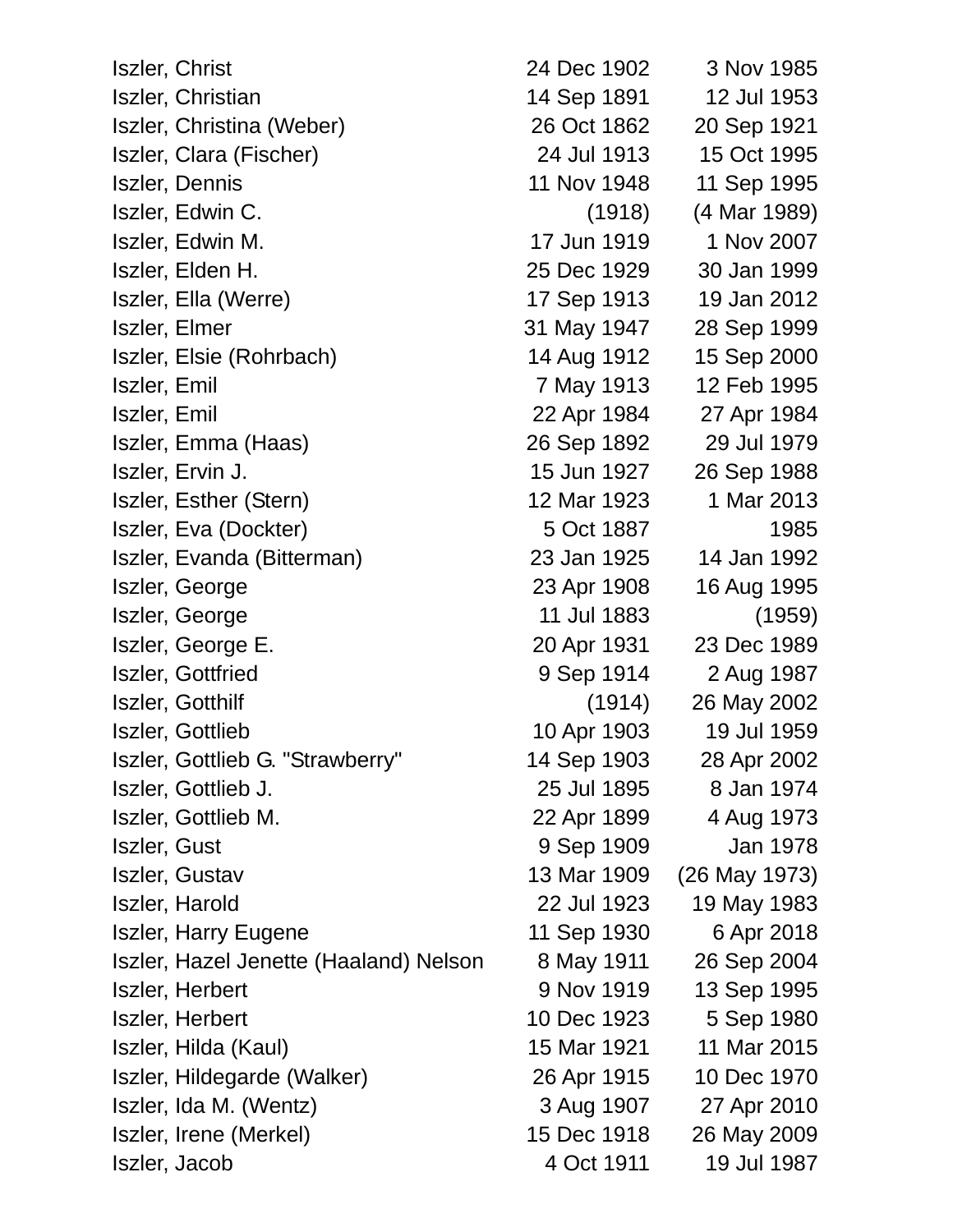| Iszler, John                          | 13 Oct 1910 | 7 Oct 2001      |
|---------------------------------------|-------------|-----------------|
| Iszler, John                          | 31 Dec 1906 | 15 Dec 1991     |
| Iszler, John                          | 9 May 1898  | Jan 1977        |
| <b>Iszler, John Harry</b>             | 30 Aug 1903 | 2 Oct 1974      |
| <b>Iszler, Katherina</b>              | 7 Feb 1875  | (not given)     |
| Iszler, Lillian (Helfenstein)         | 18 Jan 1930 | 6 Sep 2014      |
| Iszler, Loretta Lou (Lang)            | 13 Jan 1947 | 1 Feb 2011      |
| Iszler, Lydia (Pleines) Heupel Heupel | 27 Nov 1905 | 15 Apr 2001     |
| Iszler, Margaret (Buchfink)           | 27 May 1910 | 28 Apr 1971     |
| Iszler, Margo                         | 16 Jul 1929 | 17 May 2019     |
| Iszler, Marie                         | 19 Dec 1904 | 23 Nov 1996     |
| Iszler, Marie (Will)                  | 30 Nov 1888 | (May 1978)      |
| <b>Iszler, Mark Norman</b>            | 31 Jan 1966 | 2 Mar 2019      |
| Iszler, Martha (Haupt)                | 24 Dec 1904 | 2 Aug 1997      |
| Iszler, Martha (Roehl)                | 12 Apr 1921 | 8 Oct 1988      |
| <b>Iszler, Martin</b>                 | 5 Jun 1898  | $(11$ May 1960) |
| <b>Iszler, Martin</b>                 | 1 Feb 1875  | 9 Apr (1963)    |
| <b>Iszler, Marvin</b>                 | 10 Jan 1933 | 13 Sep 2020     |
| Iszler, Mary (Wolt)                   | 24 Aug 1901 | 18 Dec 1994     |
| Iszler, Mary Ann (Nowatzek)           | 25 Apr 1944 | 17 Sep 2005     |
| Iszler, Michael "Mike"                | 22 Jun 1875 | (3 Nov 1937)    |
| Iszler, Mildred "Millie" A. (Imhoff)  | 16 Jan 1932 | 5 Sep 2016      |
| Iszler, Mildred Hilda (Roth)          | 3 Feb 1922  | 8 Nov 2006      |
| <b>Iszler, Milton</b>                 | 12 Dec 1921 | 18 May 2010     |
| Iszler, Norman G.                     | 5 Mar 1939  | 13 Oct 2020     |
| Iszler, Otto                          | 18 Jan 1907 | 17 Jun 1993     |
| Iszler, Pauline (Ruff) Frey           | 9 Jan 1923  | 23 Nov 1998     |
| <b>Iszler, Raymond Wilbert</b>        | 4 May 1925  | 11 Oct 2000     |
| Iszler, Reinhold                      | 20 Sep 1923 | 20 Mar 2016     |
| Iszler, Roger                         | 9 Sep 1942  | 24 Sep 2016     |
| Iszler, Rudolph "Rudy"                | 11 Apr 1921 | 18 Jan 1988     |
| Iszler, Ruth M.                       | 18 Apr 1926 | 29 Jul 1989     |
| Iszler, Sharon (Wittmayer)            | 29 Jan 1941 | 23 Aug 1990     |
| Iszler, Sophia (Janke) Gutknecht      | 24 Oct 1879 | $(23$ Jan 1960) |
| <b>Iszler, Terry Lee</b>              | 28 Dec 1952 | 25 Jun 2016     |
| <b>Iszler, Theodore</b>               | 13 Oct 1912 | 19 Dec 1992     |
| Iszler, Thilmer J.                    | 27 Aug 1923 | 21 Jun 2013     |
| Iszler, Thomas "Tom"                  | 15 Jan 1945 | 21 Mar 2018     |
| <b>Iszler, Tina Marie</b>             | 26 May 1989 | 5 Jan 2014      |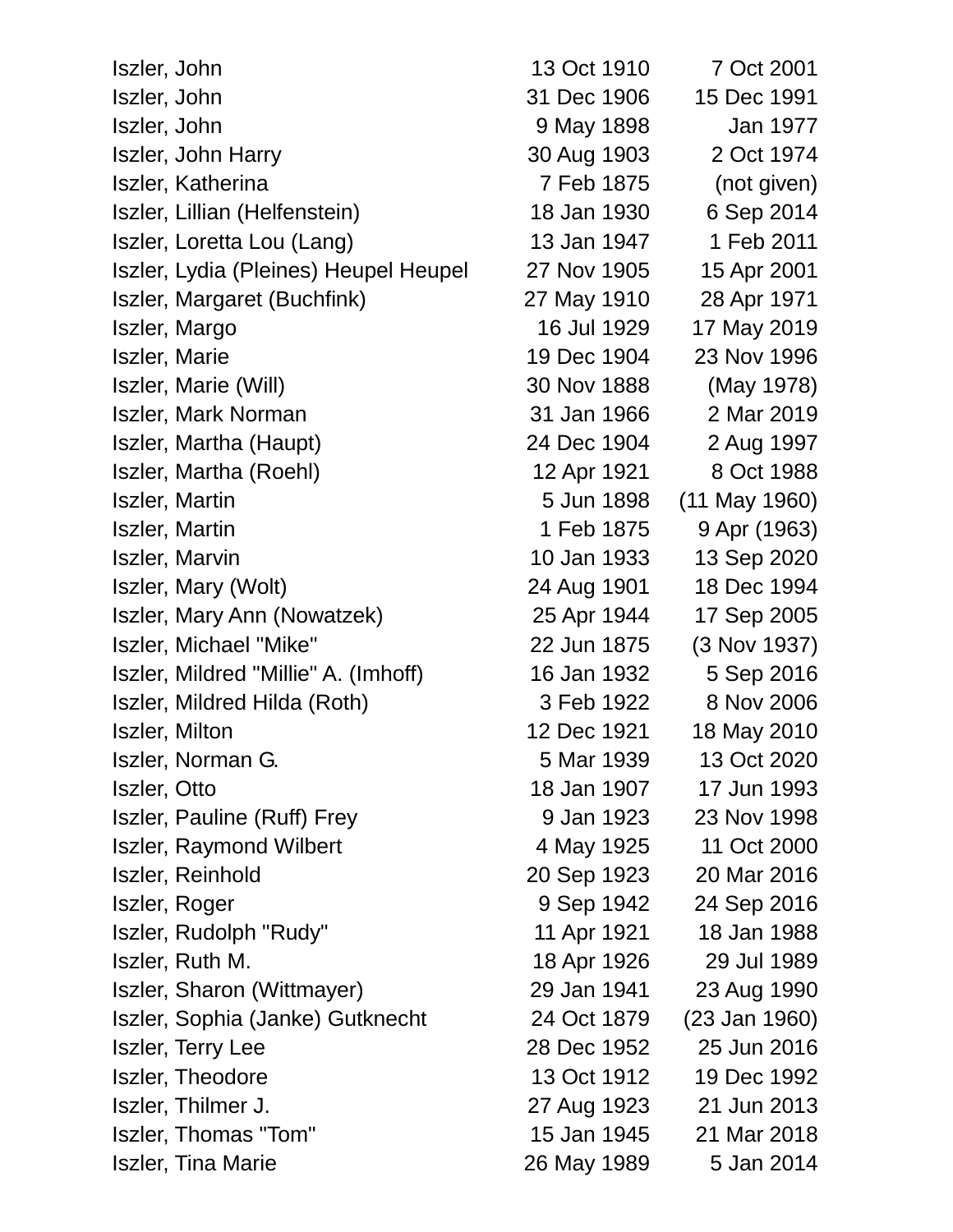| Iszler, Velma M. (Helfenstein)        | 7 Nov 1927  | 17 Sep 2018     |
|---------------------------------------|-------------|-----------------|
| Iszler, Vernon D.                     | 20 Feb 1930 | 7 Aug 1983      |
| Iszler, Viola (Schaeffer)             | 6 May 1922  | 6 Feb 2002      |
| <b>Iszler, Viola Tillie</b>           | 31 Dec 1945 | 15 Jan 1946     |
| Iten, Donna M. (Sellner)              | 15 Mar 1929 | 28 Feb 2015     |
| Iten, Pearl Amelia (Diamond)          | 25 Mar 1915 | 22 Apr 1998     |
| Ito, Mieko "Mae" (Mori)               | 1936        | 16 Mar 2011     |
| Itrich, Duane "John"                  | 9 Mar 1949  | 9 Aug 2017      |
| Itrich, Edwin                         | 22 Apr 1923 | 9 Jun 1999      |
| Itrich, Freida (Wahler)               | 4 Apr 1927  | 19 May 2000     |
| Itrich, Gordon "Jack"                 | (1925)      | 11 Jun 2009     |
| Itrich, Michael                       | 4 May 1964  | 6 Mar 2019      |
| Itrich, Thomas                        | 18 Oct 1915 | 26 Apr 1986     |
| Itten, Alvin E.                       | 27 Oct 1907 | 4 Feb 1994      |
| Itterman, Bert                        | 30 Oct 1926 | 29 Aug 2020     |
| Itterman, Evelyn Violet (Lang)        | 30 Jan 1929 | 27 Aug 2021     |
| Itterman, Otto Norman                 | 11 Mar 1933 | 16 Oct 2008     |
| Ittermann, Albert                     | 5 May 1885  | 1983            |
| Ittermann, Anna Katherine             | 30 Oct 1899 | (18 Jul 1988)   |
| Ittermann, Arthur                     | 1911        | 13 Jan 1993     |
| Ittermann, Christian                  | 27 Dec 1866 | 12 Nov 1961     |
| Ittermann, Gottlieb                   | 18 May 1881 | 27 Jul 1969     |
| Ittermann, Henriette (Brenner)        | 22 Aug 1894 | 4 Aug 1991      |
| Ittermann, Olga (Zeitner)             | 1904        | 10 Jan 1992     |
| Ittermann, Rosalie                    | 5 Oct 1929  | 21 Jun 2001     |
| Ittner, Edith (Overland)              | 2 Aug 1906  | 10 Aug 2005     |
| Itzenhauser, Charles P.               | (not given) | (1934)          |
| Itzenhauser, Henry A.                 | 14 May 1877 | 3 Jan (1950)    |
| Itzenhauser, John                     | 18 Dec 1838 | 20 Jun 1911     |
| <b>lunker, Elva Grace</b>             | (1908)      | (1996)          |
| Ivan, William "Bill"                  | 3 Mar 1934  | 22 Feb 2016     |
| Ivanecky, Elaine V. (Kuehn)           | 11 Jan 1933 | 22 Jan 2006     |
| Ivanics, Charles                      | 1905        | 6 Jun 1992      |
| Ivanis, Josip                         | (1922)      | <b>Jun 1997</b> |
| Ivanisevich, Katherine M. (Eissinger) | 19 Sep 1927 | 15 Aug 1995     |
| Ivanoff, Gladys A. (Chapman)          | 26 Jun 1920 | 30 May 2008     |
| Ivanov, Ambrose "Andy"                | 6 Aug 1921  | 29 Oct 2004     |
| Ivanov, Barbara (Weigel)              | 28 Nov 1903 | 23 Oct 1973     |
| Ivanov, Bernard "Ben"                 | 24 Aug 1924 | 2 Mar 2003      |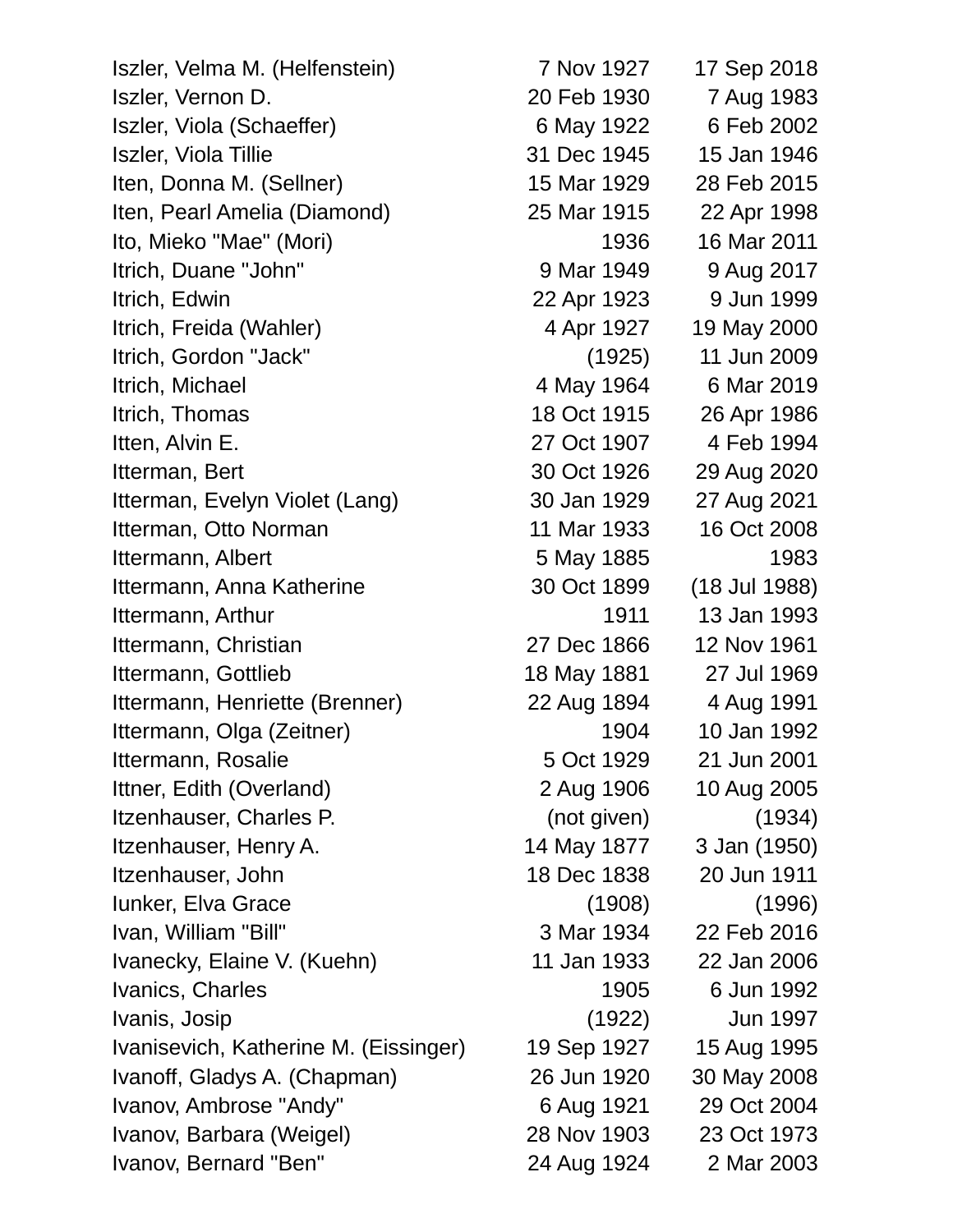| Ivanov, Doris E. (Vivier)              | 16 Jul 1926 | 31 Jul 1994  |
|----------------------------------------|-------------|--------------|
| Ivanov, George                         | 16 Nov 1892 | 7 Nov (1956) |
| Ivanov, Helen (Schumacher)             | 21 Nov 1925 | 5 Oct 2005   |
| Ivanov, Joseph                         | 13 Sep 1926 | 9 Jun 1994   |
| Ivanovic, Zivirad                      | (not given) | 2000         |
| Ivarie, Christopher Ernest             | 6 Apr 1979  | 1 Dec 2005   |
| Ivarie, Dora "Doris" Gertrude (Bartel) | 3 Nov 1927  | 16 Oct 2000  |
| Ivarie, Ernest O.                      | 15 Dec 1916 | 8 Nov 1999   |
| Ivarie, Kenneth "Ken" E.               | 19 Nov 1960 | 3 Jan 2010   |
| Ivarsen, John A.                       | 31 May 1941 | 9 Mar 2008   |
| Ivarson, Laurie Ann                    | 16 Apr 1962 | 27 Nov 2018  |
| Ivarson, Wendy Jean (Rients)           | 28 Mar 1966 | 1999         |
| Ivascu, Gwenn Faye (Holum)             | 18 Apr 1945 | 17 Jul 1998  |
| Iveland, Rodney                        | 4 Apr 1959  | 14 Jan 1999  |
| Ivener, Lucille (Didier)               | 13 Nov 1906 | 26 May 1998  |
| Ivens, Magdalena "Madeline" (Thiele)   | 7 Feb 1927  | 23 Jun 2020  |
| Iverach, Donald F.                     | (1913)      | 18 May 1992  |
| Ivers, James Howard                    | 16 Jun 1943 | 18 May 2019  |
| Ivers, Marie Ann (Schatz)              | 31 Oct 1914 | 22 Mar 2001  |
| Ivers, Paul                            | 11 Nov 1920 | 10 Nov 1997  |
| Iversen, Ruth Magdalene (Steineke)     | 20 Oct 1921 | 4 Jul 2014   |
| Iversen, Shirley Jean (Tillman)        | 10 Jan 1930 | 15 Nov 2019  |
| Iversen, Tammy (Laurenz)               | 26 Oct 1960 | 10 Jan 2014  |
| Iverson, Agnes Margaret                | 12 Mar 1899 | 22 Oct 1999  |
| Iverson, Alexandria (Wetch)            | 21 Jan 1909 | 1980         |
| Iverson, Alfred I. W.                  | 7 Nov 1920  | 15 May 1998  |
| Iverson, Alfred James                  | 26 Oct 1916 | 9 Oct 1999   |
| Iverson, Allen N.                      | (1934)      | 29 Nov 2006  |
| Iverson, Ardeth (Hollekim)             | 16 Jun 1923 | 22 Dec 2001  |
| Iverson, Arlene Leona (Amundson)       | 21 Aug 1925 | 15 May 2000  |
| Iverson, Audrey (Olson)                | 13 Oct 1918 | 7 Apr 1997   |
| Iverson, Bernhard "Ben"                | 5 Apr 1899  | 24 Jun 1998  |
| Iverson, Bertha C. (Kirchen)           | 9 Jan 1916  | 10 May 1996  |
| Iverson, Bertram                       | 11 Jan 1901 | 13 Dec 1998  |
| Iverson, Brian David                   | 6 May 1972  | 15 Sep 2017  |
| Iverson, Carl Rae                      | 20 Aug 1955 | 2 Feb 2021   |
| Iverson, Chester                       | 23 Jun 1921 | 10 Dec 1997  |
| Iverson, Chester                       | 16 Aug 1914 | 26 Feb 1985  |
| Iverson, Christian M.                  | 11 Jul 1880 | 13 Aug 1968  |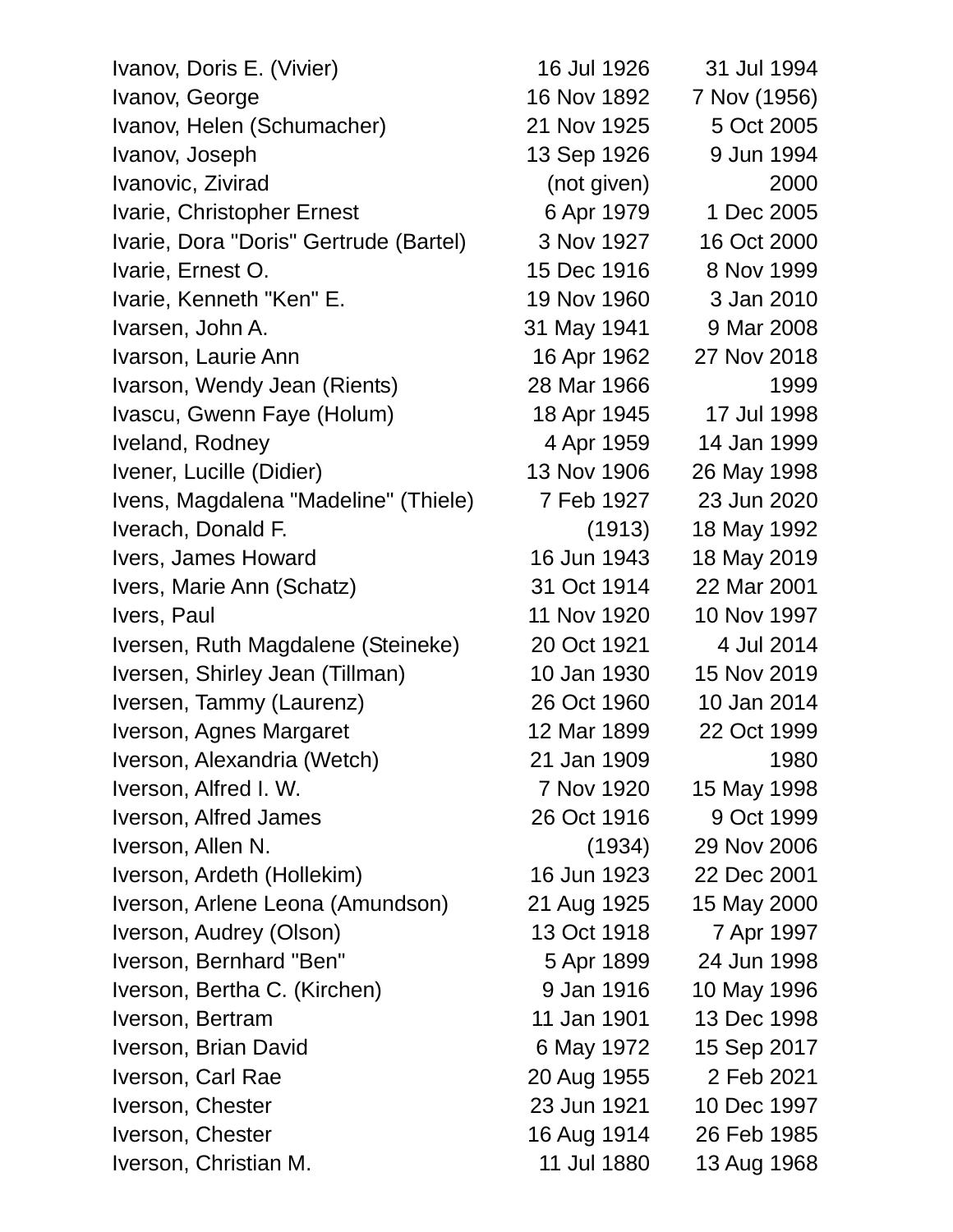| Iverson, Clarence Bernett          | 17 Oct 1926 | 2 Feb 1994    |
|------------------------------------|-------------|---------------|
| Iverson, Daniel Duncan "Dan"       | 28 Jan 1949 | 11 Jun 2011   |
| Iverson, Darrel Dean               | 23 Aug 1937 | 18 Apr 2020   |
| Iverson, Donald                    | (1929)      | (1997)        |
| Iverson, Donald Edward             | 16 Jan 1943 | 20 Mar 2002   |
| Iverson, Donald H.                 | 2 Feb 1920  | 13 Oct 1999   |
| Iverson, Donna Jean (Otteson)      | 28 Aug 1949 | 15 Mar 2018   |
| Iverson, Doris                     | (1924)      | 29 Mar 2002   |
| Iverson, Doris K.                  | 29 Dec 1927 | 19 Aug 2013   |
| Iverson, Dorothy (Judge)           | 8 Dec 1928  | 1999          |
| Iverson, Douglas E.                | 13 Sep 1949 | 13 Sep 2011   |
| Iverson, Duaine Wallace            | 30 Apr 1930 | 24 Oct 2006   |
| Iverson, Edith Eva (Schultz)       | 20 Jul 1924 | 23 Sep 1998   |
| Iverson, Edmund K.                 | 15 Jan 1923 | 22 Sep 1991   |
| Iverson, Edmund Leroy              | 1 Feb 1927  | 27 Jan 2008   |
| Iverson, Eileen J. (Klein)         | 26 Jun 1932 | 27 Mar 2019   |
| Iverson, Eileen Lillian (Hofer)    | 5 Sep 1924  | 3 Dec 2020    |
| Iverson, Ellamae (Wagar) Severson  | 11 Mar 1940 | 17 May 2016   |
| Iverson, Ellen                     | 27 Jun 1890 | 25 Oct 1963   |
| Iverson, Elsie (Hochsprung)        | 20 Feb 1900 | 7 Apr 1993    |
| Iverson, Emil                      | 5 Dec 1880  | (23 Feb 1939) |
| Iverson, Eugene "Gene" Allan       | 11 Feb 1929 | 8 Dec 2014    |
| Iverson, Floyd                     | 28 Mar 1933 | 4 Feb 2005    |
| Iverson, Frances M. (Myers)        | (1921)      | 29 Jan 2011   |
| Iverson, Gary Dale                 | 22 Nov 1945 | 12 Jan 2018   |
| Iverson, Georgette E. (Kerzmann)   | 7 Nov 1918  | 6 Sep 2014    |
| Iverson, Gertrude A. (Sattler)     | 31 Oct 1919 | 10 Jun 2008   |
| Iverson, Glennie Johannes          | 4 Oct 1919  | 29 Jun 1999   |
| Iverson, Hattie (Schroeder)        | 30 Jan 1914 | 27 May 2007   |
| Iverson, Hazel Blanche (Marquardt) | 20 Jan 1912 | 13 Nov 1990   |
| Iverson, Helen (Sitter)            | 30 Jun 1909 | 3 May 1996    |
| Iverson, Helen Bernice (Haukaas)   | (1917)      | 21 May 2000   |
| Iverson, Helen Elizabeth (Wiest)   | 19 Oct 1934 | 19 Sep 2021   |
| Iverson, Helen Jean                | 1918        | (2011)        |
| Iverson, Helen V. (Tuttle)         | (1904)      | (3 Sep 1999)  |
| Iverson, Howard                    | 2 Aug 1919  | 4 Aug 2000    |
| Iverson, Howard L.                 | (1916)      | 11 Sep 2001   |
| Iverson, Ida (Suko)                | 4 Jul 1906  | 23 Feb 1995   |
| Iverson, Inga A. (Swanson)         | 25 Aug 1914 | 13 Aug 1999   |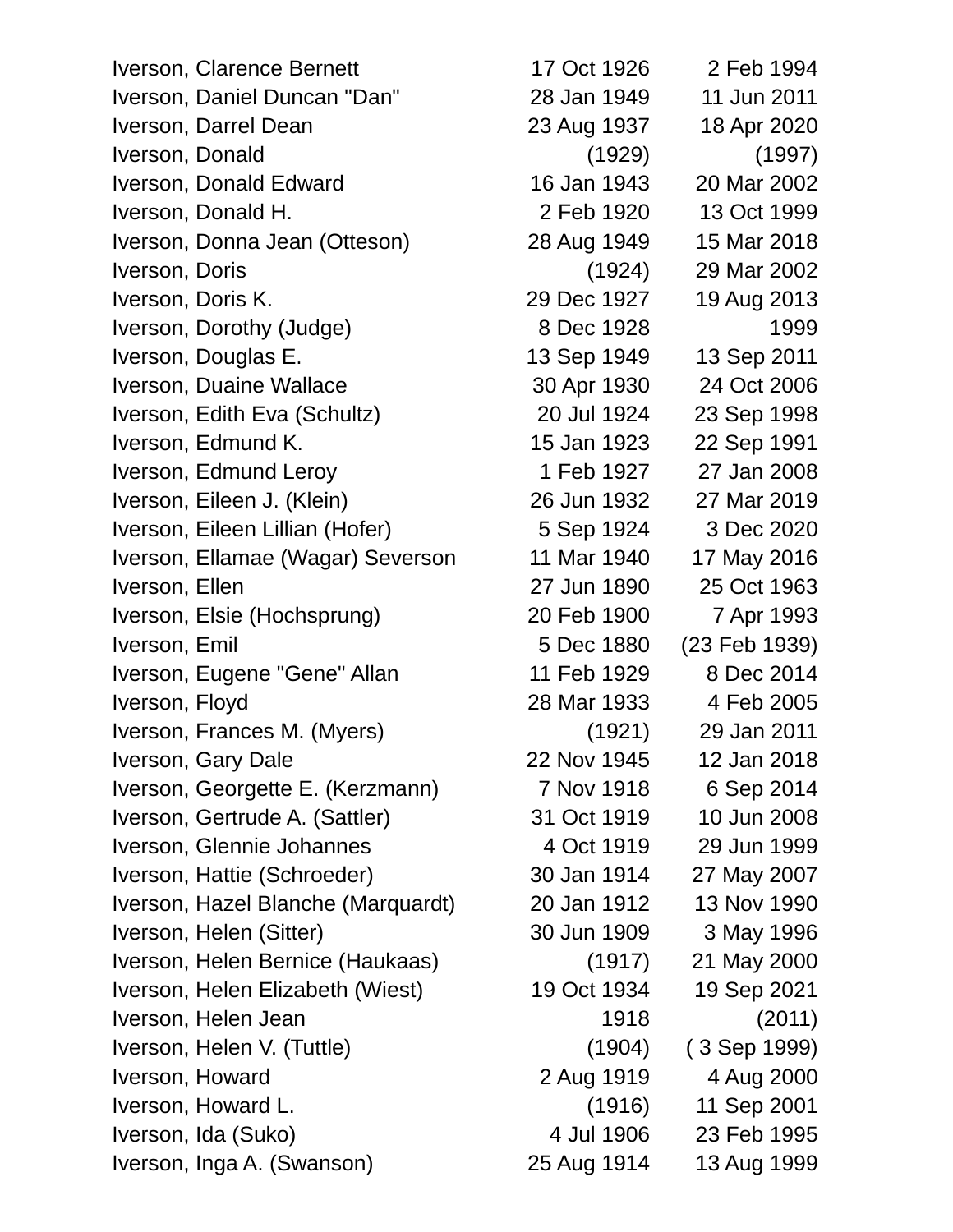| Iverson, Irene Anna (Rupprecht)          | 6 Oct 1919  | 15 Apr 1999   |
|------------------------------------------|-------------|---------------|
| Iverson, Iver S.                         | 12 Mar 1930 | 7 Dec 1986    |
| Iverson, Jaime Joe                       | 11 Aug 1958 | 29 Jun 2018   |
| Iverson, James "Jim"                     | 26 Feb 1930 | 29 Jun 2020   |
| Iverson, James T.                        | 29 Aug 1957 | 19 Jun 2010   |
| Iverson, Janice Dorothy                  | 15 Jan 1943 | 9 Apr 1998    |
| Iverson, Jeannice "Jean" Floriene (Beck) | 5 Apr 1937  | 23 Jan 2009   |
| Iverson, Jeremy P.                       | 28 Nov 1983 | 31 Aug 1999   |
| Iverson, Johannes R.                     | 3 Apr 1907  | Mar 1986      |
| Iverson, John                            | 25 Aug 1913 | 23 Sep 1995   |
| Iverson, John Arnold                     | 10 Apr 1927 | 2 Dec 2009    |
| Iverson, John H.                         | 18 Mar 1883 | 9 Jul 1955    |
| Iverson, John Paul                       | 30 Apr 1971 | 10 Feb 2008   |
| Iverson, Julian Austin                   | (1913)      | (2 Sep 1999)  |
| Iverson, K. Deane                        | 29 Jul 1932 | 29 Mar 1999   |
| Iverson, Katherine (Smith) Lukins        | 26 Feb 1887 | 27 Dec (1962) |
| Iverson, Kathleen "Kathy" Marie (Schill) | 3 Mar 1946  | 21 Jul 2006   |
| Iverson, Kathryn (Christman)             | 1902        | 12 Dec 1997   |
| Iverson, Kenneth Alan                    | 24 Sep 1965 | 5 Aug 1997    |
| Iverson, Kenneth E.                      | 10 May 1919 | 20 Aug 1988   |
| Iverson, Larry "Iver" D.                 | 20 Feb 1945 | 21 Oct 2013   |
| Iverson, Lawrence O.                     | 31 Mar 1923 | 17 Apr 2003   |
| Iverson, Lena K. (Knodel)                | 22 Jan 1927 | 5 Nov 2000    |
| Iverson, Leonard H.                      | 28 Oct 1903 | 1990          |
| Iverson, Lillian Bernice (Jasmer)        | 28 Apr 1925 | 1 Feb 2014    |
| Iverson, Lisa LeAnne (Collins)           | 6 Aug 1969  | 30 Nov 1999   |
| Iverson, Lloyd Berten                    | 6 Apr 1930  | 23 Sep 1998   |
| Iverson, Lois A. (Braaten)               | 2 Nov 1943  | 10 Jul 1998   |
| Iverson, Louise (Schell)                 | (1912)      | 30 Aug 2009   |
| Iverson, Mabel "Cheech" Mae (Demarest)   | 8 Nov 1913  | 20 Jan 2005   |
| Iverson, Magda                           | 16 May 1886 | (1982)        |
| Iverson, Marcia (Beyer)                  | 26 May 1945 | 19 May 2017   |
| Iverson, Margaret                        | 24 May 1915 | Nov 1999      |
| Iverson, Margaret (Shaffner)             | 27 Jun 1905 | 10 Sep 1987   |
| Iverson, Marian Orella (Grina) Davis     | 24 Jan 1922 | 15 Dec 2010   |
| Iverson, Martha                          | (1913)      | 3 Jul 2001    |
| Iverson, Martha (Otswalt) Senitte        | 3 Apr 1924  | 21 Jul 2017   |
| Iverson, Mary Elizabeth (Decker)         | 13 Sep 1918 | 12 Oct 2005   |
| Iverson, Mary June                       | 16 Jun 1937 | 16 May 2017   |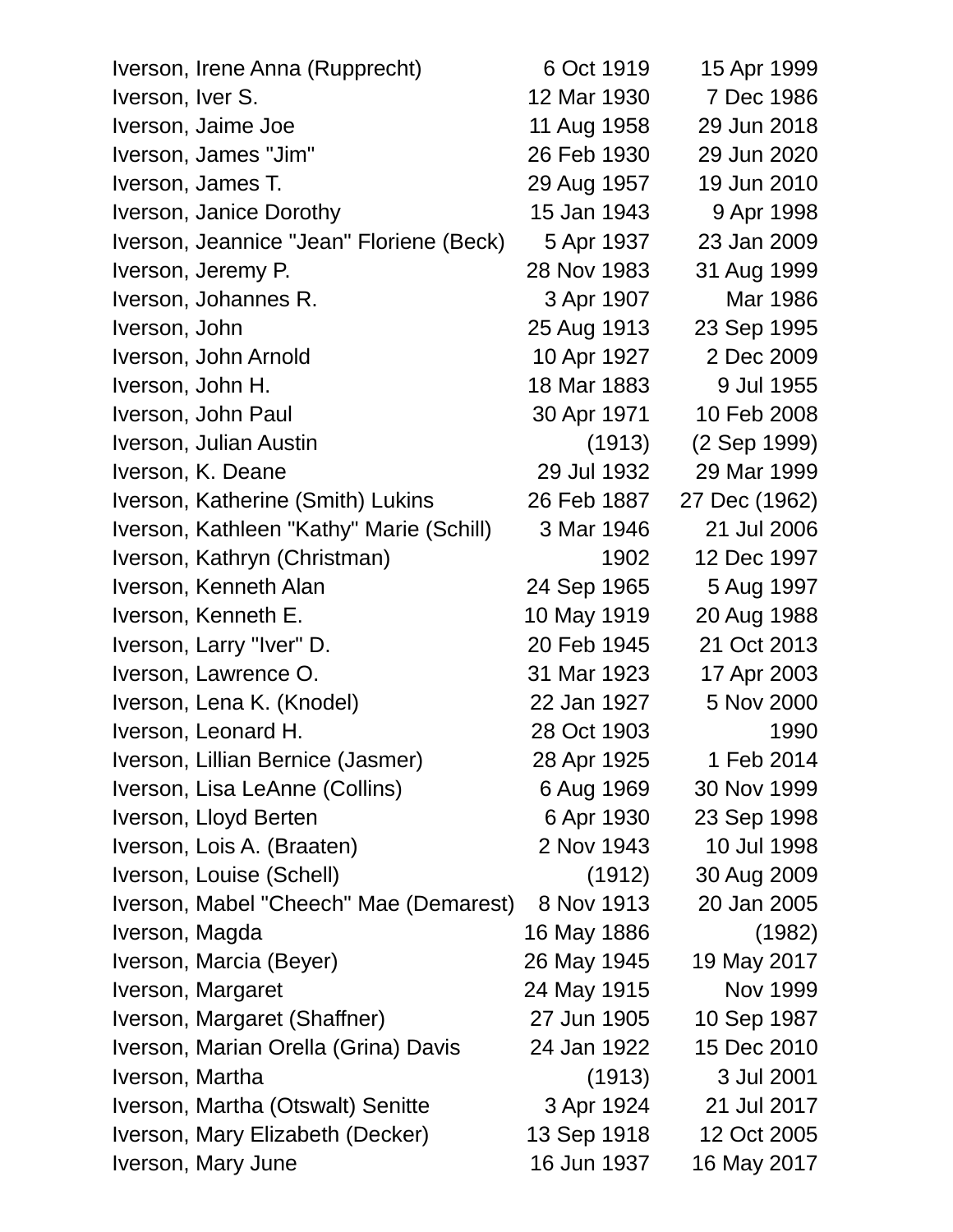| Iverson, Mavis (Lomen)               | 28 Sep 1931 | 11 Jun 1999     |
|--------------------------------------|-------------|-----------------|
| Iverson, Melvin A.                   | 18 Nov 1926 | 9 Oct 2000      |
| Iverson, Merle                       | 7 Mar 1924  | 16 Jun 1965     |
| Iverson, Michael Duane               | 16 Oct 1990 | 18 May 2016     |
| Iverson, Mildred S.                  | 7 Feb 1917  | 5 Apr 2001      |
| Iverson, Minnie L. (Heyduk)          | 1 Mar 1925  | 8 Nov 1998      |
| Iverson, Myron S.                    | 14 Aug 1913 | 21 Dec 1999     |
| Iverson, Myrtle (Dietz)              | 26 Nov 1931 | (19 Feb 1978)   |
| Iverson, Myrtle Burnett (Kennedy)    | 31 Dec 1903 | 29 Dec 1999     |
| Iverson, Nettie V. (Erickson) Holtan | 12 Feb 1915 | 4 Dec 2004      |
| Iverson, Norman F.                   | (1911)      | 27 Feb 2002     |
| Iverson, Norman L.                   | 13 Dec 1920 | 21 Dec 1977     |
| Iverson, Norris H.                   | 22 Oct 1923 | 21 May 1998     |
| Iverson, O'Dien H.                   | 4 Jun 1921  | 13 May 2018     |
| Iverson, Orville Leonard             | 1 Nov 1922  | 1 Dec 2000      |
| Iverson, Paul Edward                 | 2 Jan 1916  | 27 Dec 1997     |
| Iverson, Peter Michael               | 19 Dec 1941 | 31 Jul 2016     |
| Iverson, Raymond Milton              | 29 Apr 1920 | 1 Mar 1996      |
| Iverson, Richard Dwight              | 17 Sep 1949 | 13 Apr 2013     |
| Iverson, Robert D.                   | 29 Mar 1929 | 4 Dec 1987      |
| Iverson, Rodney Dean                 | 11 Aug 1953 | 1 Jul 2016      |
| Iverson, Roger                       | 30 Oct 1935 | 4 Jan 2019      |
| Iverson, Roger Lee                   | 21 Aug 1937 | 14 Oct 2021     |
| Iverson, Ruby A. (Stole)             | 24 Feb 1918 | (1986)          |
| Iverson, Rudolph L.                  | (1924)      | 11 Jul 2003     |
| Iverson, Seymour A.                  | 6 Jan 1921  | 25 Sep 2000     |
| Iverson, Shirley Catherine (Kramer)  | 17 Nov 1929 | 2 Jan 2012      |
| Iverson, Sina (Vestre)               | 4 Jan 1904  | 29 Apr 1999     |
| Iverson, Soren Thorval               | 28 Aug 1928 | 4 Nov 1990      |
| Iverson, Theresa K. (Bertsch)        | 6 May 1927  | 11 May 2008     |
| Iverson, Todd M.                     | 8 Apr 1970  | 8 Sep 1994      |
| Iverson, Valeria "Larry" (Ressler)   | 4 Feb 1933  | 1 Dec 2017      |
| Iverson, Vernon L.                   | 14 Oct 1913 | 22 May 1999     |
| Iverson, Vicki Lee                   | 1953        | 9 Apr 2009      |
| Iverson, Vida Helen                  | 21 Sep 1916 | $(15$ Jun 1938) |
| Iverson, Viola Mildred (Weiss)       | 1 Jul 1920  | 26 Jan 2001     |
| Iverson, Vivian Mae (Kuhns)          | 26 Jan 1916 | 6 Nov 1999      |
| Iverson, Wilhelmina "Wilma" WL       | 13 Oct 1912 | 9 Jan 2001      |
| Iverson, Winnifred                   |             | 10 Nov 2001     |